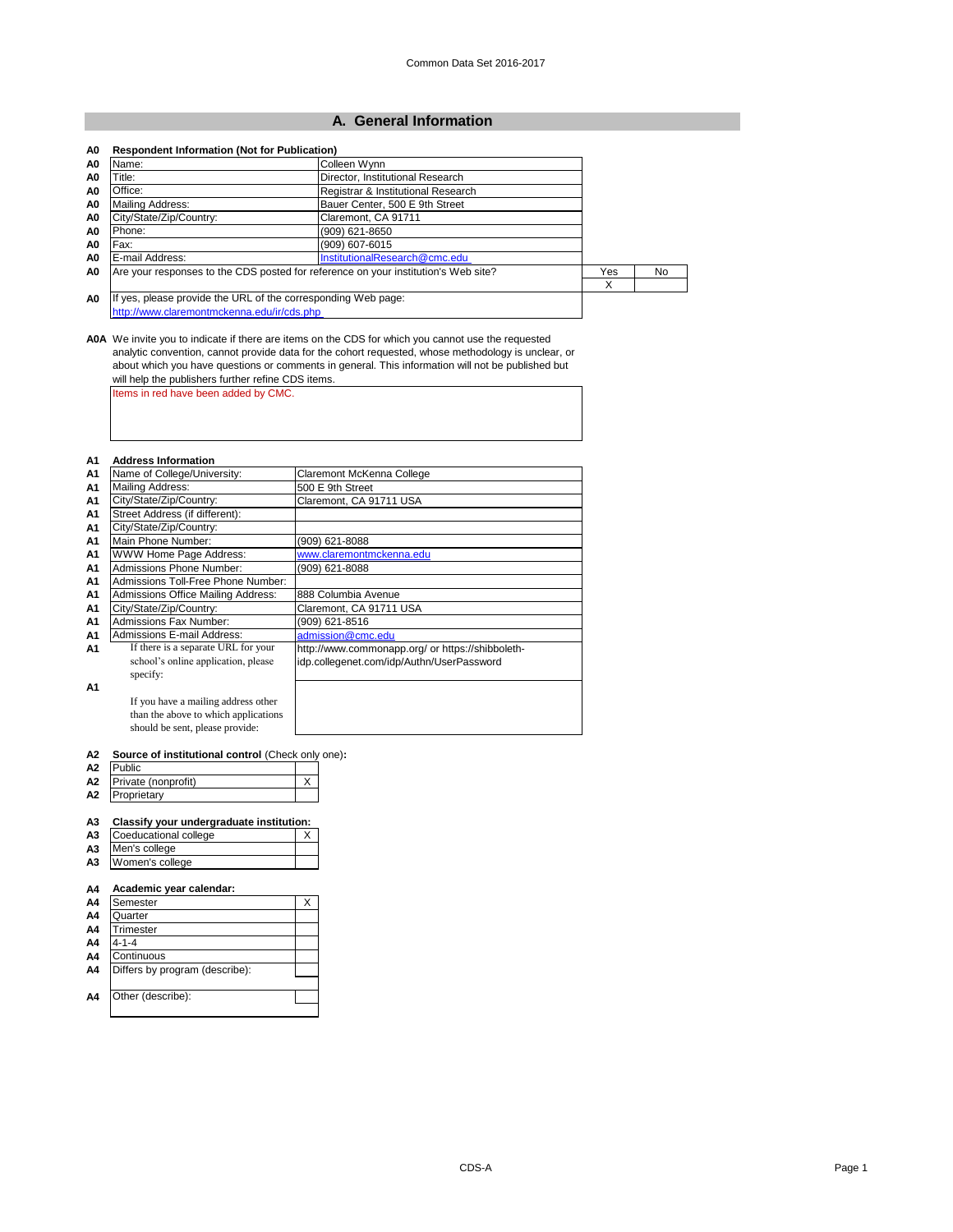### **A5 Degrees offered by your institution:**

| Certificate                |   |
|----------------------------|---|
| Diploma                    |   |
| Associate                  |   |
| <b>Transfer Associate</b>  |   |
| Terminal Associate         |   |
| Bachelor's                 | X |
| Postbachelor's certificate |   |
| Master's                   | x |
| Post-master's certificate  |   |
| Doctoral degree            |   |
| research/scholarship       |   |
| Doctoral degree -          |   |
| professional practice      |   |
| Doctoral degree -- other   |   |
|                            |   |

CDS-A Page 2 - Page 2 - Page 2 - Page 2 - Page 2 - Page 2 - Page 2 - Page 2 - Page 2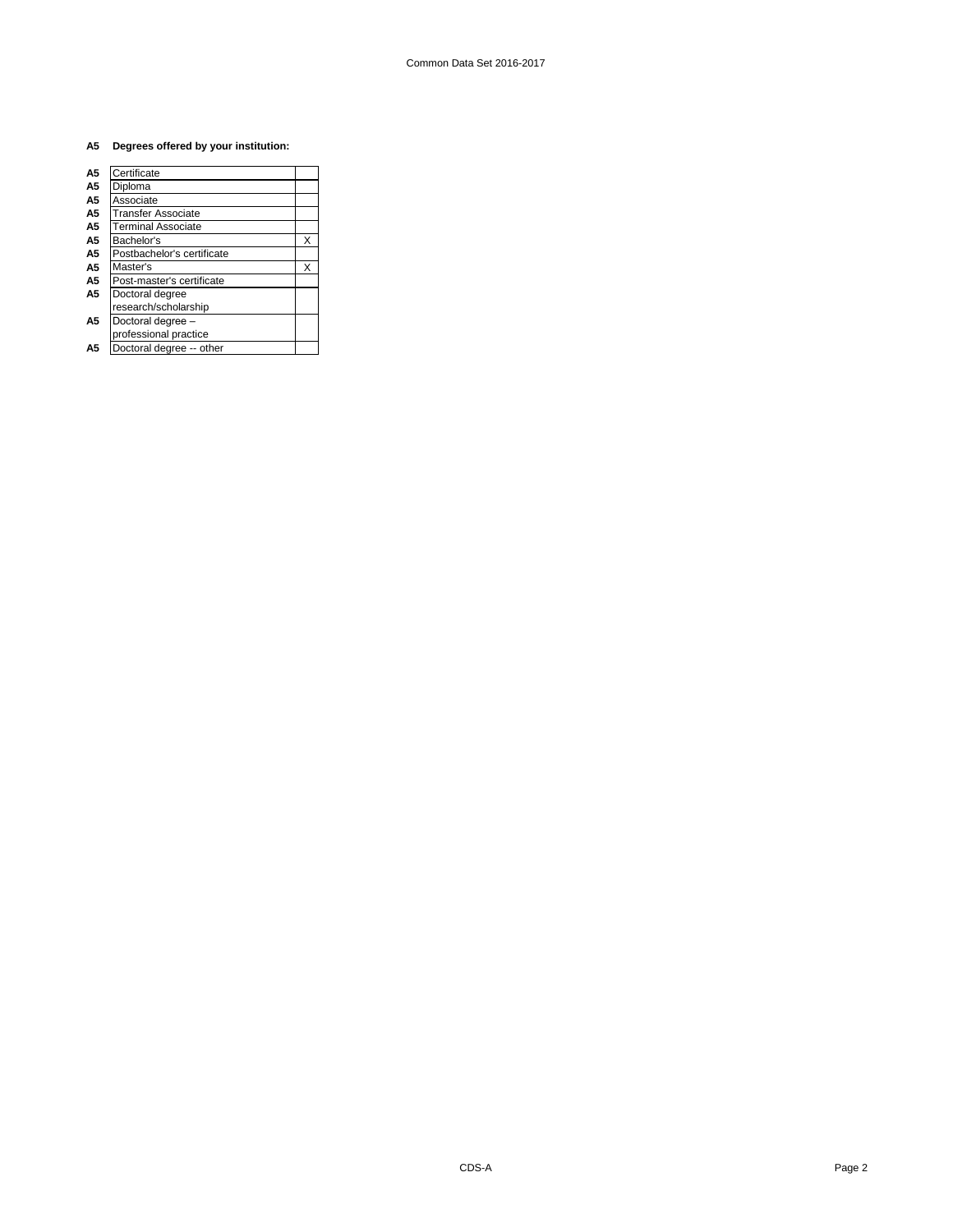### **Persistence**

|  |  | B3 Number of degrees awarded from July 1, 2015 to June 30, 2016 |
|--|--|-----------------------------------------------------------------|
|--|--|-----------------------------------------------------------------|

| Β3        | Certificate/diploma             |     |
|-----------|---------------------------------|-----|
| B3        | Associate degrees               | ი   |
| <b>B3</b> | Bachelor's degrees              | 279 |
| B3        | Postbachelor's certificates     |     |
| B3        | Master's degrees                | 34  |
| <b>B3</b> | Post-Master's certificates      |     |
| <b>B3</b> | Doctoral degrees -              |     |
|           | research/scholarship            |     |
| <b>B3</b> | Doctoral degrees - professional |     |
|           | practice                        |     |
| Β3        | Doctoral degrees - other        |     |

### **B. ENROLLMENT AND PERSISTENCE**

**B1 Institutional Enrollment - Men and Women Provide numbers of students for each of the following categories as of the institution's official fall reporting date or as of October 15, 2016. Note: Report students formerly designated as "first professional" in the graduate cells.**

| <b>B1</b> |                                   | <b>FULL-TIME</b> |              | <b>PART-TIME</b> |       | <b>TOTAL (FT + PT)</b> |              | <b>TOTALS</b> |
|-----------|-----------------------------------|------------------|--------------|------------------|-------|------------------------|--------------|---------------|
| <b>B1</b> |                                   | Men              | Women        | Men              | Women | <b>Men</b>             | <b>Women</b> |               |
| <b>B1</b> | <b>Undergraduates</b>             |                  |              |                  |       |                        |              |               |
| <b>B1</b> | Degree-seeking, first-time        |                  |              |                  |       |                        |              |               |
|           | freshmen                          | 167              | 154          | 0                | 0     | 167                    | 154          | 321           |
| <b>B1</b> | Other first-year, degree-seeking  | 13               | 9            | 0                | 0     | 13                     | 9            | 22            |
| <b>B1</b> | All other degree-seeking          | 508              | 492          | 0                |       | 508                    | 493          | 1,001         |
| <b>B1</b> | Total degree-seeking              | 688              | 655          | $\mathbf 0$      |       | 688                    | 656          | 1,344         |
| <b>B1</b> | All other undergraduates enrolled |                  |              |                  |       |                        |              |               |
|           | in credit courses                 |                  | 2            | 0                | 0     |                        |              | 3             |
| <b>B1</b> | Total undergraduates              | 689              | 657          | $\mathbf 0$      |       | 689                    | 658          | 1,347         |
| <b>B1</b> | Graduate                          |                  |              |                  |       |                        |              |               |
| <b>B1</b> | Degree-seeking, first-time        | $\Omega$         | $\Omega$     | 0                | ሰ     |                        |              | 0             |
| <b>B1</b> | All other degree-seeking          |                  | $\Omega$     | 0                | n.    |                        |              | 0             |
| <b>B1</b> | All other graduates enrolled in   |                  |              |                  |       |                        |              |               |
|           | credit courses                    |                  | ΩI           | 0                |       |                        |              | 0             |
| <b>B1</b> | Total graduate                    | 0                | $\mathbf{0}$ | 0                | ŋ     |                        |              | O.            |
| <b>B1</b> | Total all undergraduates          |                  |              |                  | 1,347 | 689                    | 658          | 1,347         |
| <b>B1</b> | Total all graduate                |                  |              |                  | 0     |                        | 0            | $\Omega$      |
| <b>B1</b> | <b>GRAND TOTAL ALL STUDENTS</b>   |                  |              |                  | 1,347 | 689                    | 658          | 1,347         |

**A student is considered undergraduate if s/he is enrolled in a bachelor's degree program and does not have a degree before entering CMC. If a student is enrolled in courses at the graduate level and already holds a bachelor's degree, s/he is considered a graduate student. A student is considered full-time if s/he is enrolled for 12 or more semester credits (3 CMC course units). If s/he is enrolled in less than 12 semester credits (3 CMC course units), s/he is considered a part-time student.**

**A list of all students is generated from the student information system - degree-seeking, non-degree-seeking, full-time, part-time, graduate and undergraduate, as of the fall census date (not for the full calendar year). The fall census date is the day after the deadline to add courses (generally the 11th day of the semester).** 

**B2 Enrollment by Racial/Ethnic Category. Provide numbers of undergraduate students for each of the following categories as of the institution's official fall reporting date or as of October 15, 2016. Include international students only in the category "Nonresident aliens." Complete the "Total Undergraduates" column only if you cannot provide data for the first two columns. Report as your institution reports to IPEDS: persons who are Hispanic should be reported only on the Hispanic line, not under any race, and persons who are non-Hispanic multi-racial should be reported only under "Two or more races."** 

| <b>B2</b> |                                                 | Degree-Seeking<br>First-Time<br><b>First Year</b> | Degree-Seeking<br>Undergraduates<br>(include first-time<br>first-year) | Total<br>Undergraduates<br>(both degree- and<br>non-degree-<br>seeking) | Degree-Seeking<br><b>Graduate Students</b><br>(Master's) | <b>Total Enrollment</b> |
|-----------|-------------------------------------------------|---------------------------------------------------|------------------------------------------------------------------------|-------------------------------------------------------------------------|----------------------------------------------------------|-------------------------|
| <b>B2</b> | Nonresident aliens                              | 55                                                | 229                                                                    | 232                                                                     |                                                          | 232                     |
| <b>B2</b> | Hispanic/Latino                                 | 43                                                | 190                                                                    | 190                                                                     |                                                          | 190                     |
| <b>B2</b> | Black or African American, non-Hispanic         | 17                                                | 61                                                                     | 61                                                                      |                                                          | 61                      |
| <b>B2</b> | White, non-Hispanic                             | 142                                               | 564                                                                    | 564                                                                     |                                                          | 564                     |
| <b>B2</b> | American Indian or Alaska Native, non-Hispanic  |                                                   |                                                                        |                                                                         |                                                          |                         |
| <b>B2</b> | Asian, non-Hispanic                             | 37                                                | 140                                                                    | 140                                                                     |                                                          | 140                     |
| <b>B2</b> | Native Hawaiian or other Pacific Islander, non- |                                                   |                                                                        |                                                                         |                                                          |                         |
|           | Hispanic                                        |                                                   |                                                                        |                                                                         |                                                          |                         |
| <b>B2</b> | Two or more races, non-Hispanic                 | 13                                                | 78                                                                     | 78                                                                      |                                                          | 78                      |
| <b>B2</b> | Race and/or ethnicity unknown                   | 14                                                | 79                                                                     | 79                                                                      |                                                          | 79                      |
| <b>B2</b> | <b>TOTAL</b>                                    | 321                                               | 1,344                                                                  | 1,347                                                                   | Ω                                                        | 1,347                   |

**A list of students is generated from the student information system and includes all students (including degree-seeking, non-degree-seeking, full-time, parttime, graduate and undergraduate) as of the fall census date (not for the full calendar year). The fall census date is the day after the deadline to add courses (generally the 11th day of the semester). Disaggregation of undergraduate enrollment is based on self-identified race and ethnicity data according** 

**to federal IPEDS categories and is collected from the Common Application. The report categorizes this data by first-time, first-year and degree-seeking undergraduate students. Non-degree seeking students are also included in the "total undergraduates" column, per the instructions.**

CDS-B Page 5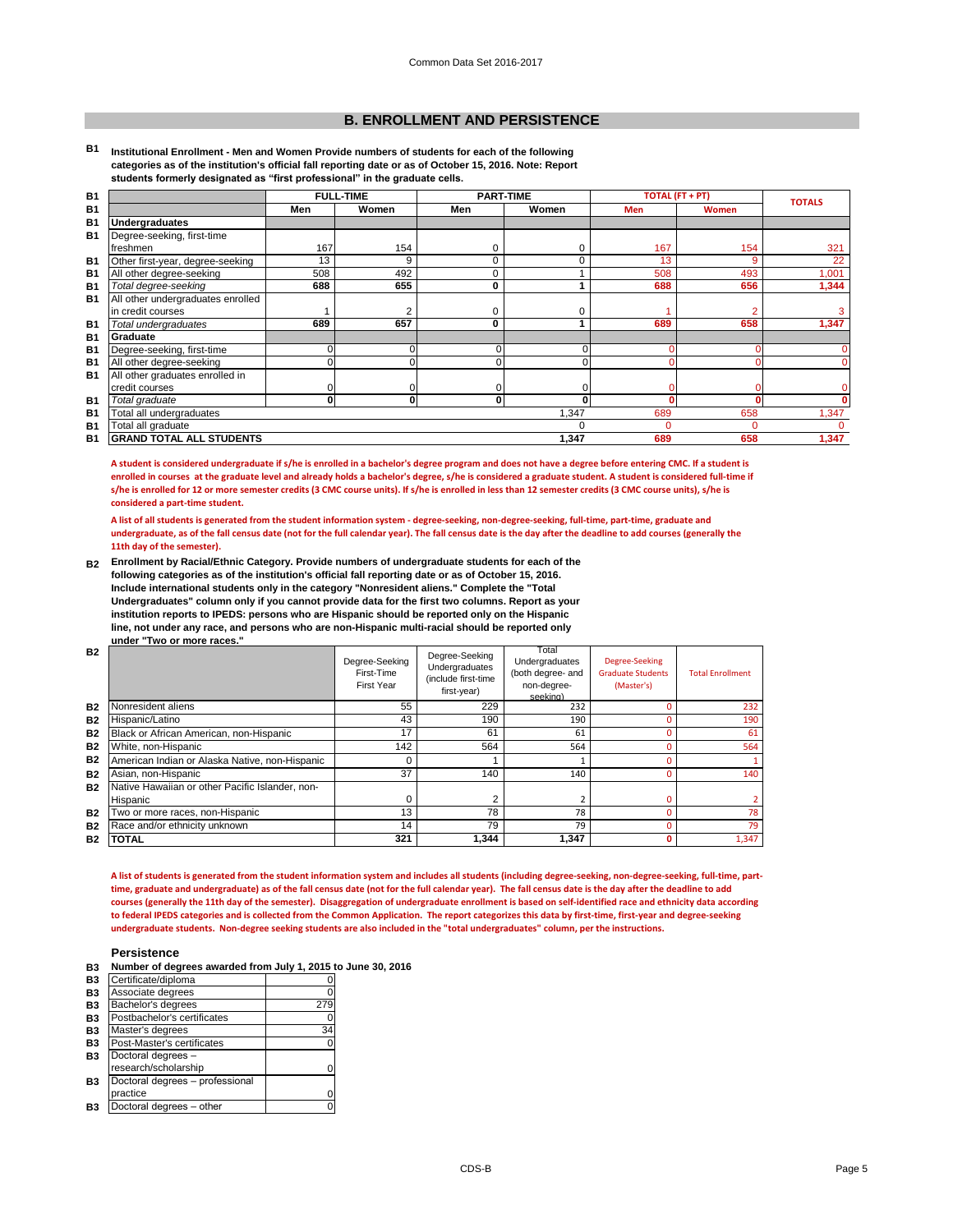#### **Graduation Rates**

#### *Fall 2010 Cohort*

#### *Fall 2009 Cohort*

**Students who earned a bachelor's or master's degree after July 1st of a given year (say 2014) and prior to June 30th of the following year (2015 in this example), are considered members of the 2014 Commencement Cohort. A report on the degrees earned in September, December and May (using a cut-off date of July 1st) is run from the student database. For dual degree programs offered with another institution, CMC grants the degree upon receipt of the official transcript from the other institution.** 

The items in this section correspond to data elements collected by the IPEDS Web-based Data Collection System's Graduation Rate Survey (GRS). For complete instructions and definitions of data elements, see the IPEDS GRS instructions and glossary on the 2015 Web-based survey.

| <b>B4</b>  | Initial 2010 cohort of first-time, full-time bachelor's (or equivalent) degree-seeking<br>undergraduate students; total all students:                                                                                                                                           | 314   |
|------------|---------------------------------------------------------------------------------------------------------------------------------------------------------------------------------------------------------------------------------------------------------------------------------|-------|
| <b>B5</b>  | Of the initial 2010 cohort, how many did not persist and did not graduate for the<br>following reasons: death, permanent disability, service in the armed forces, foreign aid<br>service of the federal government, or official church missions; total allowable<br>exclusions: |       |
| <b>B6</b>  | Final 2010 cohort, after adjusting for allowable exclusions: (subtract question B5 from<br>question B4)                                                                                                                                                                         | 313   |
| <b>B7</b>  | Of the initial 2010 cohort, how many completed the program in four years or less (by<br>August 31, 2014):                                                                                                                                                                       | 270   |
| <b>B8</b>  | Of the initial 2010 cohort, how many completed the program in more than four years but<br>in five years or less (after August 31, 2014 and by August 31, 2015):                                                                                                                 | 19    |
| <b>B9</b>  | Of the initial 2010 cohort, how many completed the program in more than five years but<br>in six years or less (after August 31, 2015 and by August 31, 2016):                                                                                                                  | 3     |
| <b>B10</b> | Total graduating within six years (sum of questions B7, B8, and B9):                                                                                                                                                                                                            | 292   |
| <b>B11</b> | Six-year graduation rate for 2010 cohort (question B10 divided by question B6):                                                                                                                                                                                                 | 93.3% |

#### **For Bachelor's or Equivalent Programs**

Report for the cohort of full-time first-time bachelor's (or equivalent) degree-seeking undergraduate students who entered in Fall 2009. Include in the cohort those who entered your institution during the summer term preceding Fall 2009.

Please provide data for the Fall 2010 cohort if available. If Fall 2010 cohort data are not available, provide data for the Fall 2009 cohort.

Report for the cohort of full-time first-time bachelor's (or equivalent) degree-seeking undergraduate students who entered in Fall 2010. Include in the cohort those who entered your institution during the summer term preceding Fall 2010.

| <b>B4</b>  | Initial 2009 cohort of first-time, full-time bachelor's (or equivalent) degree-seeking<br>undergraduate students; total all students:                                                                                                                                           |       |
|------------|---------------------------------------------------------------------------------------------------------------------------------------------------------------------------------------------------------------------------------------------------------------------------------|-------|
| <b>B5</b>  | Of the initial 2009 cohort, how many did not persist and did not graduate for the<br>following reasons: death, permanent disability, service in the armed forces, foreign aid<br>service of the federal government, or official church missions; total allowable<br>exclusions: | 282   |
| <b>B6</b>  | Final 2009 cohort, after adjusting for allowable exclusions: (subtract question B5 from<br>question B4)                                                                                                                                                                         | 282   |
| <b>B7</b>  | Of the initial 2009 cohort, how many completed the program in four years or less (by<br>August 31, 2013):                                                                                                                                                                       | 218   |
| <b>B8</b>  | Of the initial 2009 cohort, how many completed the program in more than four years but<br>in five years or less (after August 31, 2013 and by August 31, 2014):                                                                                                                 | 34    |
| <b>B9</b>  | Of the initial 2009 cohort, how many completed the program in more than five years but<br>in six years or less (after August 31, 2013 and by August 31, 2014):                                                                                                                  | 8     |
| <b>B10</b> | Total graduating within six years (sum of questions B7, B8, and B9):                                                                                                                                                                                                            | 260   |
| B11        | Six-year graduation rate for 2009 cohort (question B10 divided by question B6):                                                                                                                                                                                                 | 92.2% |

**Using information from the student database, all first-time, full-time undergraduate students who entered CMC in the fall 2010 semester are captured. The graduation rates are calculated based on the students from the fall 2010 cohort who had graduated by June 30th of the year noted.**

CDS-B Page 6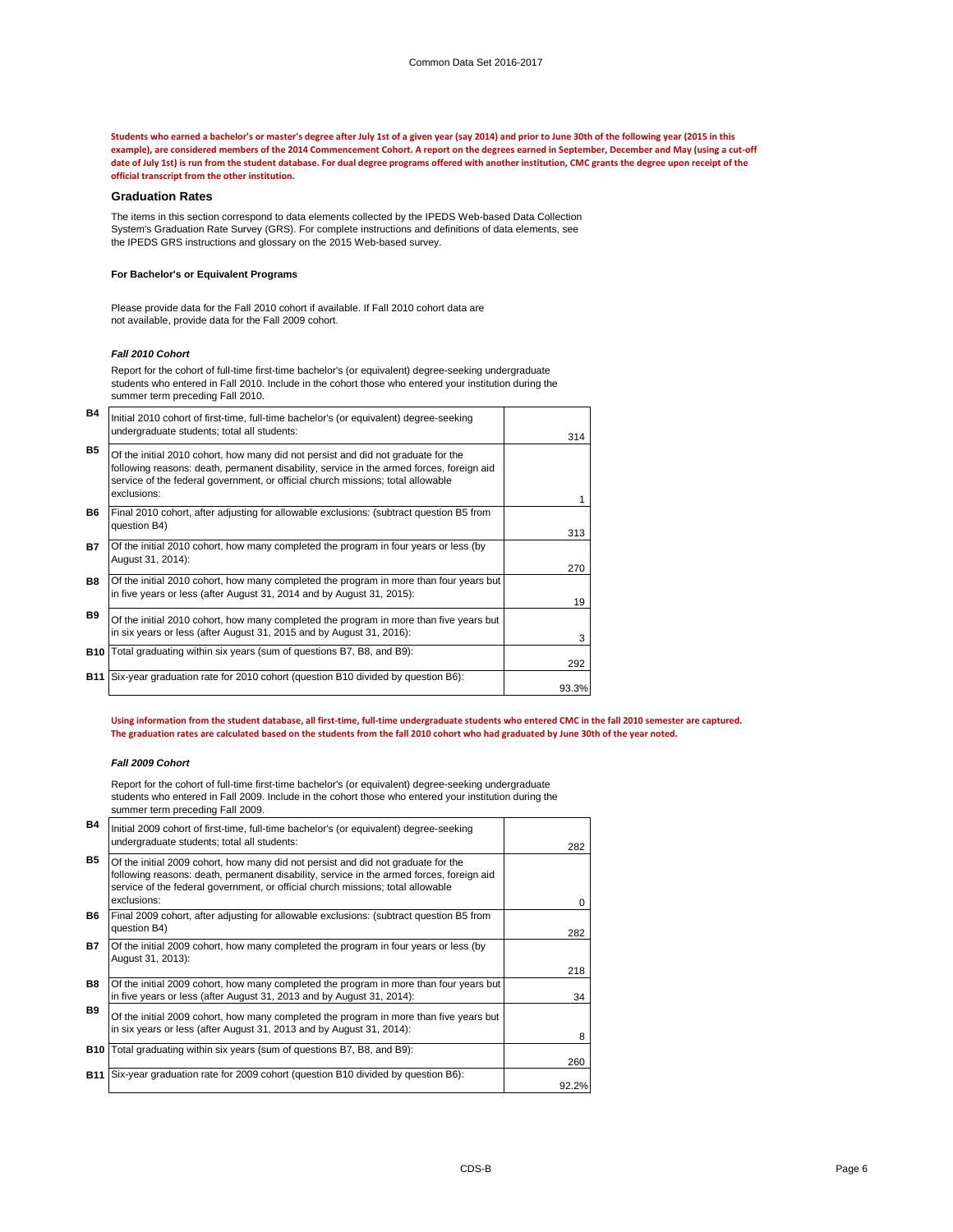#### **For Two-Year Institutions**

#### *2013 Cohort*

### *2012 Cohort*

#### **Retention Rates**

### **Not applicable (CMC is a 4 year institution).**

#### **Not applicable (CMC is a 4 year institution).**

**The first-time, full-time cohort (undergraduate students) is established on the census date for the fall semester and the retention rate is calculated by comparing the number of students from that cohort who are enrolled as of the census date for the following semester. The census date is the day after the deadline to add courses (generally the 11th day of the semester).**

| B22 For the cohort of all full-time bachelor's (or equivalent) degree-seeking undergraduate |                |
|---------------------------------------------------------------------------------------------|----------------|
| students who entered your institution as freshmen in Fall 2015 (or the preceding            |                |
| summer term), what percentage was enrolled at your institution as of the date your          |                |
| linstitution calculates its official enrollment in Fall 2016?                               | $92.7^{\circ}$ |
|                                                                                             |                |

**Using information from the student database, all first-time, full-time undergraduate students who entered CMC in the fall 2009 semester are captured. The graduation rates are calculated based on the students from the fall 2009 cohort who had graduated by June 30th of the year noted.**

|            | B12 Initial 2013 cohort, total of first-time, full-time degree/certificate-seeking students:                                                                                                                                                                                               |   |
|------------|--------------------------------------------------------------------------------------------------------------------------------------------------------------------------------------------------------------------------------------------------------------------------------------------|---|
|            | <b>B13</b> Of the initial 2013 cohort, how many did not persist and did not graduate for the<br>following reasons: death, permanent disability, service in the armed forces, foreign aid<br>service of the federal government, or official church missions; total allowable<br>exclusions: |   |
|            | <b>B14</b> Final 2013 cohort, after adjusting for allowable exclusions (Subtract question B13 from<br>question B12):                                                                                                                                                                       | 0 |
| B15        | Completers of programs of less than two years duration (total):                                                                                                                                                                                                                            |   |
| B16        | Completers of programs of less than two years within 150 percent of normal time:                                                                                                                                                                                                           |   |
| <b>B17</b> | Completers of programs of at least two but less than four years (total):                                                                                                                                                                                                                   |   |
|            | <b>B18</b> Completers of programs of at least two but less than four-years within 150 percent of<br>normal time:                                                                                                                                                                           |   |
| <b>B19</b> | Total transfers-out (within three years) to other institutions:                                                                                                                                                                                                                            |   |
| <b>B20</b> | Total transfers to two-year institutions:                                                                                                                                                                                                                                                  |   |
|            | <b>B21</b> Total transfers to four-year institutions:                                                                                                                                                                                                                                      |   |

|            | B12   Initial 2012 cohort, total of first-time, full-time degree/certificate-seeking students:                                                                                                                                                                                             |   |
|------------|--------------------------------------------------------------------------------------------------------------------------------------------------------------------------------------------------------------------------------------------------------------------------------------------|---|
|            | <b>B13</b> Of the initial 2012 cohort, how many did not persist and did not graduate for the<br>following reasons: death, permanent disability, service in the armed forces, foreign aid<br>service of the federal government, or official church missions; total allowable<br>exclusions: |   |
|            | <b>B14</b> Final 2012 cohort, after adjusting for allowable exclusions (Subtract question B13 from<br>question B12):                                                                                                                                                                       | 0 |
| <b>B15</b> | Completers of programs of less than two years duration (total):                                                                                                                                                                                                                            |   |
|            | <b>B16</b> Completers of programs of less than two years within 150 percent of normal time:                                                                                                                                                                                                |   |
|            | <b>B17</b> Completers of programs of at least two but less than four years (total):                                                                                                                                                                                                        |   |
|            | <b>B18</b> Completers of programs of at least two but less than four-years within 150 percent of                                                                                                                                                                                           |   |
|            | normal time:                                                                                                                                                                                                                                                                               |   |
|            | <b>B19</b> Total transfers-out (within three years) to other institutions:                                                                                                                                                                                                                 |   |
| <b>B20</b> | Total transfers to two-year institutions:                                                                                                                                                                                                                                                  |   |
|            | <b>B21</b> Total transfers to four-year institutions:                                                                                                                                                                                                                                      |   |

Report for the cohort of all full-time, first-time bachelor's (or equivalent) degree-seeking undergraduate students who entered in Fall 2015 (or the preceding summer term). The initial cohort may be adjusted for students who departed for the following reasons: death, permanent disability, service in the armed forces, foreign aid service of the federal government or official church missions. No other adjustments to the initial cohort should be made.

Please provide data for the 2013 cohort if available. If 2013 cohort data are not available, provide data for the 2012 cohort.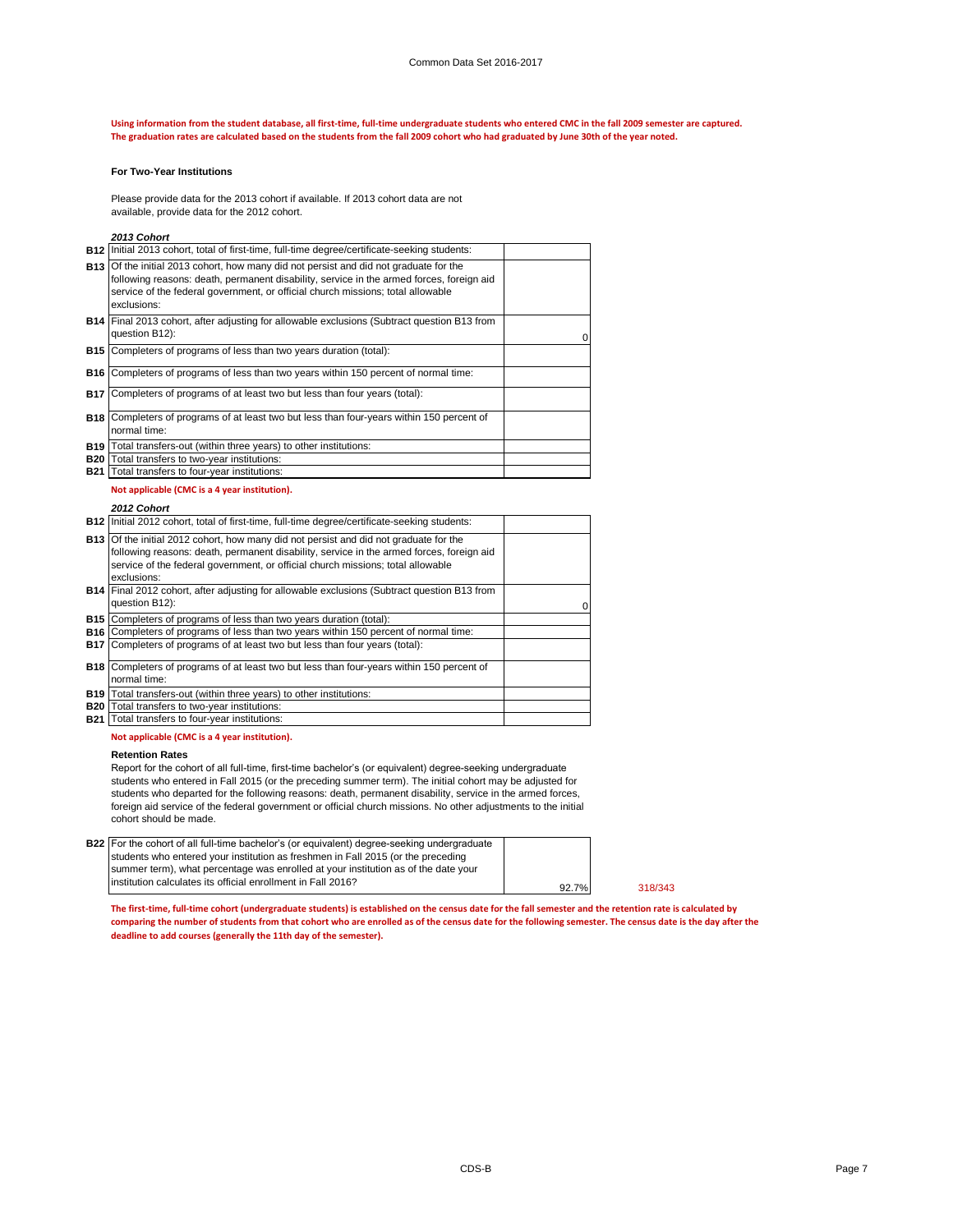### **C. FIRST-TIME, FIRST-YEAR (FRESHMAN) ADMISSION**

### **Applications**

**C1 First-time, first-year, (freshmen) students: Provide the number of degree-seeking, first-time, firstyear students who applied, were admitted, and enrolled (full- or part-time) in Fall 2016. Include early decision, early action, and students who began studies during summer in this cohort. Applicants should include only those students who fulfilled the requirements for consideration for admission (i.e., who completed actionable applications) and who have been notified of one of the following actions: admission, nonadmission, placement on waiting list, or application withdrawn (by applicant or institution). Admitted applicants should include wait-listed students who were subsequently offered admission.**

| C <sub>1</sub> | Total first-time, first-year (freshman) men who applied               | 2963 |                        |
|----------------|-----------------------------------------------------------------------|------|------------------------|
| C <sub>1</sub> | Total first-time, first-year (freshman) women who applied             | 3379 |                        |
|                |                                                                       |      | Total Applied = $6342$ |
| C1             | Total first-time, first-year (freshman) men who were admitted         | 293  |                        |
| <b>C1</b>      | Total first-time, first-year (freshman) women who were admitted       | 306  |                        |
|                |                                                                       |      | Total Admitted = 599   |
| <b>C1</b>      | Total full-time, first-time, first-year (freshman) men who enrolled   | 167  |                        |
| C1             | Total part-time, first-time, first-year (freshman) men who enrolled   |      |                        |
|                |                                                                       |      |                        |
| C <sub>1</sub> | Total full-time, first-time, first-year (freshman) women who enrolled | 154  |                        |
| C1             | Total part-time, first-time, first-year (freshman) women who enrolled |      |                        |
|                |                                                                       |      | $Total Enrolled = 221$ |

Total Enrolled = 321

**An application is counted only if it is complete (the applicant has fulfilled all of CMC's requirements needed to be considered for admission (the Common Application, CMC supplement, and payment or waiving of the application fee) and if the applicant has been notified of one of the following actions: admission, nonadmission, placement on the waiting list, or application withdrawn (by applicant or institution). A first-time, first-year (freshman) student is a student attending CMC for the first time at the undergraduate level , including students who entered with advanced standing (college credit earned before graduation from high school). A full-time student is one who is enrolled for 12 or more semester credits and a part-time student is one who is enrolled in less than 12 semester credits. If a student defers his/her application, s/he are counted as an applicant and as admitted in the initial year as well as the subsequent year their application is considered. Gender is self-identified and is gathered from the Common Application completed by the student.**

**All applications are entered into the database and assigned a code as to whether the student is admitted, denied, wait-listed or withdrawn. A report is run and the total number of applications, admitted students and enrolled students are derived. Gender is self-reported by the students and is also captured in the database.**

#### **C2 Freshman wait-listed students (students who met admission requirements but whose final admission was contingent on space availability)**

|                |                                                                  | Yes  | No |
|----------------|------------------------------------------------------------------|------|----|
| C <sub>2</sub> | Do you have a policy of placing students on a waiting list?      |      |    |
| C <sub>2</sub> | yes, please answer the questions below for Fall 2016 admissions: |      |    |
| C <sub>2</sub> | Number of qualified applicants offered a place on waiting list   | 1137 |    |
| C <sub>2</sub> | Number accepting a place on the waiting list                     | 668  |    |
| C <sub>2</sub> | Number of wait-listed students admitted                          | 5    |    |
|                |                                                                  | Yes  | No |
| C <sub>2</sub> | Is your waiting list ranked?                                     |      |    |
| C <sub>2</sub> | If yes, do you release that information to students?             |      |    |
| C <sub>2</sub> | Do you release that information to school counselors?            |      |    |

**A student is considered on the wait-list if s/he has met the admission requirements but will only be offered a place in the class if space becomes available.** 

**A report is run and the total number of applications, admitted students and enrolled students are derived. Gender is self-reported.**

### **Admission Requirements**

**C3 High school completion requirement**

|                | <b>C3</b> High school diploma is required and GED is |  |
|----------------|------------------------------------------------------|--|
|                | accepted                                             |  |
|                | C3 High school diploma is required and GED is not    |  |
|                | laccepted                                            |  |
| C <sub>3</sub> | High school diploma or equivalent is not required    |  |

**C4 Does your institution require or recommend a general college-preparatory program for degreeseeking students?**

| $\sim$<br>uire<br><b>U.4</b><br>г<br>$\ddot{\,}$ |  |
|--------------------------------------------------|--|
|--------------------------------------------------|--|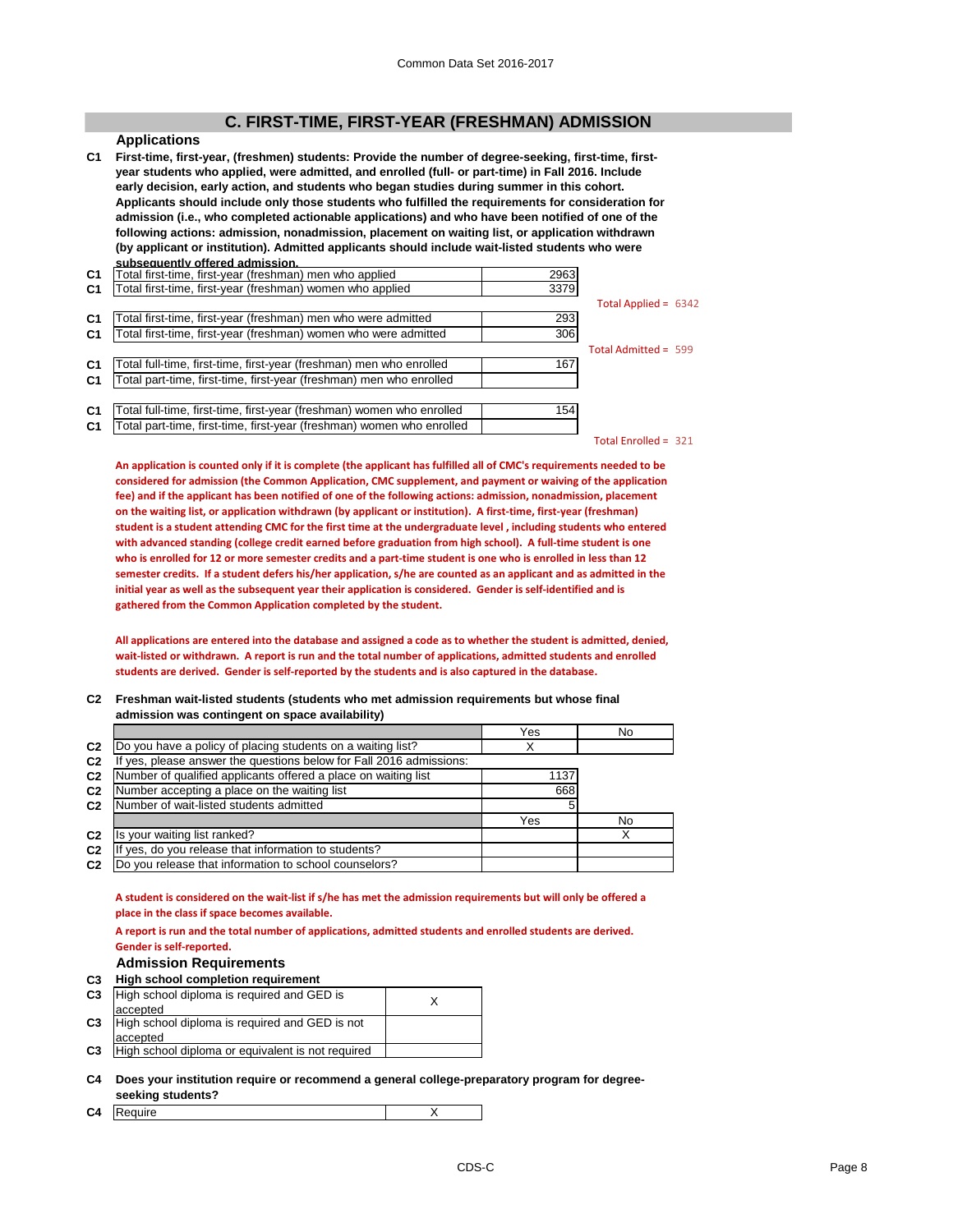| C <sub>4</sub> | <b>IRecommend</b>             |  |
|----------------|-------------------------------|--|
| C <sub>4</sub> | Neither require nor recommend |  |

**C5 Distribution of high school units required and/or recommended.** Specify the distribution of academic high school course units required and/or recommended of all or most degree-seeking students using Carnegie units (one unit equals one year of study or its equivalent). If you use a different system for calculating units, please convert.

| C <sub>5</sub> |                               | <b>Units</b>    | <b>Units</b>       |
|----------------|-------------------------------|-----------------|--------------------|
|                |                               | <b>Required</b> | <b>Recommended</b> |
| C <sub>5</sub> | Total academic units          | 14              | 16                 |
| C <sub>5</sub> | English                       | 4               | 4                  |
| C <sub>5</sub> | <b>Mathematics</b>            | 3               | 4                  |
| C <sub>5</sub> | Science                       | $\overline{2}$  | 3                  |
| C <sub>5</sub> | Of these, units that must be  | 2               | 3                  |
|                | lab                           |                 |                    |
| C <sub>5</sub> | Foreign language              | 3               | 3                  |
| C <sub>5</sub> | Social studies                |                 |                    |
| C <sub>5</sub> | History                       |                 |                    |
| C <sub>5</sub> | Academic electives            |                 |                    |
| C <sub>5</sub> | <b>Computer Science</b>       |                 |                    |
| C <sub>5</sub> | <b>Visual/Performing Arts</b> |                 |                    |
| C <sub>5</sub> | Other (specify)               |                 |                    |

**Admission Office requirements.**

### **Basis for Selection**

**C6** Do you have an open admission policy, under which virtually all secondary school graduates or students with GED equivalency diplomas are admitted without regard to academic record, test scores, or other qualifications? If so, check which applies:

| C6 | Open admission policy as described above for all students              |  |
|----|------------------------------------------------------------------------|--|
| C6 | Open admission policy as described above for most students, but--      |  |
| C6 | selective admission for out-of-state students                          |  |
| C6 | selective admission to some programs                                   |  |
| C6 | other (explain): Applications are reviewed on a holistic basis, taking |  |
|    | into account academic and personal achievement in the context of       |  |

### **C7 Relative importance of each of the following academic and nonacademic factors in first-time, firstyear, degree-seeking (freshman) admission decisions.**

| C <sub>7</sub> |                                     | <b>Very Important</b> | Important | <b>Considered</b>       | <b>Not Considered</b> |
|----------------|-------------------------------------|-----------------------|-----------|-------------------------|-----------------------|
| C <sub>7</sub> | <b>Academic</b>                     |                       |           |                         |                       |
| C <sub>7</sub> | Rigor of secondary school<br>record | X                     |           |                         |                       |
| C <sub>7</sub> | Class rank                          | X                     |           |                         |                       |
| C <sub>7</sub> | Academic GPA                        | X                     |           |                         |                       |
| C <sub>7</sub> | Standardized test scores            | X                     |           |                         |                       |
| C7             | <b>Application Essay</b>            |                       | X         |                         |                       |
| C7             | Recommendation(s)                   | X                     |           |                         |                       |
| C <sub>7</sub> | Nonacademic                         |                       |           |                         |                       |
| C <sub>7</sub> | Interview                           |                       | X         |                         |                       |
| C7             | <b>Extracurricular activities</b>   | X                     |           |                         |                       |
| C <sub>7</sub> | Talent/ability                      |                       | X         |                         |                       |
| C <sub>7</sub> | Character/personal qualities        | X                     |           |                         |                       |
| C <sub>7</sub> | First generation                    |                       |           | X                       |                       |
| C <sub>7</sub> | Alumni/ae relation                  |                       |           | X                       |                       |
| C <sub>7</sub> | Geographical residence              |                       |           | X                       |                       |
| C7             | State residency                     |                       |           |                         | X                     |
| C <sub>7</sub> | Religious                           |                       |           |                         | X                     |
|                | affiliation/commitment              |                       |           |                         |                       |
| C <sub>7</sub> | Racial/ethnic status                |                       |           | X                       |                       |
| C <sub>7</sub> | Volunteer work                      |                       |           | $\overline{\mathsf{x}}$ |                       |
| C <sub>7</sub> | Work experience                     |                       |           | X                       |                       |
| C7             | Level of applicant's interest       |                       |           |                         | X                     |

### **SAT and ACT Policies**

| C8 | $\sim$<br>allis<br>______ |   |        |  |  |
|----|---------------------------|---|--------|--|--|
|    |                           | ື | N<br>. |  |  |
|    |                           |   |        |  |  |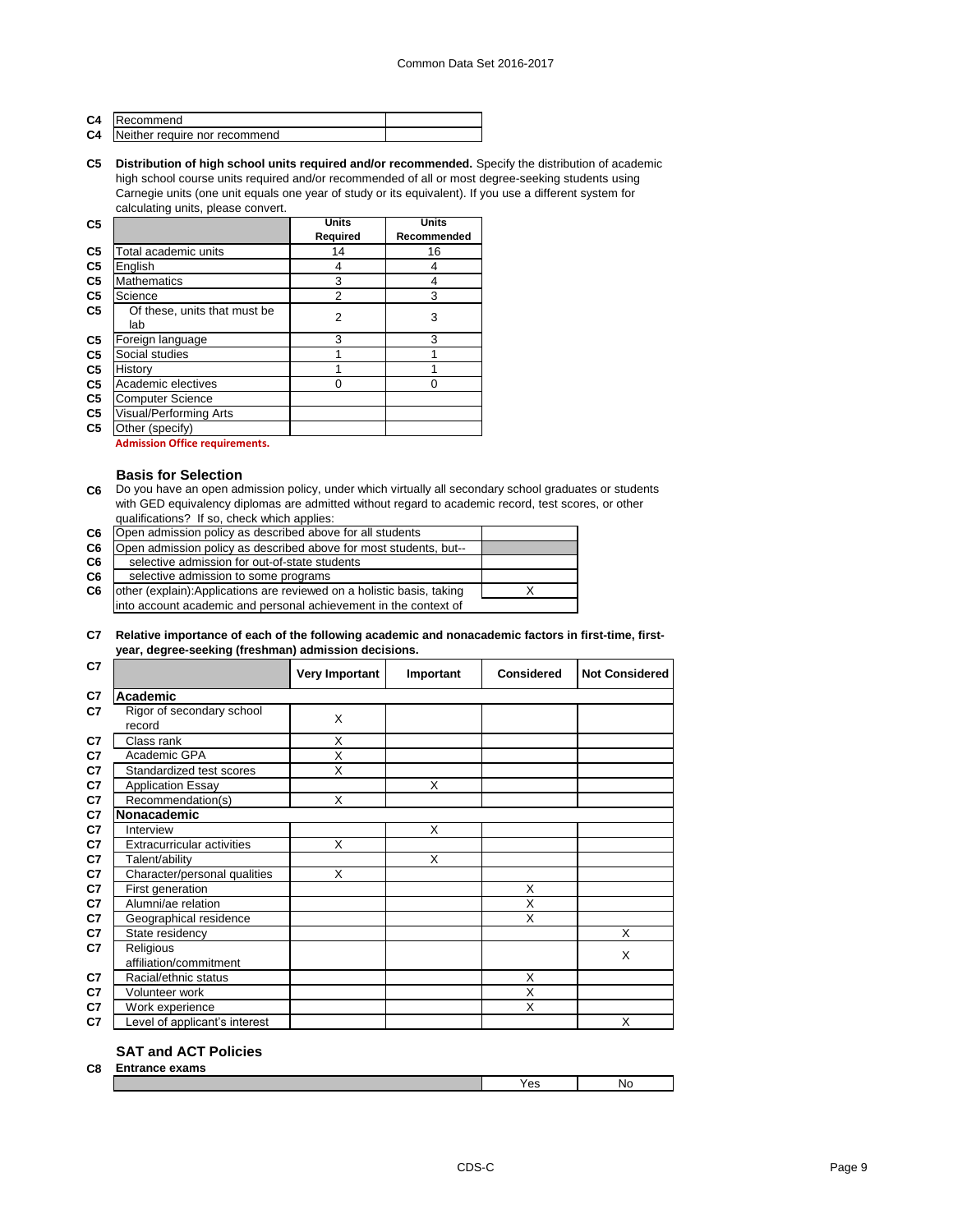### Common Data Set 2016-2017

|     | C8A Does your institution make use of SAT, ACT, or SAT Subject Test<br>scores in admission decisions for first-time, first-year, degree-seeking |                |           | х                       |                                        |                 |
|-----|-------------------------------------------------------------------------------------------------------------------------------------------------|----------------|-----------|-------------------------|----------------------------------------|-----------------|
|     | applicants?                                                                                                                                     |                |           |                         |                                        |                 |
|     | C8A If yes, place check marks in the appropriate boxes below to reflect your institution's policies for use in                                  |                |           |                         |                                        |                 |
|     | admission for Fall 2018.                                                                                                                        |                |           |                         |                                        |                 |
| C8A |                                                                                                                                                 |                |           | <b>ADMISSION</b>        |                                        |                 |
| C8A |                                                                                                                                                 | <b>Require</b> | Recommend | <b>Require for Some</b> | <b>Consider if</b><br><b>Submitted</b> | <b>Not Used</b> |
|     | C8A SAT or ACT                                                                                                                                  |                |           |                         |                                        |                 |
|     | $C8A$ $ ACT$ only                                                                                                                               |                |           |                         |                                        |                 |
|     | <b>C8A SAT only</b>                                                                                                                             |                |           |                         |                                        |                 |
|     | <b>C8A</b> SAT and SAT Subject Tests or                                                                                                         |                |           |                         |                                        |                 |
|     | <b>ACT</b>                                                                                                                                      |                |           |                         |                                        |                 |
|     | <b>C8A SAT Subject Tests only</b>                                                                                                               |                |           |                         |                                        |                 |

**C8B** If your institution will make use of the ACT in admission decisions for first-time, first-year, degree-seeking applicants for Fall 2018, please indicate which ONE of the following applies: (regardless of whether the writing score will be used in the admissions process):

**C8B** ACT with writing required **ACT ACT ACT ACT ACT ACT ACT ACT ACT ACT ACT ACT ACT ACT ACT** 

**C8B** ACT with writing recommended

**C8B** ACT with or without writing accepted

**C8B** If your institution will make use of the SAT in admission decisions for first-time, first-year, degree-seeking applicants for Fall 2018 please indicate which ONE of the following applies (regardless of whether the Essay score will be used in the admissions process:

**C8B** SAT with Essay component required  $\overline{X}$ 

**C8B** SAT with Essay component recommended

**C8B** SAT with or without Essay component accepted

**C8C** Please indicate how your institution will use the SAT or ACT writing component; check all that apply:

| C <sub>8</sub> C |                                              | <b>SAT</b> essay | <b>ACT</b> essay |
|------------------|----------------------------------------------|------------------|------------------|
|                  | <b>C8C</b> For admission                     |                  |                  |
|                  | <b>C8C</b> For placement                     |                  |                  |
|                  | <b>C8C</b> For advising                      |                  |                  |
|                  | <b>C8C</b> In place of an application essay  |                  |                  |
| C8C              |                                              | Х                |                  |
|                  | As a validity check on the application essay |                  |                  |
|                  | <b>C8C</b> No college policy as of now       |                  |                  |
|                  | <b>C8C</b> Not using essay component         |                  |                  |

**C8D In addition**, does your institution use applicants' test scores for academic advising?

| C8D   |                                                                                                                   | Yes | No |                  |  |
|-------|-------------------------------------------------------------------------------------------------------------------|-----|----|------------------|--|
|       |                                                                                                                   |     | X  |                  |  |
|       |                                                                                                                   |     |    |                  |  |
| C8E I | Latest date by which SAT or ACT scores must be received for fall-                                                 |     |    | January 15, 2017 |  |
| C8E I | Latest date by which SAT Subject Test scores must be received for                                                 |     |    |                  |  |
|       | fall-term admission                                                                                               |     |    |                  |  |
|       |                                                                                                                   |     |    |                  |  |
|       |                                                                                                                   |     |    |                  |  |
|       | C8F If necessary, use this space to clarify your test policies (e.g., if tests are recommended for some students, |     |    |                  |  |
|       | C8F TOEFL or IELTS scores are required of students for whome English is not their first language and the          |     |    |                  |  |
|       | primary language of instruction in high school was not English. CMC uses either the highest superscored           |     |    |                  |  |
|       |                                                                                                                   |     |    |                  |  |
|       | <b>C8G</b> Please indicate which tests your institution uses for placement (e.g., state tests):                   |     |    |                  |  |
|       | $\sim$ $\sim$ $\sim$ $\sim$                                                                                       |     |    |                  |  |

| $CSG$ SAT  |                                  |  |
|------------|----------------------------------|--|
| C8G ACT    |                                  |  |
|            | <b>C8G</b> SAT Subject Tests     |  |
| $C8G$ $AP$ |                                  |  |
|            | C8G CLEP                         |  |
|            | <b>C8G</b> Institutional Exam    |  |
|            | <b>C8G</b> State Exam (specify): |  |

┑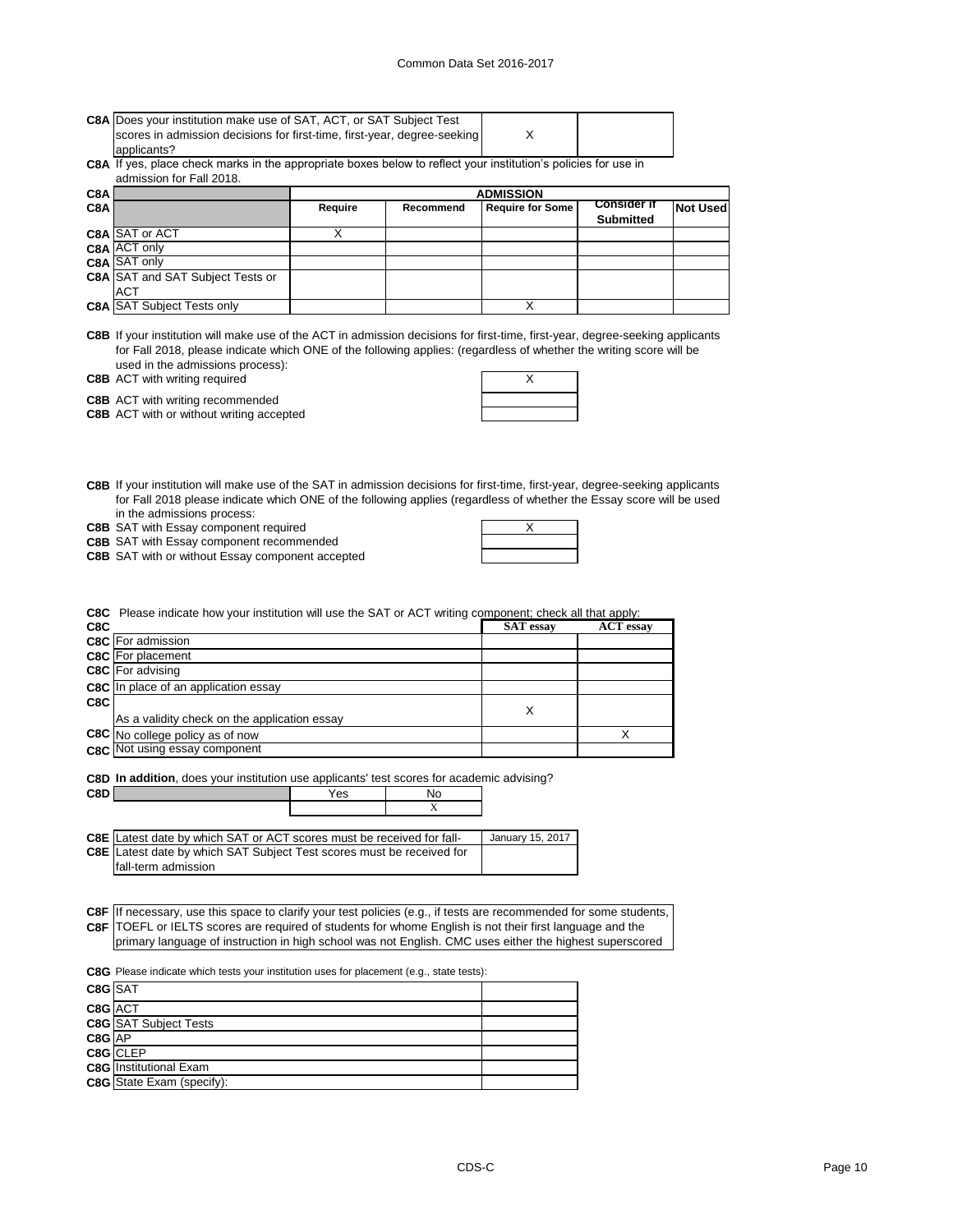### **Freshman Profile**

Provide percentages for ALL enrolled, degree-seeking, full-time and part-time, first-time, first-year (freshman) students enrolled in Fall 2016, including students who began studies during summer, international students/nonresident aliens, and students admitted under special arrangements.

**C9 Percent and number of first-time, first-year (freshman) students enrolled in Fall 2016 who submitted national standardized (SAT/ACT) test scores. Include information for ALL enrolled, degree-seeking, first-time, first-year (freshman) students who submitted test scores. Do not include partial test scores (e.g., mathematics scores but not critical reading for a category of students) or combine other standardized test results (such as TOEFL) in this item.** *Do* **not convert SAT scores to ACT scores and vice versa.** *Do* **convert New SAT scores (2016) to Old SAT scores using the College Board's concordance tools and tables (sat.org/concordance).**

| C9             | Percent submitting SAT scores |                 | 50% Number submitting SAT scores |             |               |
|----------------|-------------------------------|-----------------|----------------------------------|-------------|---------------|
| C9             | Percent submitting ACT scores |                 | 60% Number submitting ACT scores |             | 193           |
|                |                               |                 |                                  |             |               |
| C9             |                               | 25th Percentile | 75th Percentile                  | <b>Mean</b> | <b>Median</b> |
| C <sub>9</sub> | <b>SAT Critical Reading</b>   | 650             | 740                              | 695         | 690           |
| C <sub>9</sub> | <b>SAT Math</b>               | 670             | 750                              | 706         | 700           |
|                | <b>SAT Writing</b>            | 670             | 750                              | 707         | 720           |
|                | <b>SAT Essay</b>              | na              | na                               |             |               |
| C <sub>9</sub> | <b>ACT Composite</b>          | 31              | 33                               | 32          | 32            |
| C9             | <b>ACT Math</b>               | 28              | 33                               |             |               |
| C9             | <b>ACT English</b>            | 30              | 35                               |             |               |
| C <sub>9</sub> | <b>ACT Writing</b>            | na              | na                               |             |               |

**C9** Percent of first-time, first-year (freshman) students with scores in each range:

| C9             |                         | <b>SAT Critical</b>  |                    |                    |
|----------------|-------------------------|----------------------|--------------------|--------------------|
|                |                         | Reading              | <b>SAT Math</b>    | <b>SAT Writing</b> |
| C <sub>9</sub> | 700-800                 | 50.00%               | 53.00%             | 61.00%             |
| C <sub>9</sub> | 600-699                 | 50.00%               | 45.00%             | 35.00%             |
| C9             | 500-599                 |                      | 2.00%              | 4.00%              |
| C9             | 400-499                 |                      |                    |                    |
| C9             | 300-399                 |                      |                    |                    |
| C9             | 200-299                 |                      |                    |                    |
|                | Totals should = $100\%$ | 100.00%              | 100.00%            | 100.00%            |
| C9             |                         | <b>ACT Composite</b> | <b>ACT English</b> | <b>ACT Math</b>    |
| C <sub>9</sub> | 30-36                   | 81.00%               | 81.00%             | 62.00%             |
| C <sub>9</sub> | 24-29                   | 19.00%               | 18.00%             | 37.00%             |
| C <sub>9</sub> | 18-23                   |                      | 1.00%              | 1.00%              |
| C <sub>9</sub> | $12 - 17$               |                      |                    |                    |
| C9             | $6 - 11$                |                      |                    |                    |
| C9             | Below <sub>6</sub>      |                      |                    |                    |
|                | Totals should = 100%    | 100.00%              | 100.00%            | 100.00%            |

**Reported scores are tracked in the database and retrieved for this report. CMC uses a practice called "superscoring". Superscoring is done among and between exams. For among, the highest individual score for each section of the SAT or ACT is taken and combined to get a composite score. For between, the higher composite score of the two exams is taken and stored in the database. If a student takes one (or both) of the exams more than once, the same exercise is conducted using the highest score for each section.**

**C10** Percent of all degree-seeking, first-time, first-year (freshman) students who had high school class rank within each of the following ranges (report information for those students from whom you collected high school rank information).

| C10 Percent in top tenth of high school graduating class                                    | 68%  | 32/47                    |
|---------------------------------------------------------------------------------------------|------|--------------------------|
| C10 Percent in top quarter of high school graduating class                                  | 100% | 47/47                    |
| C10   Percent in top half of high school graduating class                                   |      | 100% Top half $+$        |
| C10 Percent in bottom half of high school graduating class                                  |      | $0\%$ bottom half = 100% |
| C10 Percent in bottom quarter of high school graduating class                               | 0%   |                          |
| C10   Percent of total first-time, first-year (freshmen) students who submitted high school |      |                          |
| class rank:                                                                                 |      | 14.6%                    |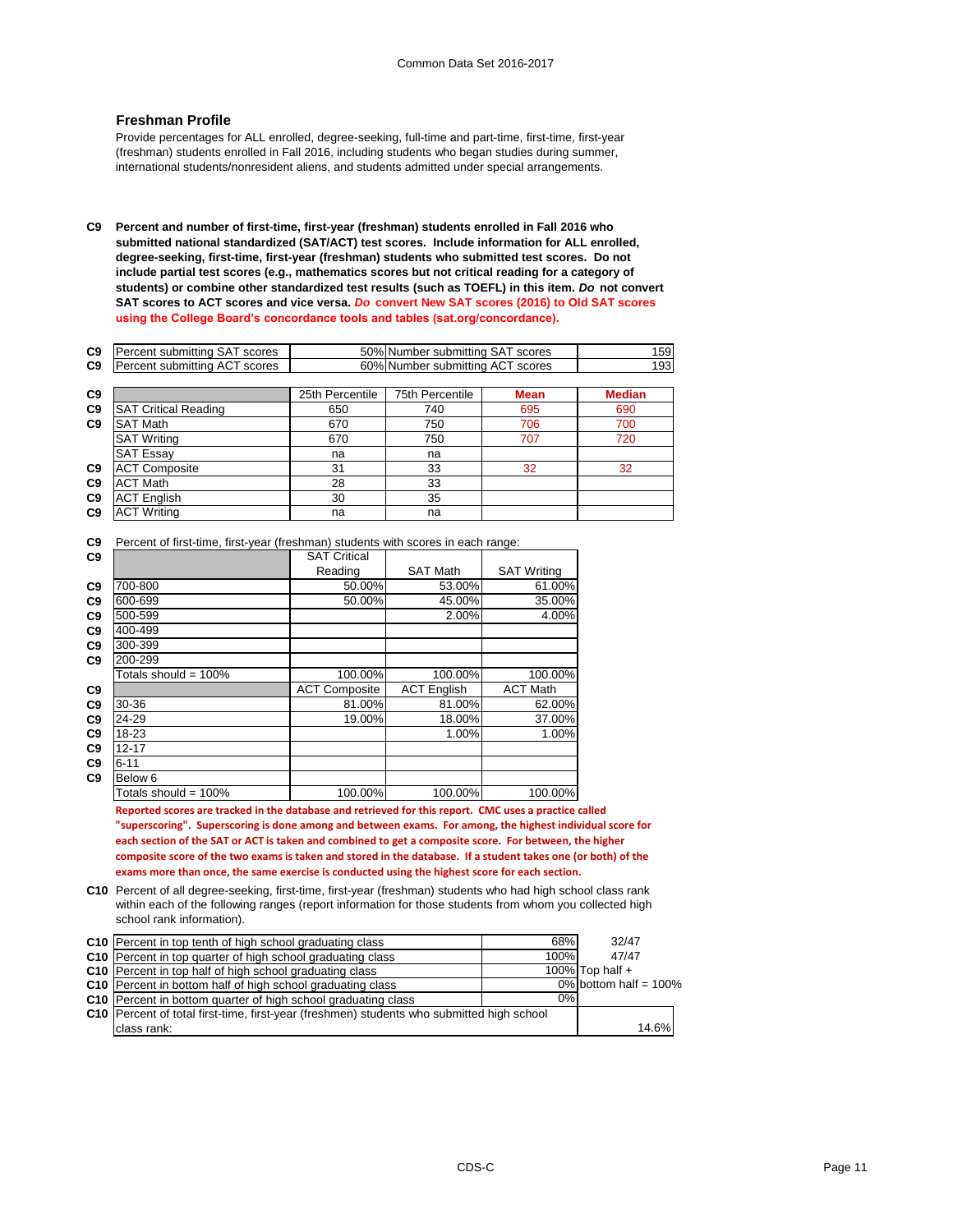**If a student's records indicate high school ranking information, it is recorded in the database. These statistics are only calculated on the student records for which both rank and class size are reports as integers (e.g. 3 of 200) AND the class rank and size are exclusively drawn from the final high school transcript. Rank information found anywhere else (i.e. preliminary transcripts, letters of recommendation, etc.) are not used and are not included in the data above. A percentile rank is determined for each student and, based on the unrounded calculation, is placed in the appropriate bucket (e.g. a student in the 10.3 percentile would be in the top quarter, not the top tenth). Thus, the buckets contain the students with the stated percentile or higher.**

**C11** Percentage of all enrolled, degree-seeking, first-time, first-year (freshman) students who had high school grade-point averages within each of the following ranges (using 4.0 scale). Report information only for those students from whom you collected high school GPA.

| triose students from whom you conected mun school GFA. |          |
|--------------------------------------------------------|----------|
| C11   Percent who had GPA of 3.75 and higher           |          |
| C11   Percent who had GPA between 3.50 and 3.74        |          |
| C11   Percent who had GPA between 3.25 and 3.49        |          |
| C11 Percent who had GPA between 3.00 and 3.24          |          |
| C11   Percent who had GPA between 2.50 and 2.99        |          |
| C11 Percent who had GPA between 2.0 and 2.49           |          |
| C11   Percent who had GPA between 1.0 and 1.99         |          |
| C11 Percent who had GPA below 1.0                      |          |
| Totals should = 100%                                   | $0.00\%$ |

| C12 Average high school GPA of all degree-seeking, first-time, first-year<br>(freshman) students who submitted GPA: |  |
|---------------------------------------------------------------------------------------------------------------------|--|
| C12 Percent of total first-time, first-year (freshman) students who                                                 |  |

submitted high school GPA:

**High school GPA data is not reported. GPAs come on a variety of scales and can be difficult to standarize. This is especially challenging with our growing international population, whose transcripts are translated and often don't include GPA (or not on a 4-point scale).**

### **Admission Policies**

### **C13 Application Fee**

| C <sub>13</sub> |                                                                    | Yes     | No |
|-----------------|--------------------------------------------------------------------|---------|----|
|                 | C13   Does your institution have an<br>application fee?            |         |    |
|                 | C13 Amount of application fee:                                     | \$70.00 |    |
| C <sub>13</sub> |                                                                    | Yes     | N٥ |
|                 | <b>C13</b> Can it be waived for applicants<br>with financial need? |         |    |

**C13** If you have an application fee and an on-line application option,

|                 | C13 Same fee:                                                                       |     |     |
|-----------------|-------------------------------------------------------------------------------------|-----|-----|
|                 |                                                                                     | X   |     |
|                 | C13 Free:                                                                           |     |     |
|                 | C <sub>13</sub> Reduced:                                                            |     |     |
|                 |                                                                                     |     |     |
| C <sub>13</sub> |                                                                                     | Yes | No. |
|                 | C13 Can on-line application fee be<br>waived for applicants with<br>financial need? | X   |     |
|                 | C14 Application closing date                                                        |     |     |
| C14             |                                                                                     | Yes | No  |
|                 | C14   Does your institution have an                                                 |     |     |
|                 | application closing date?                                                           | Χ   |     |
|                 | C14 Application closing date (fall):                                                | 1/1 |     |
| C <sub>14</sub> | Priority date:                                                                      |     |     |
|                 |                                                                                     |     |     |
| C <sub>15</sub> |                                                                                     |     |     |

| C <sub>15</sub> |                                                                       | Yes |  |
|-----------------|-----------------------------------------------------------------------|-----|--|
|                 | C15 Are first-time, first-year students accepted for terms other than |     |  |
|                 |                                                                       |     |  |

### **C16 Notification to applicants of admission decision sent** *(fill in one only)*

| C16 On a rolling basis beginning |  |
|----------------------------------|--|
| (data):                          |  |
| $C16$ By (date):                 |  |
|                                  |  |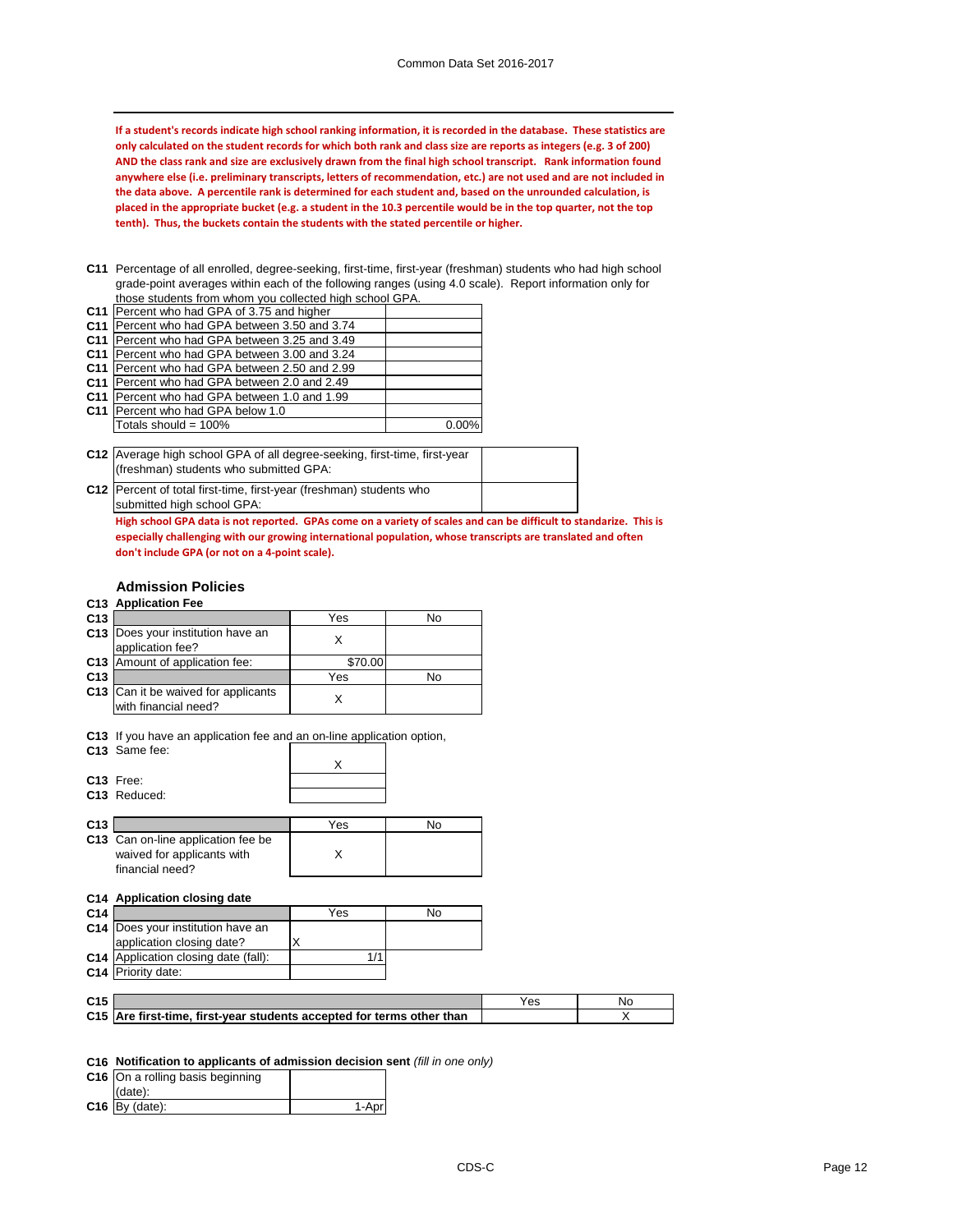|                 | C <sub>16</sub>   Other:                                                             |   |         |     |           |
|-----------------|--------------------------------------------------------------------------------------|---|---------|-----|-----------|
|                 | C17 Reply policy for admitted applicants (fill in one only)                          |   |         |     |           |
|                 | C17 Must reply by (date):                                                            |   | 5/1     |     |           |
|                 | C17 No set date:                                                                     |   |         |     |           |
|                 | C17 Must reply by May 1 or within<br>weeks if notified<br>thereafter                 |   |         |     |           |
| C <sub>17</sub> | <b>Other:</b>                                                                        |   |         |     |           |
|                 | C17   Deadline for housing deposit (MM/DD):                                          |   | 7/1     |     |           |
| C <sub>17</sub> | Amount of housing deposit:                                                           |   | 200.00  |     |           |
| C <sub>17</sub> | Refundable if student does not enroll?                                               |   |         |     |           |
| C <sub>17</sub> | Yes, in full                                                                         |   |         |     |           |
| C <sub>17</sub> | Yes, in part                                                                         |   |         |     |           |
| C <sub>17</sub> | N <sub>o</sub>                                                                       | X |         |     |           |
| C <sub>18</sub> | <b>Deferred admission</b>                                                            |   |         |     |           |
| C <sub>18</sub> |                                                                                      |   |         | Yes | <b>No</b> |
|                 | C18  Does your institution allow students to postpone enrollment after<br>admission? |   |         | X   |           |
|                 | C18 If yes, maximum period of postponement:                                          |   | 2 years |     |           |
|                 | C19 Early admission of high school students                                          |   |         |     |           |
| C <sub>19</sub> |                                                                                      |   |         | Yes | No        |
|                 |                                                                                      |   |         |     |           |

| C <sub>19</sub> |                                                                                | Yes | No |
|-----------------|--------------------------------------------------------------------------------|-----|----|
|                 | C19   Does your institution allow high school students to enroll as full-time, |     |    |
|                 | first-time, first-year (freshman) students one year or more before high        |     |    |
|                 | school graduation?                                                             |     |    |
|                 |                                                                                |     |    |

Question removed from CDS.

**C20 Common Application Question removed from CDS.** (Initiated during 2006-2007 cycle)

## **Early Decision and Early Action Plans**

### **C21 Early Decision**

| C <sub>21</sub> |                                                                         | Yes   | No. |
|-----------------|-------------------------------------------------------------------------|-------|-----|
| C <sub>21</sub> | Does your institution offer an early decision plan (an admission plan   |       |     |
|                 | that permits students to apply and be notified of an admission          |       |     |
|                 | decision well in advance of the regular notification date and that asks | X     |     |
|                 | students to commit to attending if accepted) for first-time, first-year |       |     |
|                 | (freshman) applicants for fall enrollment?                              |       |     |
| C21             | If "yes," please complete the following:                                |       |     |
| C21             | First or only early decision plan closing date                          | 11/1  |     |
| C <sub>21</sub> | First or only early decision plan notification date                     | 12/15 |     |
| C21             | Other early decision plan closing date                                  | 1/1   |     |
|                 | C21 Other early decision plan notification date                         | 2/15  |     |
|                 |                                                                         |       |     |
|                 | C21 For the Fall 2016 entering class:                                   |       |     |
|                 | C21 Number of early decision applications received by your institution  | 687   |     |
|                 | C21 Number of applicants admitted under early decision plan             | 219   |     |
| C21             | Please provide significant details about your early decision plan:      |       |     |
|                 |                                                                         |       |     |
|                 |                                                                         |       |     |
|                 | C22 Early action                                                        |       |     |
| C <sub>22</sub> |                                                                         | Yes   | No  |
|                 | C22 Do you have a nonbinding early action plan whereby students are     |       |     |

| UZZ I |                                                                                                                                                                                                                    | r es | <b>NO</b> |
|-------|--------------------------------------------------------------------------------------------------------------------------------------------------------------------------------------------------------------------|------|-----------|
|       | C22  Do you have a nonbinding early action plan whereby students are<br>notified of an admission decision well in advance of the regular<br>notification date but do not have to commit to attending your college? |      |           |
|       | C22 If "yes," please complete the following:                                                                                                                                                                       |      |           |
|       | <b>C22</b> Early action closing date                                                                                                                                                                               |      |           |
|       | C22 Early action notification date                                                                                                                                                                                 |      |           |
|       |                                                                                                                                                                                                                    |      |           |

|                 |     |    | C22 Is your early action plan a "restrictive" plan under which you limit students from applying to other early plans? |
|-----------------|-----|----|-----------------------------------------------------------------------------------------------------------------------|
| C <sub>22</sub> | Yes | No |                                                                                                                       |
| C <sub>22</sub> |     |    |                                                                                                                       |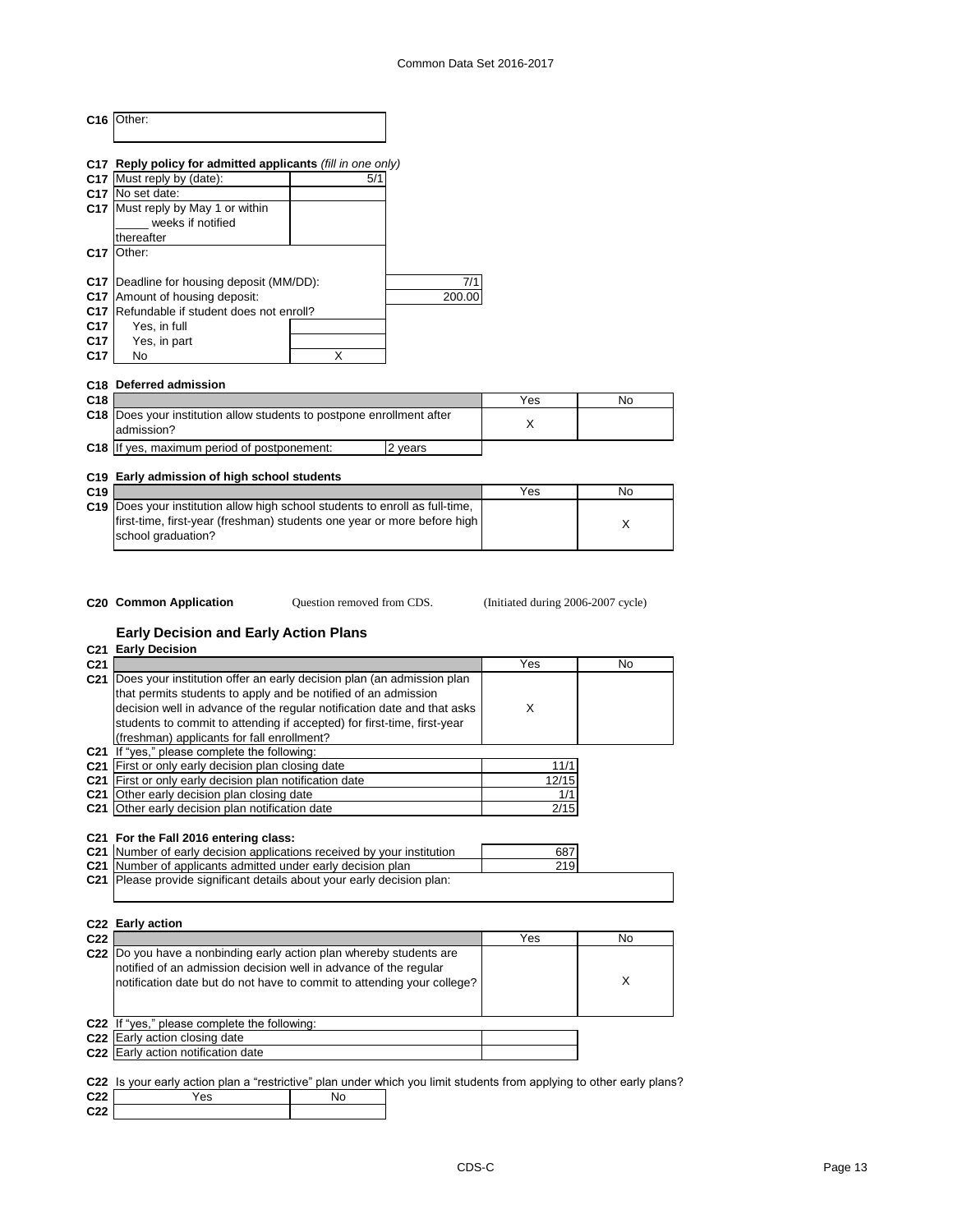### **D. TRANSFER ADMISSION**

### **Fall Applicants**

| D <sub>1</sub> |                                                         | Yes | No |
|----------------|---------------------------------------------------------|-----|----|
| D1             | Does your institution enroll transfer students? (If no, |     |    |
|                | please skip to Section E)                               |     |    |
| D <sub>1</sub> | If yes, may transfer students earn advanced standing    |     |    |
|                | credit by transferring credits earned from course work  |     |    |
|                | completed at other colleges/universities?               |     |    |

**D2** Provide the number of students who applied, were admitted, and enrolled as degree-seeking transfer students in Fall 2016.

| D <sub>2</sub> |       | Applicants | Admitted<br>Applicants | Enrolled<br>Applicants |
|----------------|-------|------------|------------------------|------------------------|
|                |       |            |                        |                        |
| D <sub>2</sub> | Men   | 213        | 14                     |                        |
| D <sub>2</sub> | Women | 213        | 14                     |                        |
| D <sub>2</sub> | 'otal | 426        | 28                     | 20                     |

**An application is counted only if it is complete (the applicant has fulfilled all of CMC's requirements needed to be considered for admission (the Common Application, CMC supplement, and payment or waiving of the application fee) and if the applicant has been notified of one of the following actions: admission, nonadmission, placement on the waiting list, or application withdrawn (by applicant or institution). Gender is self-identified and is gathered from the Common Application completed by the student.**

### **Application for Admission**

| D <sub>3</sub> | Indicate terms for which transfers may enroll:                                                                         |     |     |    |
|----------------|------------------------------------------------------------------------------------------------------------------------|-----|-----|----|
| D <sub>3</sub> | Fall                                                                                                                   | l×l |     |    |
| D <sub>3</sub> | Winter                                                                                                                 |     |     |    |
| D <sub>3</sub> | Spring                                                                                                                 | ⊠   |     |    |
| D <sub>3</sub> | Summer                                                                                                                 |     |     |    |
|                |                                                                                                                        |     |     |    |
| D <sub>4</sub> |                                                                                                                        |     | Yes | No |
| D4             | Must a transfer applicant have a minimum number of<br>credits completed or else must apply as an entering<br>freshman? |     |     | X. |
| D4             | If yes, what is the minimum number of credits and the unit<br>of measure?                                              |     |     |    |

**D5** Indicate all items required of transfer students to apply for admission:

| D <sub>5</sub> |                                                                                                               | Required of All | Recommended<br>of All | Recommended<br>of Some | Required of Some | Not Required |
|----------------|---------------------------------------------------------------------------------------------------------------|-----------------|-----------------------|------------------------|------------------|--------------|
| D <sub>5</sub> | High school transcript                                                                                        | X               |                       |                        |                  |              |
| D <sub>5</sub> | College transcript(s)                                                                                         | X               |                       |                        |                  |              |
| D <sub>5</sub> | Essay or personal<br>statement                                                                                | X               |                       |                        |                  |              |
| D <sub>5</sub> | Interview                                                                                                     |                 | X                     |                        |                  |              |
| D <sub>5</sub> | Standardized test scores                                                                                      |                 |                       |                        | Х                |              |
| D <sub>5</sub> | Statement of good<br>standing from prior<br>institution(s)                                                    | X               |                       |                        |                  |              |
| D <sub>6</sub> | If a minimum high school grade point average is required<br>of transfer applicants, specify (on a 4.0 scale): |                 |                       |                        |                  |              |
| D7             | If a minimum college grade point average is required of<br>transfer applicants, specify (on a 4.0 scale):     |                 |                       |                        |                  |              |

**D8** List any other application requirements specific to transfer applicants:

**D9** List application priority, closing, notification, and candidate reply dates for transfer students. If applications are reviewed on a continuous or rolling basis, place a check mark in the "Rolling admission" column.

| D <sub>9</sub> |        | <b>Priority Date</b> | <b>Closing Date</b> | Notification Date | <b>Reply Date</b> | <b>Rolling</b><br><b>Admission</b> |
|----------------|--------|----------------------|---------------------|-------------------|-------------------|------------------------------------|
| D <sub>9</sub> | Fall   |                      | 4/1                 | 5/15              | 6/1               |                                    |
| D <sub>9</sub> | Winter |                      |                     |                   |                   |                                    |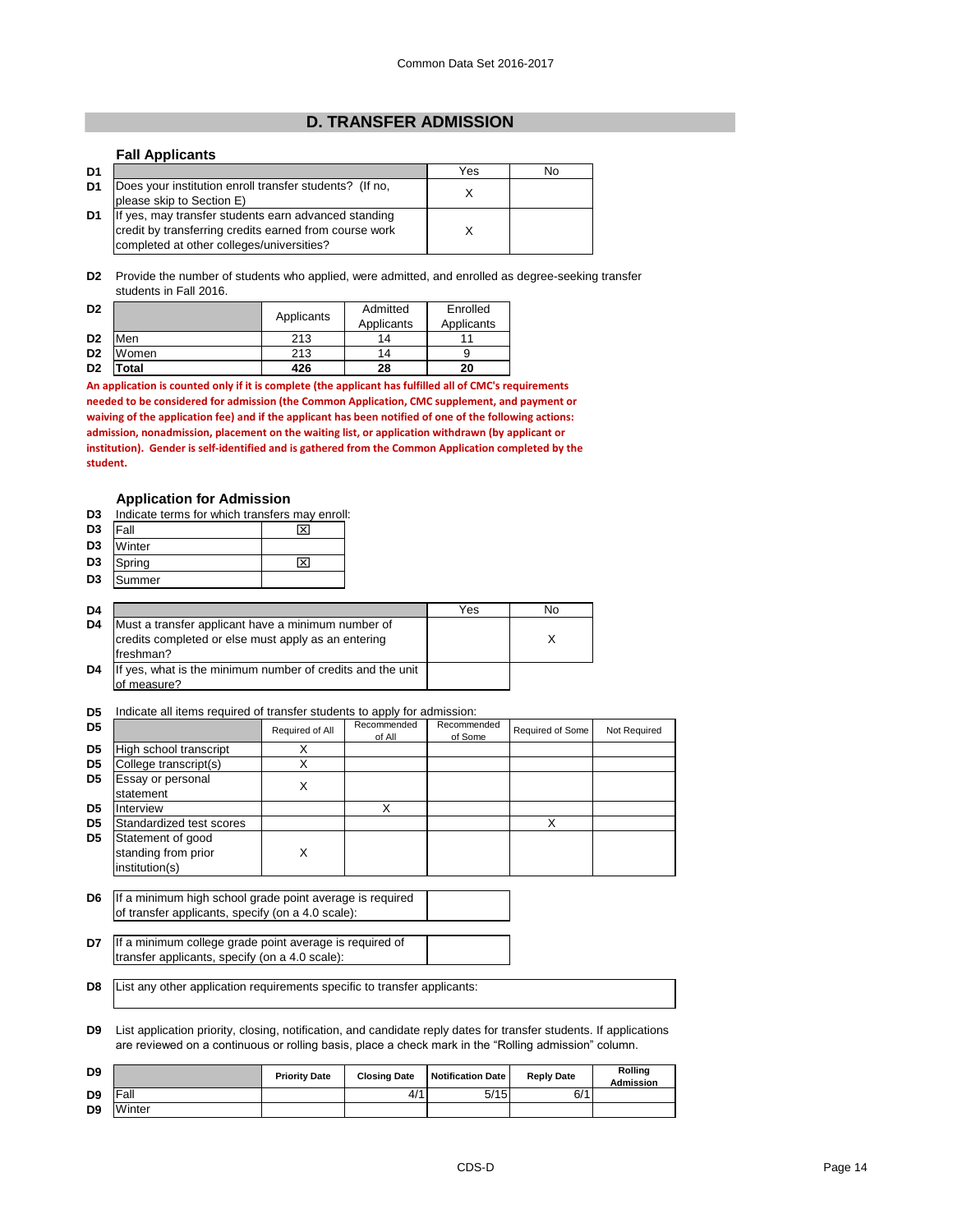| D <sub>9</sub>  | Spring                                                                                                            | 11/1 | 12/15  | 1/1       |  |
|-----------------|-------------------------------------------------------------------------------------------------------------------|------|--------|-----------|--|
| D <sub>9</sub>  | Summer                                                                                                            |      |        |           |  |
| <b>D10</b>      |                                                                                                                   |      | Yes    | No        |  |
|                 | D10 Does an open admission policy, if reported, apply to                                                          |      |        |           |  |
|                 | transfer students?                                                                                                |      |        |           |  |
|                 |                                                                                                                   |      |        |           |  |
|                 | D11  Describe additional requirements for transfer admission, if applicable: Either the SAT or ACT is required of |      |        |           |  |
|                 | all transfer applicants, except those transferring from a community college.                                      |      |        |           |  |
|                 |                                                                                                                   |      |        |           |  |
|                 | <b>Transfer Credit Policies</b>                                                                                   |      |        |           |  |
|                 | D12 Report the lowest grade earned for any course that may be<br>transferred for credit:                          |      |        |           |  |
|                 |                                                                                                                   |      |        |           |  |
| D <sub>13</sub> |                                                                                                                   |      | Number | Unit Type |  |
|                 | D13 Maximum number of credits or courses that may be                                                              |      |        |           |  |
|                 | transferred from a two-year institution:                                                                          |      | 64     | credits   |  |
|                 |                                                                                                                   |      |        |           |  |
| D <sub>14</sub> |                                                                                                                   |      | Number | Unit Type |  |
|                 | D14 Maximum number of credits or courses that may be                                                              |      | 64     | credits   |  |
|                 | transferred from a four-year institution:                                                                         |      |        |           |  |
|                 | D15 Minimum number of credits that transfers must complete at                                                     |      |        |           |  |
|                 | your institution to earn an associate degree:                                                                     |      |        |           |  |
|                 |                                                                                                                   |      |        |           |  |
|                 | D16 Minimum number of credits that transfers must complete at                                                     |      |        |           |  |
|                 | your institution to earn a bachelor's degree:                                                                     |      | 64.00  |           |  |
|                 |                                                                                                                   |      |        |           |  |
|                 | D17 Describe other transfer credit policies: Courses must be taken at an accredited institution by college        |      |        |           |  |
|                 | faculty on a college campus, with other degree-seeking students. Online or correspondence courses are             |      |        |           |  |
|                 | not accepted for transfer credit. Grades earned are not calculated into the student's GPA                         |      |        |           |  |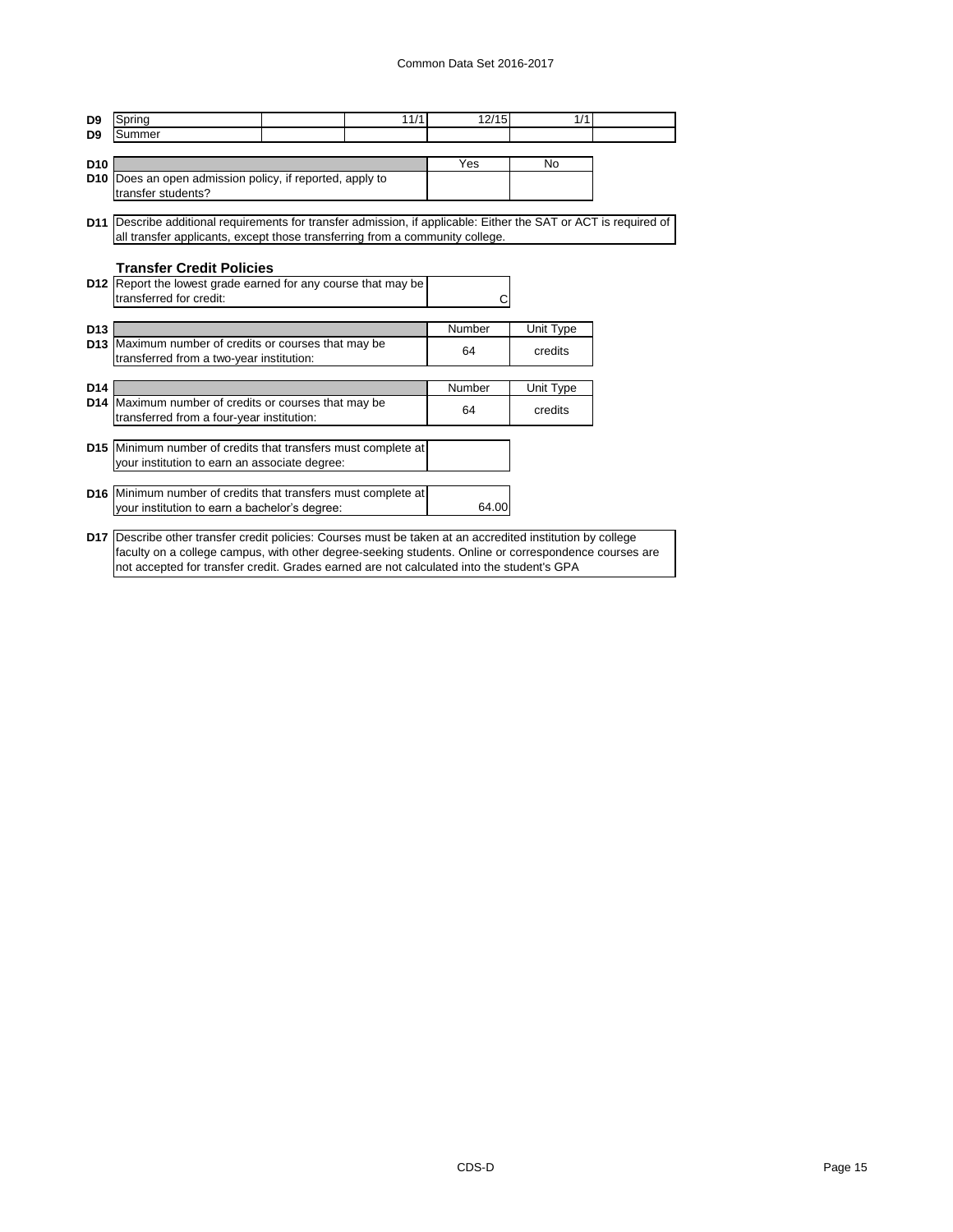## **E. ACADEMIC OFFERINGS AND POLICIES**

### **E1 Special study options:** Identify those programs available at your institution. Refer to the glossary

|                | for definitions.                    |   |
|----------------|-------------------------------------|---|
| E <sub>1</sub> | Accelerated program                 |   |
| E <sub>1</sub> | Cooperative education program       |   |
| E1             | Cross-registration                  | X |
| E1             | Distance learning                   |   |
| E <sub>1</sub> | Double major                        | X |
| E1             | Dual enrollment                     |   |
| E <sub>1</sub> | English as a Second Language (ESL)  |   |
| E <sub>1</sub> | Exchange student program (domestic) | X |
| E <sub>1</sub> | External degree program             |   |
| E1             | Honors Program                      | Х |
| E1             | Independent study                   | X |
| E <sub>1</sub> | Internships                         | X |
| E1             | Liberal arts/career combination     |   |
| E <sub>1</sub> | Student-designed major              | X |
| E <sub>1</sub> | Study abroad                        | X |
| E1             | Teacher certification program       |   |
| E1             | Weekend college                     |   |
| E1             | Other (specify):                    |   |
|                |                                     |   |

**E2 This question has been removed from the Common Data Set.**

# **E3 Areas in which all or most students are required to complete some course**

|                | work prior to graduation:         |   |
|----------------|-----------------------------------|---|
| E <sub>3</sub> | Arts/fine arts                    |   |
| E <sub>3</sub> | Computer literacy                 |   |
| E <sub>3</sub> | English (including composition)   | Χ |
| E <sub>3</sub> | Foreign languages                 | Χ |
| E <sub>3</sub> | History                           | Χ |
| E <sub>3</sub> | <b>Humanities</b>                 | Χ |
| E <sub>3</sub> | <b>Mathematics</b>                | Χ |
| E <sub>3</sub> | Philosophy                        | Χ |
| E <sub>3</sub> | Sciences (biological or physical) | X |
| E <sub>3</sub> | Social science                    | Χ |
| E <sub>3</sub> | Other (describe):                 |   |
|                |                                   |   |

**Library Collections: The CDS Publishers will collect library data again when a new Academic Libraries Survey is in place.**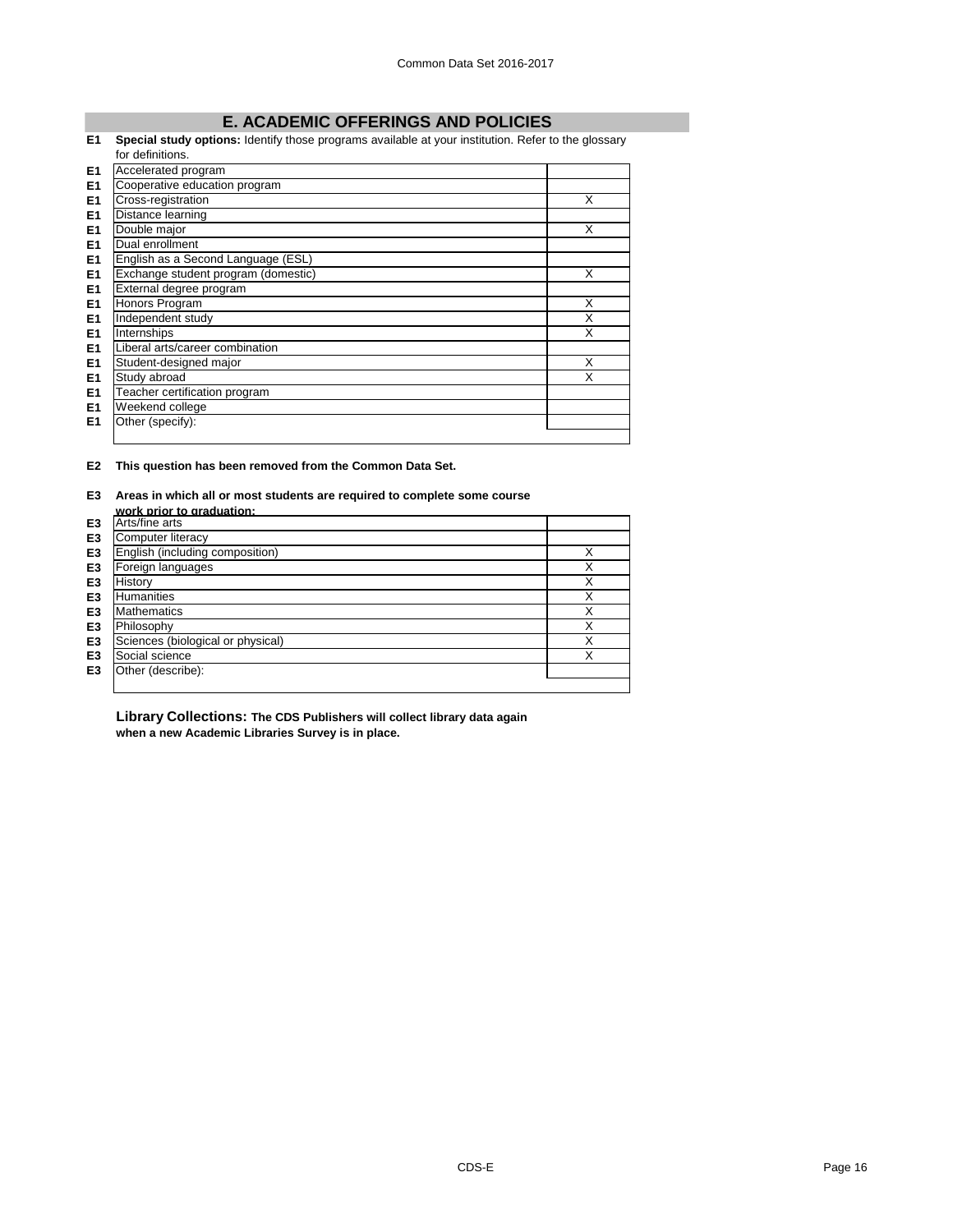## **F. STUDENT LIFE**

**F1** Percentages of first-time, first-year (freshman) degree-seeking students and degreeseeking undergraduates enrolled in Fall 2016 who fit the following categories:

| F1                               |                                                                                                                                                                                                                                                                                                      | First-time, first-year (freshman)<br><b>students</b> |                                    | <b>Undergraduates</b>      |                                    |
|----------------------------------|------------------------------------------------------------------------------------------------------------------------------------------------------------------------------------------------------------------------------------------------------------------------------------------------------|------------------------------------------------------|------------------------------------|----------------------------|------------------------------------|
| F <sub>1</sub>                   | Percent who are from out of state (exclude<br>international/nonresident aliens from the numerator<br>and denominator) Excludes students whose<br>Race/Ethnicity is "nonresident alien" regardless of<br>permanent address. Includes students who have<br>foreign country perm address and R/E is NOT |                                                      |                                    |                            |                                    |
|                                  | "nonresident alien".                                                                                                                                                                                                                                                                                 | 55.26%                                               | 147/266                            | 56.14%                     | 626/1115                           |
|                                  | Percent who are from in state (California permanent<br>address)                                                                                                                                                                                                                                      | 37.38%                                               | 120/321                            | 36.90%                     | 496/1344                           |
|                                  | Percent who are from out of state (Non-California,<br><b>US Permanent Address)</b>                                                                                                                                                                                                                   | 45.79%                                               | 147/321                            | 44.64%                     | 600/1344                           |
|                                  | Percent who have a non-US permanent address<br>(international permanent address)                                                                                                                                                                                                                     | 16.82%                                               | 54/321                             | 18.45%                     | 248/1344                           |
|                                  | Number of unique States and US territories<br>represented, including California. Based on<br>permanent address.                                                                                                                                                                                      | 31 states &<br>territories                           | 264 students                       | 46 states &<br>territories | 1096 students                      |
|                                  | Number of unique foreign countries represented,<br>not including USA. Based on permanent address.                                                                                                                                                                                                    | 23 countries                                         | 57 students                        | 38 countries               | 248 students                       |
| F <sub>1</sub>                   | Percent of men who join fraternities                                                                                                                                                                                                                                                                 | 0%                                                   | <b>CMC</b> does not                | 0%                         | <b>CMC</b> does not                |
| F <sub>1</sub>                   | Percent of women who join sororities                                                                                                                                                                                                                                                                 | $0\%$                                                | have fraternities or<br>sororities | 0%                         | have fraternities or<br>sororities |
|                                  | Number of Students undergraduate housing is<br>designed to accommodate                                                                                                                                                                                                                               |                                                      | n/a                                |                            | 1253                               |
| F <sub>1</sub>                   | Percent who live in college-owned, -operated, or -<br>affiliated housing. (Based on 1,260 degree-seeking<br>undergraduates in Claremont).                                                                                                                                                            | 100.00%                                              | 321/321                            | 97.14%                     | 1224/1260                          |
|                                  | Percent who live off campus or commute                                                                                                                                                                                                                                                               | 0.00%                                                | 0/321                              | 2.86%                      | 36/1260                            |
| F <sub>1</sub><br>F <sub>1</sub> | Percent of students age 25 and older                                                                                                                                                                                                                                                                 | 0.00%                                                | 0/321                              | 0.60%                      | 8/1344                             |
| F <sub>1</sub>                   | Average age of full-time students                                                                                                                                                                                                                                                                    | 18                                                   |                                    | 20                         |                                    |
| F <sub>1</sub>                   | Average age of all students (full- and part-time)                                                                                                                                                                                                                                                    | 18                                                   |                                    | 20                         |                                    |

**A report is generated in the database as of the census date and the results are sorted to obtain the information needed. CMC uses the IPEDS definition of residence, which uses a student's permanent address to determine who is from out of state.** 

**F2 Activities offered** Identify those programs available at your institution (or through the Claremont Colleges).

| F <sub>2</sub> | <b>Campus Ministries</b>     | X                       |
|----------------|------------------------------|-------------------------|
| F <sub>2</sub> | Choral groups                | $\overline{\mathsf{x}}$ |
| F <sub>2</sub> | Concert band                 | $\overline{\mathsf{x}}$ |
| F <sub>2</sub> | Dance                        | X                       |
| F <sub>2</sub> | Drama/theater                | X                       |
| F <sub>2</sub> | <b>International Student</b> | X                       |
|                | Organization                 |                         |
| F <sub>2</sub> | Jazz band                    | $\overline{\mathsf{x}}$ |
| F <sub>2</sub> | Literary magazine            | X                       |
| F <sub>2</sub> | Marching band                |                         |
| F <sub>2</sub> | Model UN                     | X                       |
| F <sub>2</sub> | Music ensembles              | $\overline{\mathsf{x}}$ |
| F <sub>2</sub> | Musical theater              | $\overline{\mathsf{x}}$ |
| F <sub>2</sub> | Opera                        |                         |
| F <sub>2</sub> | Pep band                     |                         |
| F <sub>2</sub> | Radio station                | X                       |
| F <sub>2</sub> | Student government           | X                       |
| F <sub>2</sub> | Student newspaper            | X                       |
| F <sub>2</sub> | Student-run film society     |                         |
| F <sub>2</sub> | Symphony orchestra           | X                       |
| F <sub>2</sub> | <b>Television station</b>    |                         |
| F <sub>2</sub> | Yearbook                     | Χ                       |

**F3 ROTC** (program offered in cooperation with Reserve Officers' Training Corps)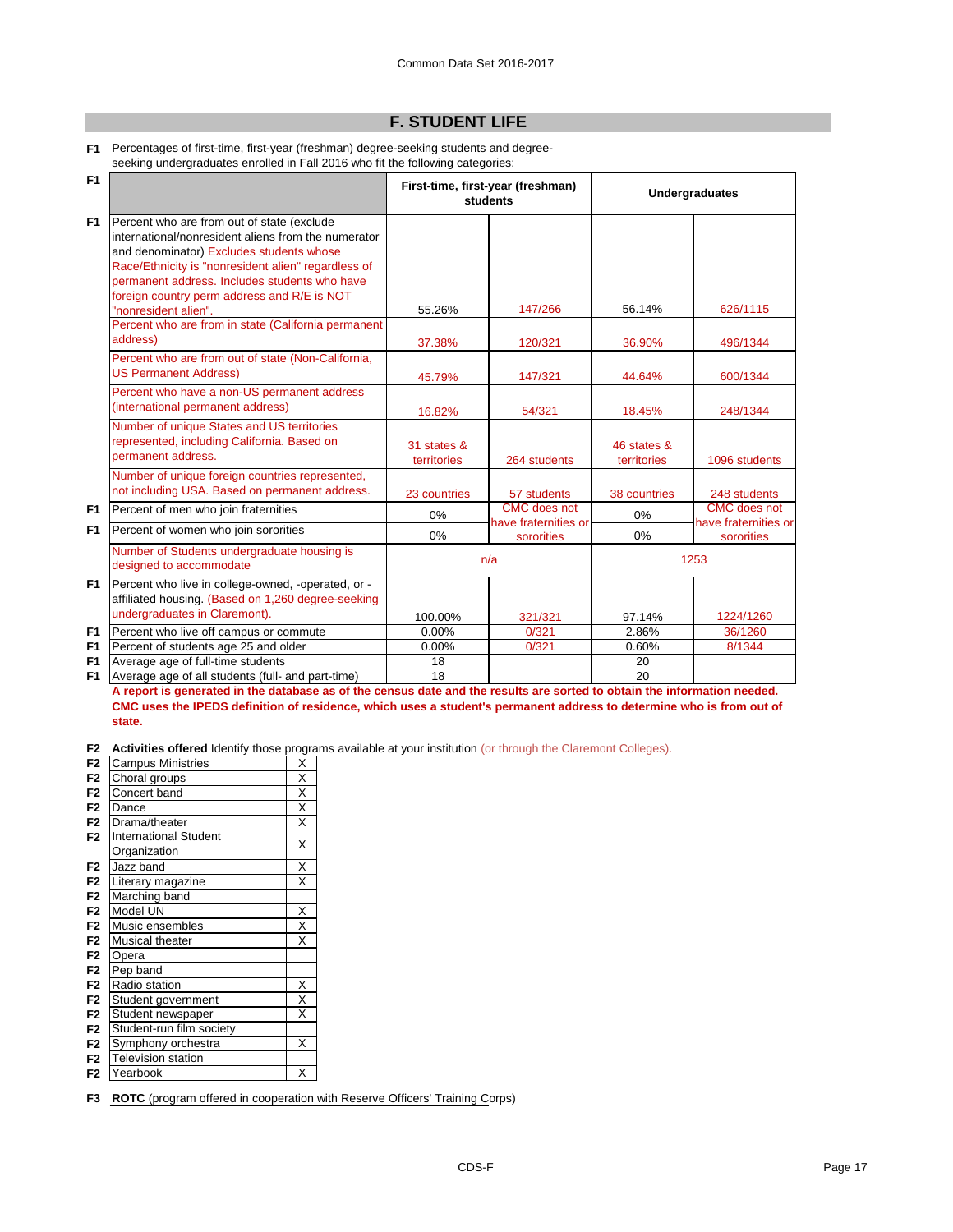### Common Data Set 2016-2017

| F <sub>3</sub> |                                      | On Campus | At Cooperating<br>Institution | Name of Cooperating Institution   |
|----------------|--------------------------------------|-----------|-------------------------------|-----------------------------------|
|                | <b>F3</b> Army ROTC is offered:      |           |                               |                                   |
|                | <b>F3</b> Naval ROTC is offered:     |           |                               |                                   |
|                | <b>F3</b> Air Force ROTC is offered: |           |                               | University of Southern California |

**F4 Housing:** Check all types of college-owned, -operated, or -affiliated housing available for

|                | undergraduates at your institution.             |   |  |
|----------------|-------------------------------------------------|---|--|
| F4             | Coed dorms                                      | х |  |
| F4             | Men's dorms                                     |   |  |
| F4             | Women's dorms                                   |   |  |
| F4             | Apartments for married students                 |   |  |
|                |                                                 |   |  |
| F4             | Apartments for single students                  | X |  |
| F4             | Special housing for disabled                    | Χ |  |
|                | students                                        |   |  |
| F4             | Special housing for international               |   |  |
|                | students                                        |   |  |
| F4             | Fraternity/sorority housing                     |   |  |
| F4             | Cooperative housing                             |   |  |
| F4             | Theme housing                                   |   |  |
| F <sub>4</sub> | Wellness housing                                |   |  |
| F4             | Other housing options (specify):                | X |  |
|                | Substance-free housing - no consumption of alco |   |  |

ohol or other controlled substances in the building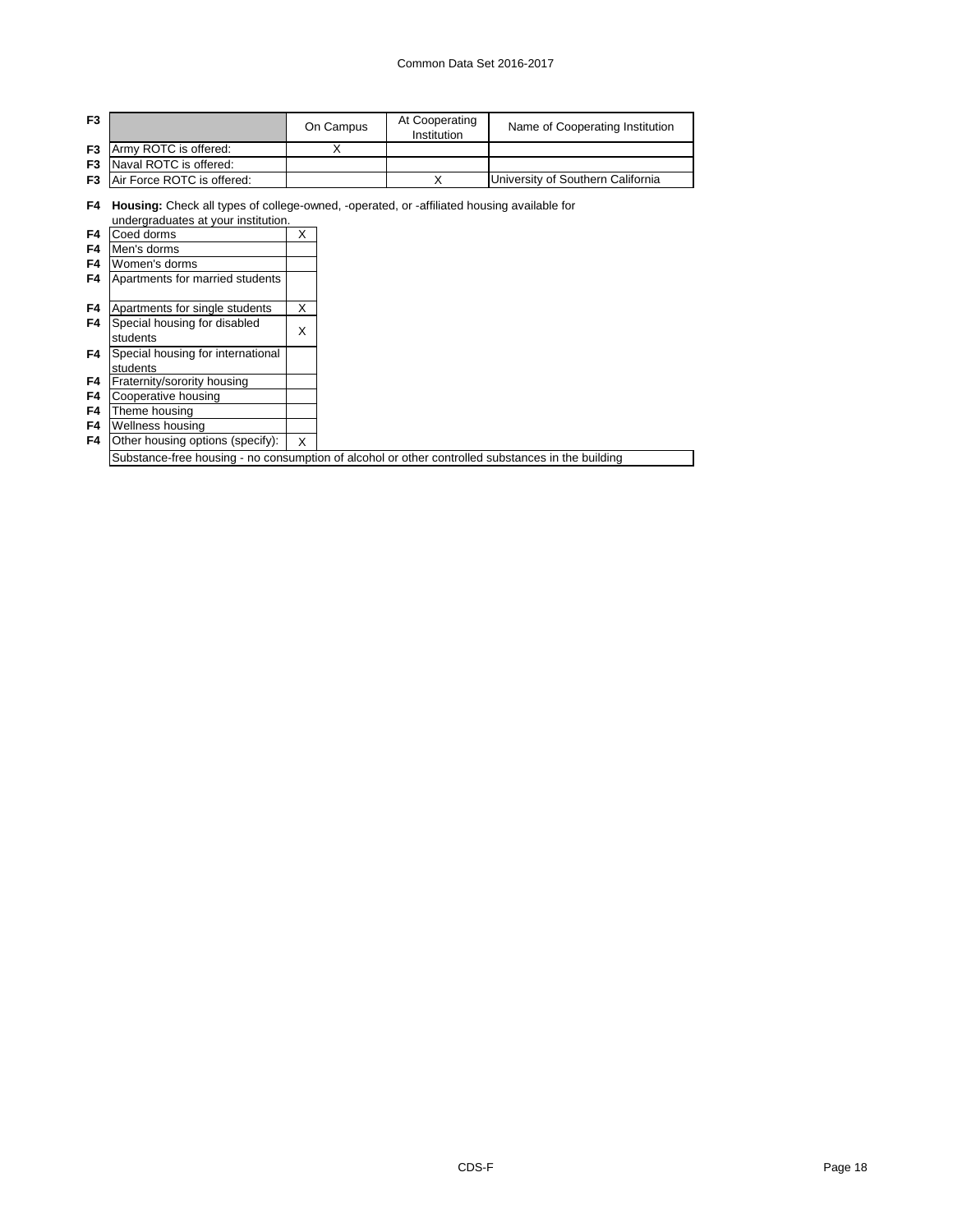### **G. ANNUAL EXPENSES**

#### **G0** Please provide the URL of your institution's net price calculator: <https://npc.collegeboard.org/student/app/claremontmckenna>

**Provide 2017-2018 academic year costs of attendance for the following categories that are applicable to your institution.**

Mar-17 Check here if your institution's 2017-2018 academic year costs of attendance are not available at this time and provide an approximate date (i.e., month/day) when your institution's final 2017-2018 academic year costs of attendance will be available:

**G1 Undergraduate full-time tuition, required fees, room and board List the typical tuition, required fees, and room and board for a full-time undergraduate student for the FULL 2017-2018 academic year (30 semester or 45 quarter hours for institutions that derive annual tuition by multiplying credit hour cost by number of credits). A full academic year refers to the period of time generally extending from September to June; usually equated to two semesters, two trimesters, three quarters, or the period covered by a four-one-four plan. Room and board is defined as double occupancy and 19 meals per week or the maximum meal plan. Required fees include only charges that all full-time students must pay that are not included in tuition (e.g., registration, health, or activity fees.) Do not include optional fees (e.g., parking, laboratory use).**

| G <sub>1</sub> |                             | First-Year | Undergraduates |
|----------------|-----------------------------|------------|----------------|
| G <sub>1</sub> | PRIVATE INSTITUTIONS        |            |                |
|                | Tuition:                    | \$52,580   | \$52,580       |
| G <sub>1</sub> | PUBLIC INSTITUTIONS         |            |                |
|                | Tuition:                    |            |                |
|                | In-district                 |            |                |
| G <sub>1</sub> | PUBLIC INSTITUTIONS         |            |                |
|                | In-state (out-of-district): |            |                |
| G <sub>1</sub> | PUBLIC INSTITUTIONS         |            |                |
|                | Out-of-state:               |            |                |
| G1             | NONRESIDENT ALIENS          |            |                |
|                | Tuition:                    | \$52,580   | \$52,580       |
|                |                             |            |                |
| G <sub>1</sub> | <b>REQUIRED FEES:</b>       | \$245      | \$245          |
|                |                             |            |                |
| G <sub>1</sub> | ROOM AND BOARD:             |            |                |
|                | (on-campus)                 | \$16,220   | \$16,220       |
| G <sub>1</sub> | <b>ROOM ONLY:</b>           |            |                |
|                | (on-campus)                 | \$8,730    | \$8,730        |
| G <sub>1</sub> | <b>BOARD ONLY:</b>          |            |                |
|                | (on-campus meal plan)       | \$7,490    | \$7,490        |

**Obtained from an exhibit in the materials distributed and approved by the Finance Committee of the Board of Trustees. Room and Board charges assume double occupancy in institutional housing and the maximum meal plan (16 meals per week).**

| G1                               | Comprehensive tuition and room and board fee (if your<br>college cannot provide separate tuition and room and |         |          |
|----------------------------------|---------------------------------------------------------------------------------------------------------------|---------|----------|
|                                  | board fees):                                                                                                  |         |          |
| G1                               | Other:                                                                                                        |         |          |
| G <sub>2</sub>                   |                                                                                                               | Minimum | Maximum  |
| G <sub>2</sub>                   | Number of credits per term a student can take for the<br>stated full-time tuition                             |         |          |
|                                  |                                                                                                               |         |          |
| G <sub>3</sub><br>G <sub>3</sub> | Do tuition and fees vary by year of study (e.g., sophomore,<br>junior, senior)?                               | Yes     | No.<br>X |
| G <sub>4</sub>                   |                                                                                                               | Yes     | No.      |
| G4                               | Do tuition and fees vary by undergraduate instructional<br>program?                                           |         |          |
| G4                               |                                                                                                               | %       |          |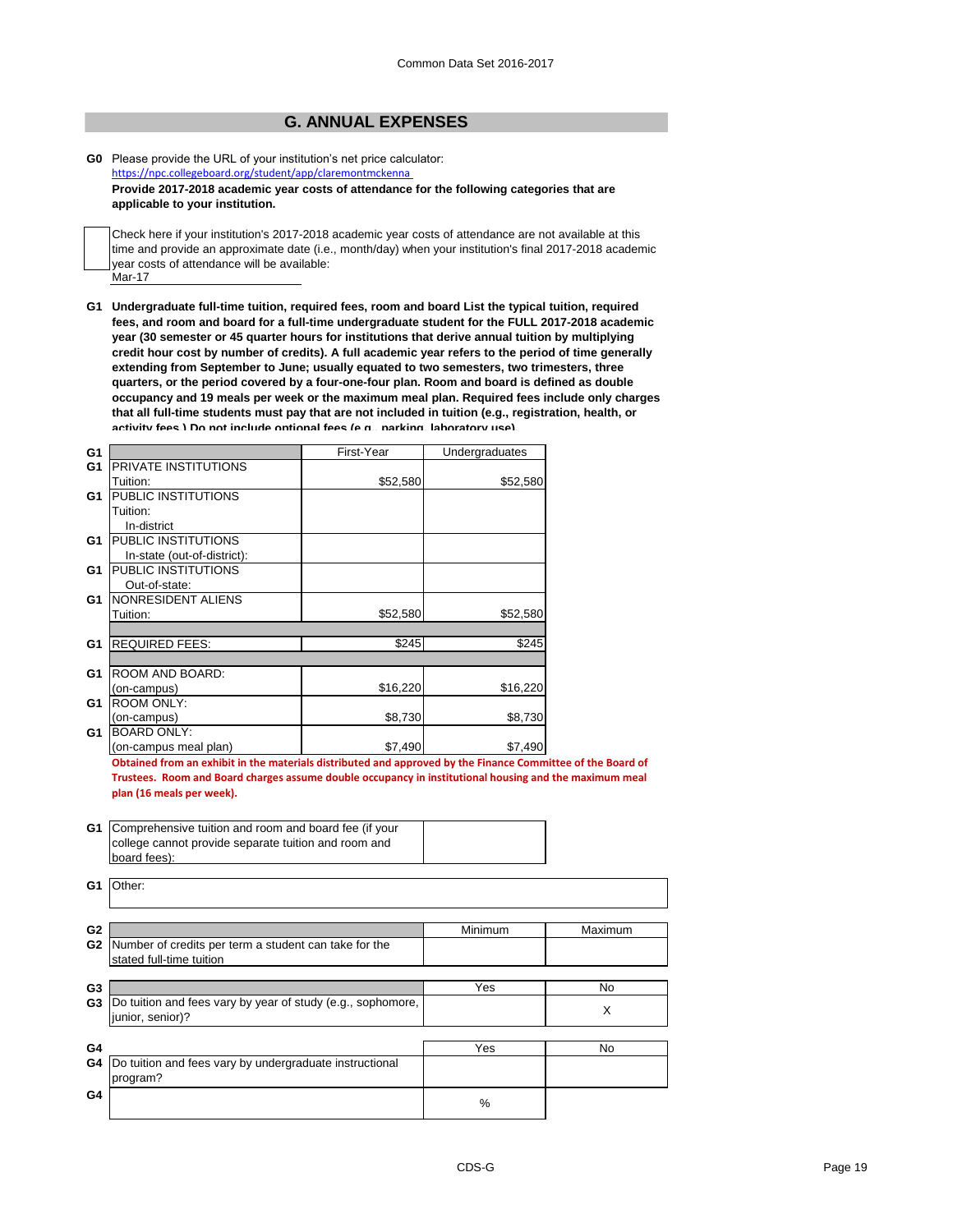| G4 If yes, what percentage of full-time undergraduates pay |  |
|------------------------------------------------------------|--|
| more than the tuition and fees reported in G1?             |  |

**G5** Provide the estimated expenses for a typical full-time undergraduate student:

| G <sub>5</sub> |                                                                                                             | Residents | Commuters<br>(living at home) | Commuters<br>(not living at home) |  |
|----------------|-------------------------------------------------------------------------------------------------------------|-----------|-------------------------------|-----------------------------------|--|
| G5             | Books and supplies                                                                                          |           |                               |                                   |  |
| G5             | Room only                                                                                                   |           |                               |                                   |  |
| G <sub>5</sub> | Board only                                                                                                  |           |                               |                                   |  |
| G5             | Room and board total (if your                                                                               |           |                               |                                   |  |
|                | college cannot provide separate                                                                             |           |                               |                                   |  |
|                | room and board figures for                                                                                  |           |                               |                                   |  |
|                | commuters not living at home):                                                                              |           |                               |                                   |  |
| G5             | Transportation                                                                                              |           |                               |                                   |  |
| G5             | Other expenses                                                                                              |           |                               |                                   |  |
|                | This data comes from the California Student Aid Commission 2015-2016 Student Expense Budgets.               |           |                               |                                   |  |
|                | Transportation expenses includes travel to and from parent's residence and transportation costs to and from |           |                               |                                   |  |
|                | classes and work.                                                                                           |           |                               |                                   |  |

|  | <b>G6</b> Undergraduate per-credit-hour charges (tuition only) |  |  |  |  |
|--|----------------------------------------------------------------|--|--|--|--|
|--|----------------------------------------------------------------|--|--|--|--|

| G6 | <b>PRIVATE INSTITUTIONS:</b> |  |
|----|------------------------------|--|
| G6 | <b>IPUBLIC INSTITUTIONS</b>  |  |
|    | In-district:                 |  |
| G6 | <b>PUBLIC INSTITUTIONS</b>   |  |
|    | In-state (out-of-district):  |  |
| G6 | <b>PUBLIC INSTITUTIONS</b>   |  |
|    | Out-of-state:                |  |
| G6 | INONRESIDENT ALIENS:         |  |
|    |                              |  |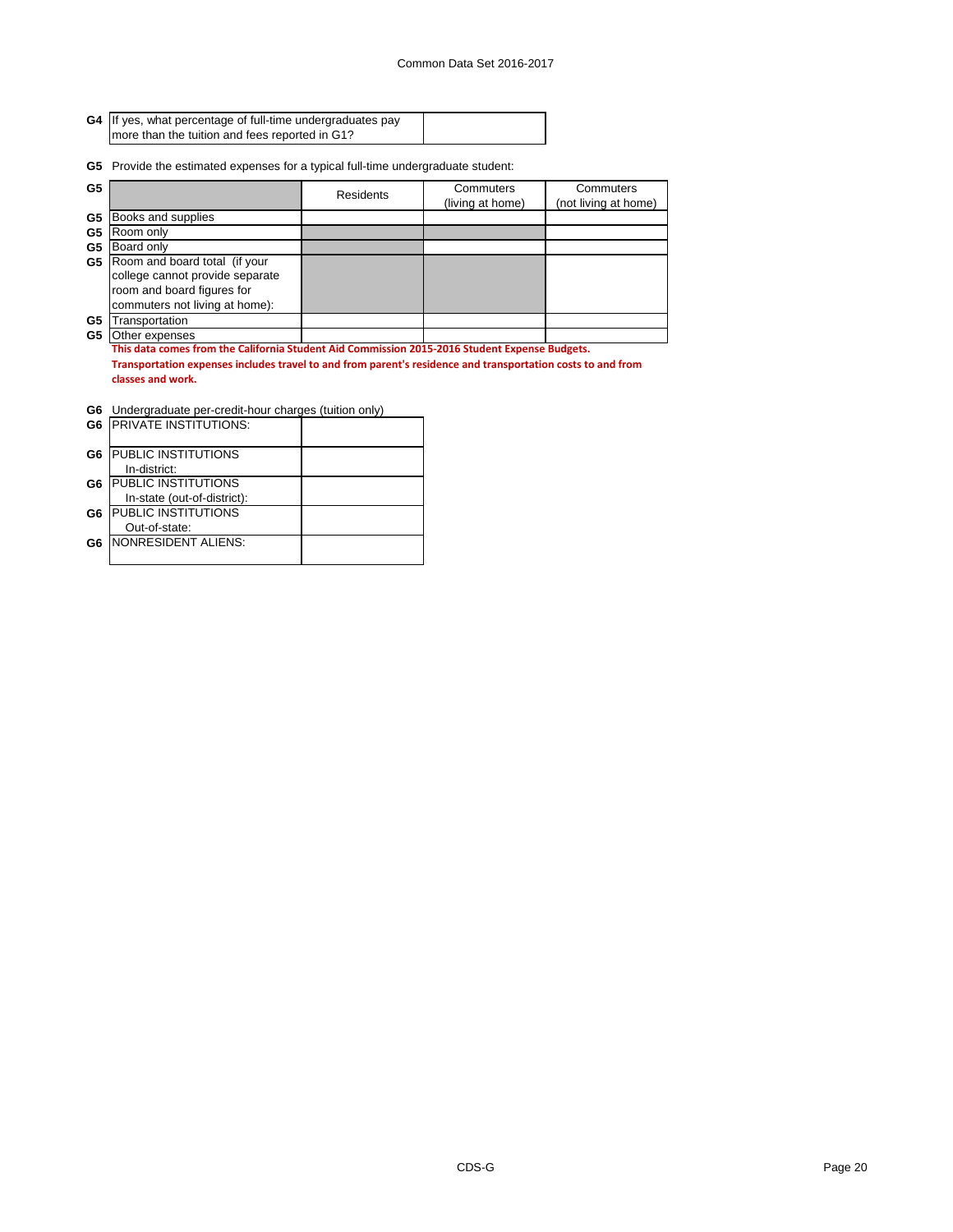### **H. FINANCIAL AID**

### **Aid Awarded to Enrolled Undergraduates**

Enter total dollar amounts awarded to enrolled full-time and less than full-time degree-seeking undergraduates (using the same cohort reported in CDS Question B1, "total degree-seeking" undergraduates) in the following categories. (Note: If the data being reported are final figures for the 2015- 2016 academic year (see the next item below), use the 2015-2016 academic year's CDS Question B1 cohort.) Include aid awarded to international students (i.e., those not qualifying for federal aid). Aid that is non-need-based but that was used to meet need should be reported in the need-based aid columns. (For a suggested order of precedence in assigning categories of aid to cover need, see the entry for "non-needbased scholarship or grant aid" on the last page of the definitions section.)

| H1 |                                                                                                | 2016-2017<br>estimated | 2015-2016<br>final |
|----|------------------------------------------------------------------------------------------------|------------------------|--------------------|
| H1 | Indicate the academic year for which data are reported for items H1,<br>H2, H2A, and H6 below: |                        |                    |

| H3        | Federal methodology (FM)       |  |
|-----------|--------------------------------|--|
| <b>H3</b> | Institutional methodology (IM) |  |
| <b>H3</b> | Both FM and IM                 |  |

| H <sub>1</sub> |                                                                                                                                                                                   | Need-based \$<br>(Include non-need-<br>based aid used to<br>meet need.) | Non-need-<br>based \$<br>(Exclude non-need-<br>based aid used to<br>meet need.) |
|----------------|-----------------------------------------------------------------------------------------------------------------------------------------------------------------------------------|-------------------------------------------------------------------------|---------------------------------------------------------------------------------|
| H <sub>1</sub> | <b>Scholarships/Grants</b>                                                                                                                                                        |                                                                         |                                                                                 |
| H1             | Federal                                                                                                                                                                           | \$891,401                                                               | \$0                                                                             |
| H1             | State (i.e., all states, not only the state in which your institution is<br>located)                                                                                              | \$855,875                                                               | \$0                                                                             |
| H <sub>1</sub> | Institutional: Endowed scholarships, annual gifts and tuition funded<br>grants, awarded by the college, excluding athletic aid and tuition<br>waivers (which are reported below). | \$19,646,530                                                            | \$1,227,995                                                                     |
| H1             | Scholarships/grants from external sources (e.g., Kiwanis, National<br>Merit) not awarded by the college                                                                           | \$866,689                                                               | \$143,390                                                                       |
| H <sub>1</sub> | <b>Total Scholarships/Grants</b>                                                                                                                                                  | \$22,260,495                                                            | \$1,371,385                                                                     |
| H <sub>1</sub> | <b>Self-Help</b>                                                                                                                                                                  |                                                                         |                                                                                 |
| H1             | Student loans from all sources (excluding parent loans)                                                                                                                           | \$1,275,166                                                             | \$1,048,018                                                                     |
| H1             | <b>Federal Work-Study</b>                                                                                                                                                         | \$813,223                                                               |                                                                                 |
| H1             | State and other (e.g., institutional) work-study/employment (Note:                                                                                                                |                                                                         |                                                                                 |
|                | Excludes Federal Work-Study captured above.)                                                                                                                                      | \$249,037                                                               | \$3,700                                                                         |
| H <sub>1</sub> | <b>Total Self-Help</b>                                                                                                                                                            | \$2,337,426                                                             | \$1,051,718                                                                     |
| H1             | <b>Other</b>                                                                                                                                                                      |                                                                         |                                                                                 |
| H1             | <b>Parent Loans</b>                                                                                                                                                               | \$0                                                                     | \$1,123,458                                                                     |
| H1             | <b>Tuition Waivers</b><br>Reporting is optional. Report tuition waivers in this row if you choose to                                                                              |                                                                         |                                                                                 |
| H1             | report them. Do not report tuition waivers elsewhere.<br><b>Athletic Awards</b>                                                                                                   | \$0                                                                     | \$0                                                                             |

**Need is determined by using an institutional methodology for College aid and federal methodology for federal aid programs. The College meets 100% of documented need. Federal aid is awarded using published guidelines by the government. All awarded aid is entered into the financial aid database (PowerFaids) and a report is run to gather the information requested.**

**H2 Number of Enrolled Students Awarded Aid:** List the number of degree-seeking full-time and less-thanfull-time undergraduates who applied for and were awarded financial aid from any source. **Aid that is nonneed-based but that was used to meet need should be counted as need-based aid.** Numbers should reflect the cohort awarded the dollars reported in H1. Note: In the chart below, students may be counted in more than one row, and full-time freshmen should also be counted as full-time undergraduates.

| H <sub>2</sub> |                                                                                                          | <b>First-time</b><br><b>Full-time</b><br><b>Freshmen</b> | <b>Full-time</b><br>Undergraduate<br>(Incl. Fresh.) | <b>Less Than</b><br><b>Full-time</b><br>Undergraduate |
|----------------|----------------------------------------------------------------------------------------------------------|----------------------------------------------------------|-----------------------------------------------------|-------------------------------------------------------|
| H <sub>2</sub> | Number of degree-seeking undergraduate students<br>la.<br>(CDS Item B1 if reporting on Fall 2016 cohort) | 321                                                      | 1343                                                |                                                       |
| H <sub>2</sub> | Number of students in line a who applied for need-based<br>lb,<br>financial aid                          | 127                                                      | 643                                                 |                                                       |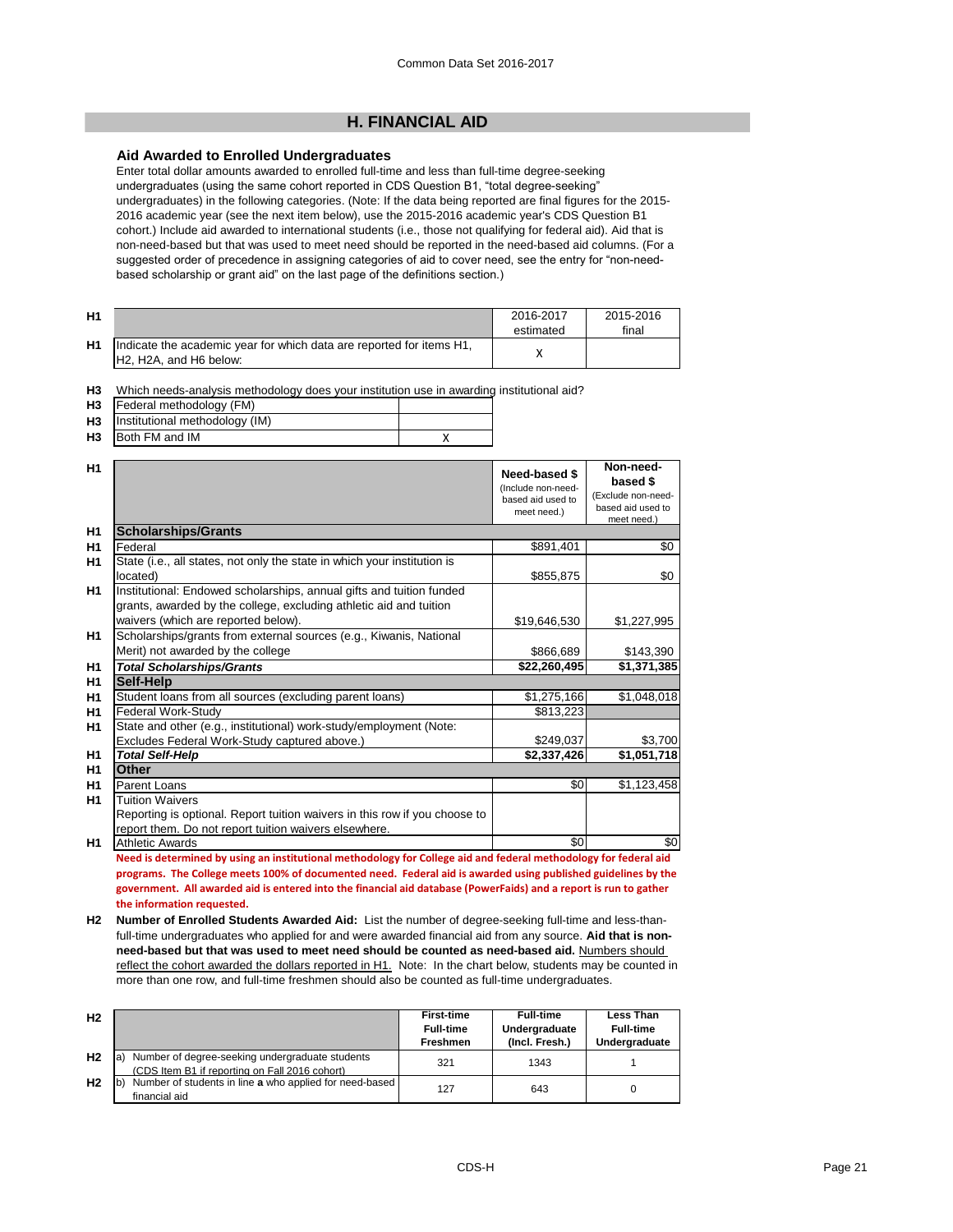| H <sub>2</sub> |              | c) Number of students in line <b>b</b> who were determined to<br>have financial need                                                                                                                                                                                                    | 118          | 531          | $\Omega$ |
|----------------|--------------|-----------------------------------------------------------------------------------------------------------------------------------------------------------------------------------------------------------------------------------------------------------------------------------------|--------------|--------------|----------|
| H <sub>2</sub> |              | d) Number of students in line c who were awarded any<br>financial aid                                                                                                                                                                                                                   | 118          | 531          | $\Omega$ |
| H <sub>2</sub> |              | e) Number of students in line d who were awarded any<br>need-based scholarship or grant aid                                                                                                                                                                                             | 118          | 523          | $\Omega$ |
| H <sub>2</sub> | lf)          | Number of students in line <b>d</b> who were awarded any<br>need-based self-help aid                                                                                                                                                                                                    | 109          | 490          | 0        |
| H <sub>2</sub> | a)           | Number of students in line d who were awarded any non-<br>need-based scholarship or grant aid                                                                                                                                                                                           | 66           | 294          | $\Omega$ |
| H <sub>2</sub> |              | h) Number of students in line <b>d</b> whose need was fully met<br>(exclude PLUS loans, unsubsidized loans, and private<br>alternative loans)                                                                                                                                           | 118          | 531          | 0        |
| H <sub>2</sub> | l I          | On average, the percentage of need that was met of<br>students who were awarded any need-based aid.<br>Exclude any aid that was awarded in excess of need as<br>well as any resources that were awarded to replace EFC<br>(PLUS loans, unsubsidized loans, and private alternative<br>l | 100.0%       | 100.0%       |          |
| H <sub>2</sub> |              | The average financial aid package of those in line d.<br>Exclude any resources that were awarded to replace<br>EFC (PLUS loans, unsubsidized loans, and private<br>alternative loans)                                                                                                   | 48,623<br>\$ | 46,129<br>\$ |          |
| H <sub>2</sub> | $\mathsf{k}$ | Average need-based scholarship and grant award of<br>those in line e                                                                                                                                                                                                                    | \$44,850     | \$42,445     |          |
| H <sub>2</sub> |              | Average need-based self-help award (excluding PLUS<br>loans, unsubsidized loans, and private alternative loans)<br>of those in line f                                                                                                                                                   | 4,085<br>\$  | \$<br>4,686  |          |
| H <sub>2</sub> |              | m) Average need-based loan (excluding PLUS loans,<br>unsubsidized loans, and private alternative loans) of<br>those in line f who were awarded a need-based loan                                                                                                                        | 3,491<br>\$  | 4,266<br>\$  |          |

**All financial aid awards are entered into a subsystem and electronically transferred to the student database. Reports are run in the subsystem to compile the information needed. Need is determined using the federal methodology to award federal aid or institutional methdology to award college aid. Aid awarded is categorized as either need-based (if it was given to meet the documented need) or non-need-based (if it was not granted to help meet the student's need).**

**H2A Number of Enrolled Students Awarded Non-need-based Scholarships and Grants**: List the number of degree-seeking full-time and less-than-full-time undergraduates who had no financial need and who were awarded institutional non-need-based scholarship or grant aid. Numbers should reflect the cohort awarded the dollars reported in H1. Note: In the chart below, students may be counted in more than one row, and full-time freshmen should also be counted as full-time undergraduates.

| H2A               |                                                            | <b>First-time</b><br><b>Full-time</b> | <b>Full-time</b><br><b>Undergrad</b> | <b>Less Than</b><br><b>Full-time</b> |
|-------------------|------------------------------------------------------------|---------------------------------------|--------------------------------------|--------------------------------------|
|                   |                                                            | <b>Freshmen</b>                       | (Incl. Fresh.)                       | <b>Undergrad</b>                     |
| $H2A \ln$         | Number of students in line a who had no financial need     |                                       |                                      |                                      |
|                   | and who were awarded institutional non-need-based          | 14                                    |                                      |                                      |
|                   | scholarship or grant aid (exclude those who were           |                                       | 78                                   |                                      |
|                   | awarded athletic awards and tuition benefits)              |                                       |                                      |                                      |
| $H2A$ $ o\rangle$ | Average dollar amount of institutional non-need-based      | 18,590<br>S.                          | 15.744<br>S.                         |                                      |
|                   | scholarship and grant aid awarded to students in line n    |                                       |                                      |                                      |
| $H2A$ $ p\rangle$ | Number of students in line a who were awarded an           |                                       |                                      |                                      |
|                   | institutional non-need-based athletic scholarship or grant |                                       |                                      |                                      |
|                   |                                                            |                                       |                                      |                                      |
| $H2A  q\rangle$   | Average dollar amount of institutional non-need-based      |                                       |                                      |                                      |
|                   | athletic scholarships and grants awarded to students in    |                                       |                                      |                                      |
|                   | line <b>p</b>                                              |                                       |                                      |                                      |

**All financial aid awards are entered into a financial aid subsystem (PowerFaids) and electronically transferred to the student database. Reports are run in the subsystem to compile the information needed. Need is determined using the federal methodology to award federal aid or institutional methdology to award college aid. Aid awarded is categorized as either need-based (if it was given to meet the documented need) or non-need-based (if it was not granted to help meet the student's need).**

**H3** Incorporated into H1 above.

**Note:** These are the graduates and loan types to include and exclude in order to fill out CDS H4 and H5.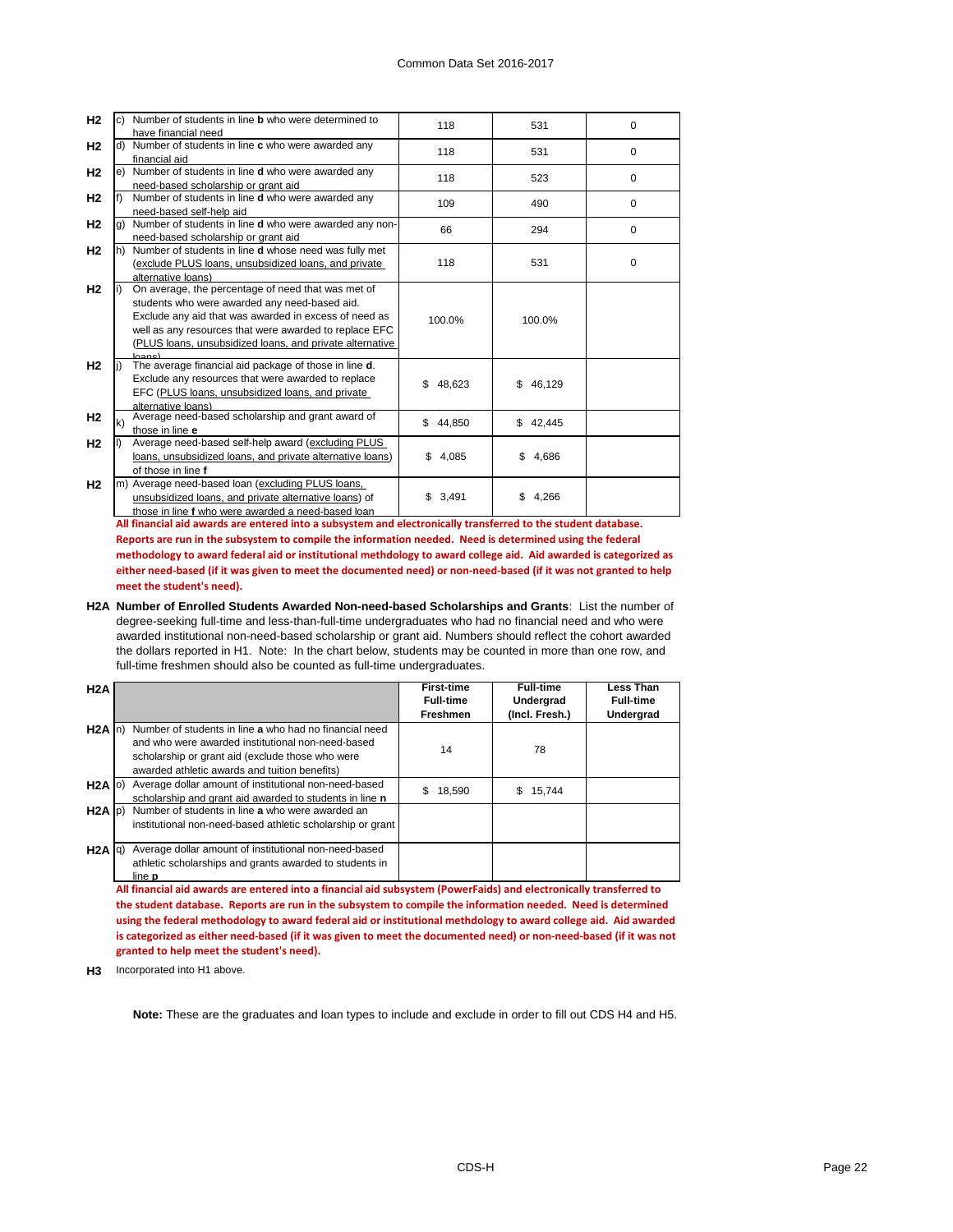Include: \* 2016 undergraduate class: all students who started at your institution as first- time students and received a bachelor's degree between July 1, 2015 and June 30, 2016.

\* only loans made to students who borrowed

- while enrolled at your institution.
- \* co-signed loans.

Exclude: \* students who transferred in.

\* money borrowed at other institutions.

be the cumulative average of private loans.

\* parent loans

**H5**

\* students who did not graduate or who graduated with another degree or certificate (but no bachelor's degree)

| H4   Provide the number of students in the 2016 undergraduate class who started at your  |
|------------------------------------------------------------------------------------------|
| institution as first-time students and received a bachelor's degree between July 1, 2015 |
| and June 30, 2016. Exclude students who transferred into your institution                |

**257**

**H5** Number and percent of students in class (defined in H4 above) borrowing from federal, non-federal, and any loan sources, and the average (or mean) amount borrowed. NOTE: The "Average per-undergraduate-borrower cumulative principal borrowed," is designed to provide better information about student borrowing from federal and nonfederal (institutional, state, commercial) sources. The numbers, percentages, and averages for each row should be based only on the loan source specified for the particular row. For example, the federal loans average (row b) should only be the cumulative average of federal loans and the private loans average (row e) should only

| <b>Source/Type of Loan</b>                                                                                                                                                                                                                                | Number in the<br>class (defined in<br>H <sub>4</sub> above) who<br>borrowed from<br>the types of loans<br>specified in the<br>first column | Percent of the<br>class (defined<br>above) who<br>borrowed from<br>the types of<br>loans specified in<br>the first column<br>(nearest $1\%$ ) | <b>Average per-</b><br>undergraduate-<br>borrower<br>cumulative<br>principal<br>borrowed from<br>the types of loans<br>specified in the<br>first column<br>(nearest \$1) | <b>Totals</b> |
|-----------------------------------------------------------------------------------------------------------------------------------------------------------------------------------------------------------------------------------------------------------|--------------------------------------------------------------------------------------------------------------------------------------------|-----------------------------------------------------------------------------------------------------------------------------------------------|--------------------------------------------------------------------------------------------------------------------------------------------------------------------------|---------------|
| a) Any loan program: Federal Perkins, Federal Stafford<br>Subsidized and Unsubsidized, institutional, state, private<br>loans that your institution is aware of, etc. Include both<br>Federal Direct Student Loans and Federal Family<br>Education Loans. | 70                                                                                                                                         | 27.00%                                                                                                                                        | \$23,375                                                                                                                                                                 | \$1,636,232   |
| b) Federal loan programs: Federal Perkins, Federal<br>Stafford Subsidized and Unsubsidized. Include both<br>Federal Direct Student Loans and Federal Family<br>Education Loans.                                                                           | 46                                                                                                                                         | 18.00%                                                                                                                                        | \$15,266                                                                                                                                                                 | \$702,235     |
| c) Institutional loan programs.                                                                                                                                                                                                                           | 41                                                                                                                                         | 16.00%                                                                                                                                        | \$15,866                                                                                                                                                                 | \$650,519     |
| d) State loan programs.                                                                                                                                                                                                                                   | 0                                                                                                                                          | N/A                                                                                                                                           | N/A                                                                                                                                                                      |               |
| e) Private student loans made by a bank or<br>lender.                                                                                                                                                                                                     | $\overline{7}$                                                                                                                             | 3.00%                                                                                                                                         | \$40,497                                                                                                                                                                 | \$283,478     |

**All loans awarded by CMC are reported in the institutional loan totals, including loans made to students to meet the Expected Family Contribution amount. The denominator used to calculate the averages is the number of students receiving loans to fund their education at CMC.**

**Aid to Undergraduate Degree-seeking Nonresident Aliens** (Note: Report numbers and dollar amounts for the same academic year checked in item H1.)

**H6** Indicate your institution's policy regarding institutional scholarship and grant aid for undergraduate degreeseeking nonresident aliens: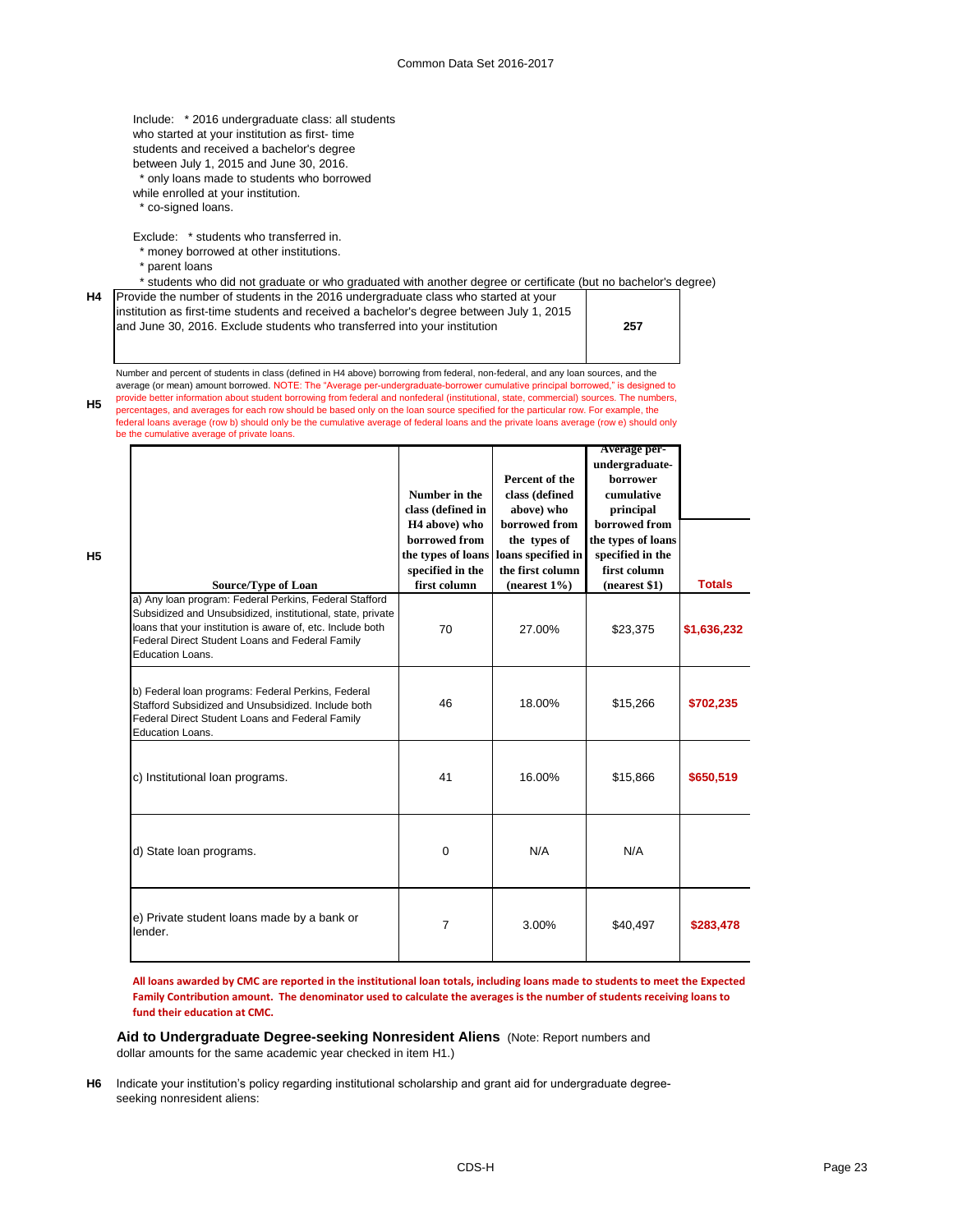| H <sub>6</sub> | Institutional need-based scholarship or grant aid is available                           |           |
|----------------|------------------------------------------------------------------------------------------|-----------|
| H <sub>6</sub> | Institutional non-need-based scholarship or grant aid is available                       |           |
| H <sub>6</sub> | Institutional scholarship or grant aid is not available                                  |           |
|                |                                                                                          |           |
| H <sub>6</sub> | If institutional financial aid is available for undergraduate degree-seeking nonresident |           |
|                | aliens, provide the number of undergraduate degree-seeking nonresident aliens who        |           |
|                | were awarded need-based or non-need-based aid:                                           | 25        |
|                |                                                                                          |           |
| H <sub>6</sub> | Average dollar amount of institutional financial aid awarded to undergraduate degree-    |           |
|                | seeking nonresident aliens:                                                              | \$39,045  |
|                |                                                                                          |           |
| H <sub>6</sub> | Total dollar amount of institutional financial aid awarded to undergraduate degree-      |           |
|                | seeking nonresident aliens:                                                              | \$976,115 |
|                |                                                                                          |           |

**H7** Check off all financial aid forms nonresident alien first-year financial aid applicants must submit:

| <b>H7</b> | Institution's own financial aid form              |  |
|-----------|---------------------------------------------------|--|
| <b>H7</b> | <b>CSS/Financial Aid PROFILE</b>                  |  |
| <b>H7</b> | International Student's Financial Aid Application |  |
| <b>H7</b> | International Student's Certification of Finances |  |
| <b>H7</b> | Other (specify):                                  |  |
|           |                                                   |  |

**All financial aid awards are entered into a financial aid subsystem (PowerFaids) and electronically transferred to the student database. Reports are run in the subsystem to compile the information needed.** 

### **Process for First-Year/Freshman Students**

**H8** Check off all financial aid forms domestic first-year (freshman) financial aid applicants must submit:

| H <sub>8</sub> | <b>FAFSA</b>                         |  |
|----------------|--------------------------------------|--|
| H <sub>8</sub> | Institution's own financial aid form |  |
| H <sub>8</sub> | <b>CSS/Financial Aid PROFILE</b>     |  |
| H <sub>8</sub> | State aid form                       |  |
| H <sub>8</sub> | Noncustodial PROFILE                 |  |
| H <sub>8</sub> | <b>Business/Farm Supplement</b>      |  |
| H <sub>8</sub> | Other (specify):                     |  |
|                |                                      |  |

| H <sub>9</sub> | Indicate filing dates for first-year (freshman) students: |  |  |  |
|----------------|-----------------------------------------------------------|--|--|--|
|----------------|-----------------------------------------------------------|--|--|--|

| H <sub>9</sub> | Priority date for filing required financial aid forms:             | 1/1 |
|----------------|--------------------------------------------------------------------|-----|
| H9             | Deadline for filing required financial aid forms:                  | 2/1 |
| H9             | No deadline for filing required forms (applications processed on a |     |
|                | rolling basis):                                                    |     |

**H10** Indicate notification dates for first-year (freshman) students (answer a or b):

|            | H <sub>10</sub> a) Students notified on or about (date): |                                              |     |    |
|------------|----------------------------------------------------------|----------------------------------------------|-----|----|
| <b>H10</b> |                                                          |                                              | Yes | No |
|            |                                                          | H10 b) Students notified on a rolling basis: |     |    |
| <b>H10</b> |                                                          | If yes, starting date:                       |     |    |

**H11** Indicate reply dates:

| <b>H11</b> Students must reply by (date):       |  |
|-------------------------------------------------|--|
| <b>H11</b> for within<br>weeks of notification. |  |

### **Types of Aid Available**

Please check off all types of aid available to undergraduates at your institution:

**H12** Loans

|                 | H12 FEDERAL DIRECT STUDENT LOAN PROGRAM (DIRECT LOAN) |   |
|-----------------|-------------------------------------------------------|---|
|                 | <b>H12</b> Direct Subsidized Stafford Loans           | X |
| H <sub>12</sub> | Direct Unsubsidized Stafford Loans                    | Χ |
|                 | <b>H12 Direct PLUS Loans</b>                          |   |
|                 |                                                       |   |
|                 | <b>H12</b> Federal Perkins Loans                      |   |
|                 | <b>H12</b> Federal Nursing Loans                      |   |
| H <sub>12</sub> | State Loans                                           |   |
| H <sub>12</sub> | College/university loans from institutional funds     | Χ |
| H <sub>12</sub> | Other (specify):                                      | Х |
|                 |                                                       |   |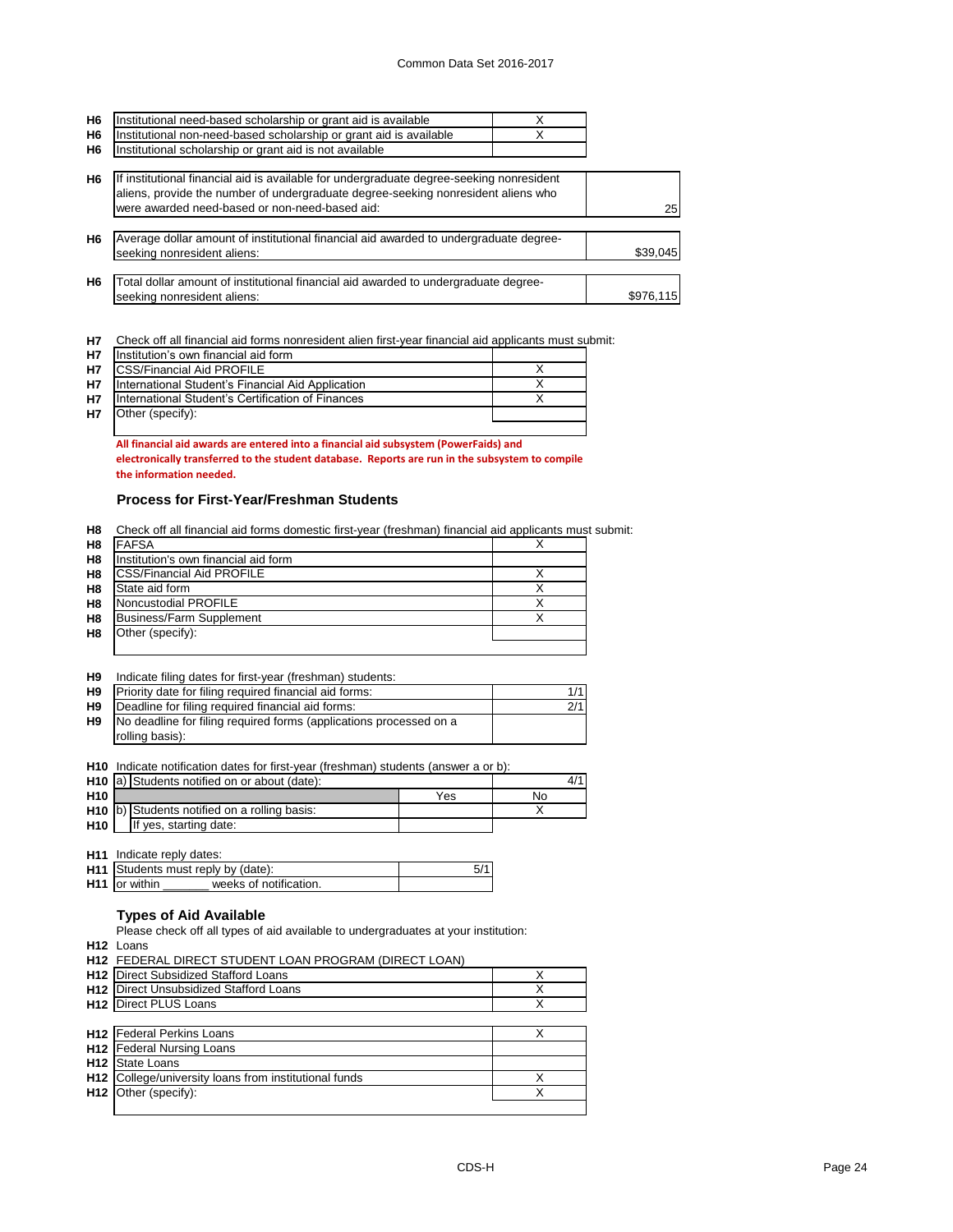### **H13** Scholarships and Grants

| H13 NEED-BASED:                                                          |  |
|--------------------------------------------------------------------------|--|
| H13 Federal Pell                                                         |  |
| H <sub>13</sub> SEOG                                                     |  |
| <b>H13</b> State scholarships/grants                                     |  |
| H13 Private scholarships                                                 |  |
| H13 College/university scholarship or grant aid from institutional funds |  |
| H13 United Negro College Fund                                            |  |
| H13 Federal Nursing Scholarship                                          |  |
| H13 Other (specify):                                                     |  |
|                                                                          |  |

### **H14** Check off criteria used in awarding institutional aid. Check all that apply.

| H14             |                          | Non-Need Based | Need-Based |
|-----------------|--------------------------|----------------|------------|
| H14             | Academics                | Χ              | х          |
| H14             | Alumni affiliation       |                |            |
| H <sub>14</sub> | Art                      |                |            |
| H14             | Athletics                |                |            |
| H14             | Job skills               |                |            |
| H14             | <b>ROTC</b>              | Χ              |            |
| H14             | Leadership               | Χ              |            |
| H14             | <b>Minority status</b>   |                |            |
| H <sub>14</sub> | Music/drama              |                |            |
| H <sub>14</sub> | Religious affiliation    |                |            |
| H14             | State/district residency |                |            |

**H15** If your institution has recently implemented any major financial aid policy, program, or initiative to make your institution more affordable to incoming students such as replacing loans with grants, or waiving costs for families below a certain income level please provide details below: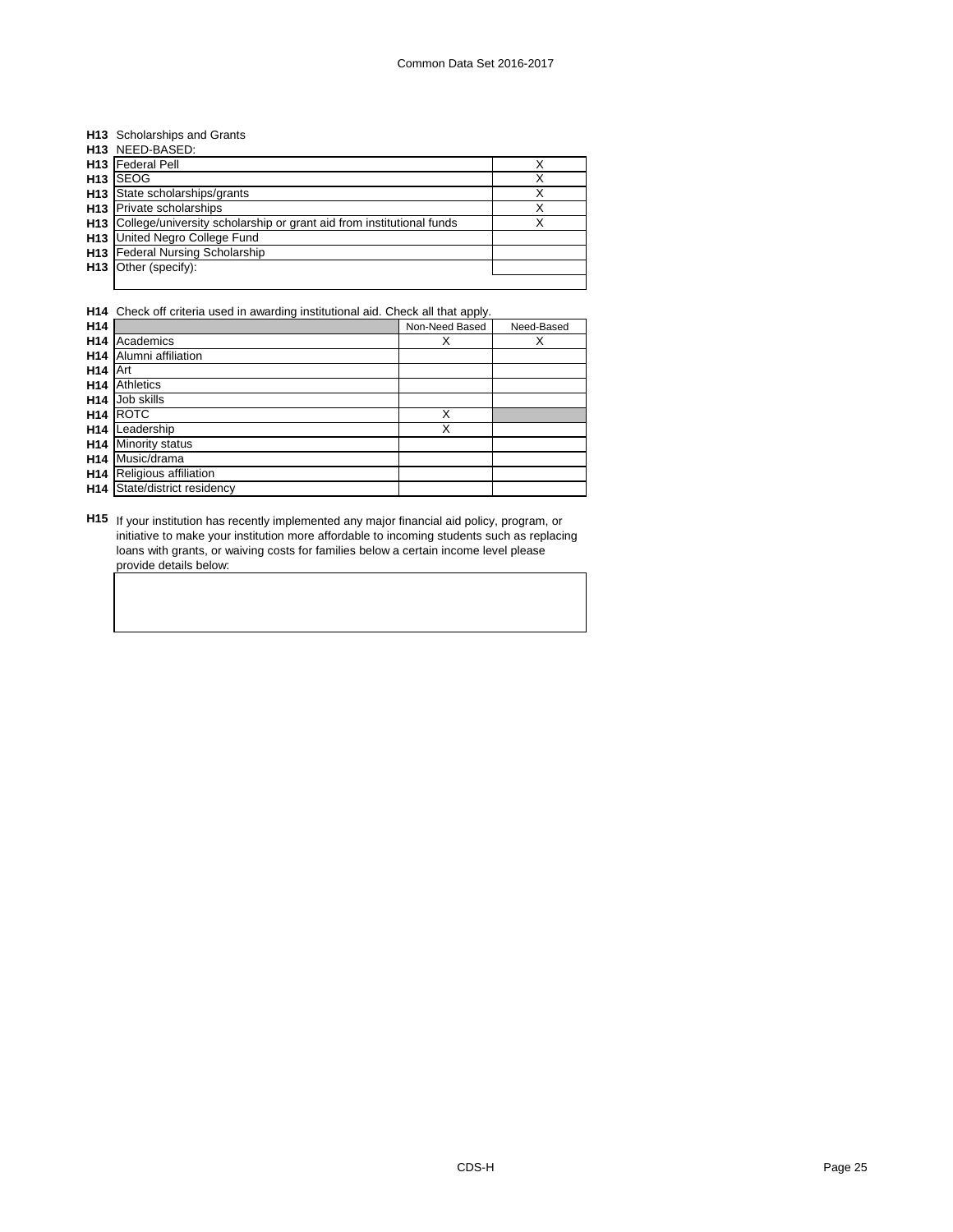### **I. INSTRUCTIONAL FACULTY AND CLASS SIZE**

**Please report the number of instructional faculty members in each category for Fall 2016. Include faculty who are on your institution's payroll on the census date your institution uses for** 

#### **I1 IPEDS/AAUP.**

The following definition of full-time instructional faculty is used by the American Association of University Professors (AAUP) in its annual Faculty Compensation Survey (the part time definitions are not used by AAUP). Instructional Faculty is defined as those members of the instructional-research staff whose major regular assignment is instruction, including those with released time for research. Use the chart below to determine inclusions and exclusions:

|                                                                                                                                                                                                                                          | Full-time | Part-time                                                                       |
|------------------------------------------------------------------------------------------------------------------------------------------------------------------------------------------------------------------------------------------|-----------|---------------------------------------------------------------------------------|
| (a) instructional faculty in preclinical and clinical medicine, faculty who are not paid (e.g.,<br>those who donate their services or are in the military), or research-only faculty, post-<br>doctoral fellows, or pre-doctoral fellows | Exclude   | Include only if<br>they teach one<br>or more non-<br>clinical credit<br>courses |
| (b) administrative officers with titles such as dean of students, librarian, registrar, coach,<br>and the like, even though they may devote part of their time to classroom instruction and<br>may have faculty status                   | Exclude   | Include if they<br>teach one or<br>more non-<br>clinical credit<br>courses      |
| (c) other administrators/staff who teach one or more non-clinical credit courses even<br>though they do not have faculty status                                                                                                          | Exclude   | Include                                                                         |
| (d) undergraduate or graduate students who assist in the instruction of courses, but have<br>titles such as teaching assistant, teaching fellow, and the like                                                                            | Exclude   | Exclude                                                                         |
| (e) faculty on sabbatical or leave with pay                                                                                                                                                                                              | Include   | Exclude                                                                         |
| (f) faculty on leave without pay                                                                                                                                                                                                         | Exclude   | Exclude                                                                         |
| (g) replacement faculty for faculty on sabbatical leave or leave with pay                                                                                                                                                                | Exclude   | Include                                                                         |

*Full-time instructional faculty:* faculty employed on a full-time basis for instruction (including those with released time for research)

*Part-time instructional faculty:* Adjuncts and other instructors being paid solely for part-time classroom instruction. Also includes full-time faculty teaching less than two semesters, three quarters, two trimesters, or two four-month sessions. Employees who are not considered full-time instructional faculty but who teach one or more non-clinical credit courses may be counted as part-time faculty.

*Minority faculty: includes faculty who designate themselves as Black, non-Hispanic; American Indian or Alaska Native; Asian, Native Hawaiian or other Pacific Islander, or Hispanic.* 

*Doctorate: includes such degrees as Doctor of Philosophy, Doctor of Education, Doctor of Juridical Science, and Doctor of Public Health in any field such as arts, sciences, education, engineering, business, and public administration. Also includes terminal degrees formerly designated as "first professional," including dentistry (DDS or DMD), medicine (MD), optometry (OD), osteopathic medicine (DO), pharmacy (DPharm or BPharm), podiatric medicine (DPM), veterinary medicine (DVM), chiropractic (DC or DCM), or law (JD).*

*Terminal degree:* the highest degree in a field: example, M. Arch (architecture) and MFA (master of fine arts).

**I1** Full-Time Part-Time Total **I1** a) Total number of instructional faculty the state of the state of the state of the state of the state of the state of the state of the state of the state of the state of the state of the state of the state of the sta **I1** |b) Total number who are members of minority groups  $\vert$  22 | 1 23 **I1** |c) Total number who are women  $\overline{12}$  **1**  $\overline{51}$   $\overline{7}$  58 **I1** d) Total number who are men **the contract of the contract of the contract of the contract of the contract of the contract of the contract of the contract of the contract of the contract of the contract of the contract I1** e) Total number who are nonresident aliens (international)  $\vert$  5 0 0 5 **I1** f) 141 16 157 **I1** g)  $\begin{array}{ccc} 1 & 2 & 3 \end{array}$ **I1** |h) Total number whose highest degree is a bachelor's  $\begin{bmatrix} 1 & 0 \\ 0 & 2 \end{bmatrix}$  2 **I1**  $\begin{bmatrix} i \end{bmatrix}$  items **f**, **g**, **h**, and **i** must sum up to item **a**.)  $\begin{bmatrix} 1 & 0 \\ 0 & 0 \end{bmatrix}$  0 0 0 **I1** j) which faculty teach virtually only graduate-level students **1999 1999 1999 1999 1999 1999 1999 1999 1999 1999 1999 1999 1999 1999 1999 1999 1999 1999 1999 1999 1999 1999** Total number in stand-alone graduate/ professional programs in Total number with doctorate, or other terminal degree Total number whose highest degree is a master's but not a terminal master's Total number whose highest degree is unknown or other (Note:

**A list of faculty members is obtained from the Dean of Faculty's office. Information on status and credentials is provided by the Dean of Faculty's office. CDS definitions are used in determining the full/part time faculty and who to include in the counts. Keck Science faculty assigned to CMC are included in figures.**

#### **I2 Student to Faculty Ratio**

Report the Fall 2016 ratio of full-time equivalent students (full-time plus 1/3 part time) to full-time equivalent instructional faculty (full time plus 1/3 part time). In the ratio calculations, exclude both faculty and students in stand-alone graduate or professional programs such as medicine, law, veterinary, dentistry, social work, business, or public health in which faculty teach virtually only graduate-level students. Do not count undergraduate or graduate student teaching assistants as faculty.

| <b>Fall 2016 Student to Faculty ratio</b><br>12 | 91to | Ilbased on L | 1281.33 students |
|-------------------------------------------------|------|--------------|------------------|
|-------------------------------------------------|------|--------------|------------------|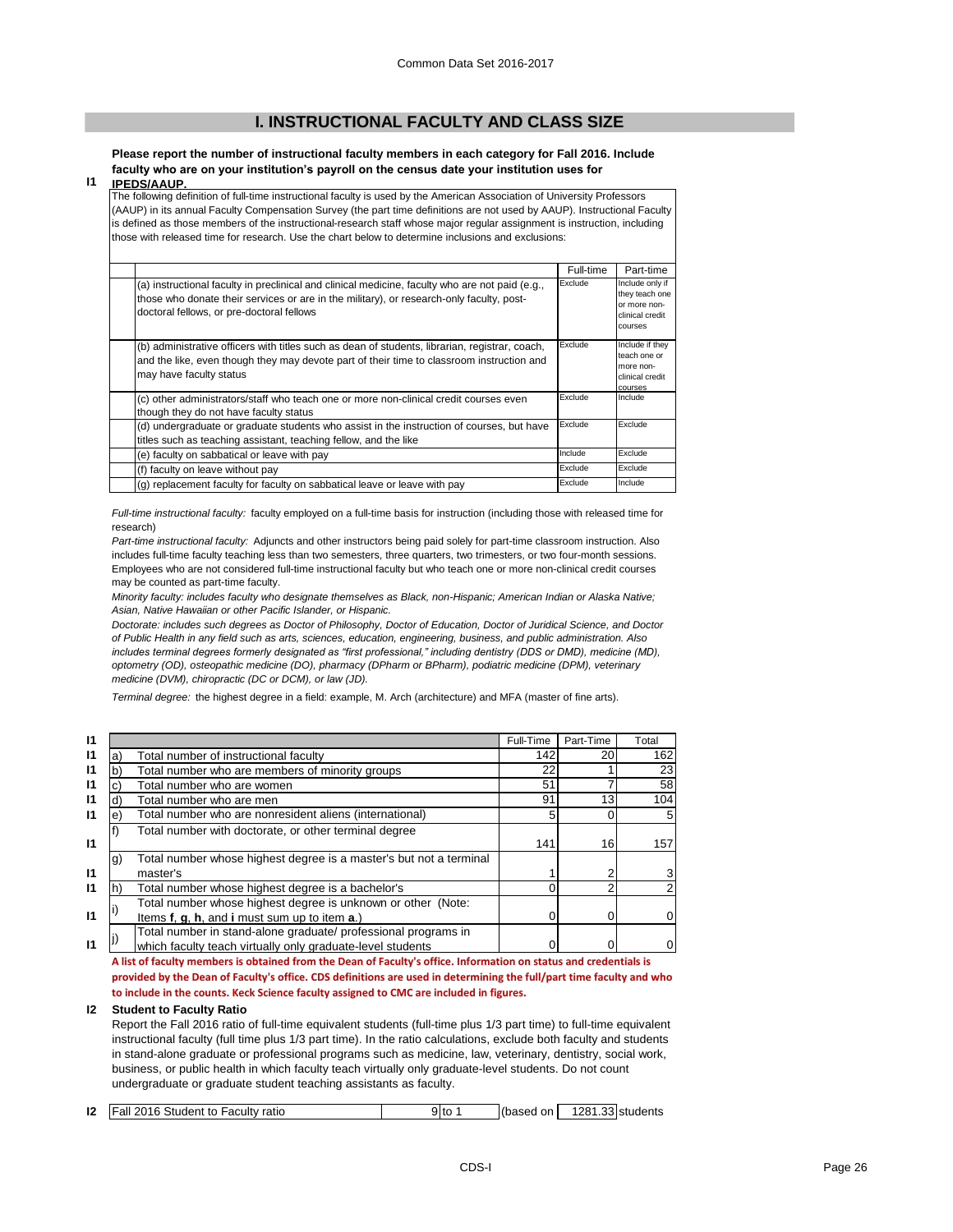and 148.6 faculty).

**Calculated by taking the full-time equivalent students (undergraduate and graduate) in Claremont, Washington D.C., and Silicon Valley as of the fall census date (full-time plus 1/3 part-time students) to the full-time equivalent instructional faculty (full-time plus 1/3 part-time). Keck Science faculty assigned to CMC are included in figures. The faculty counts do not include teaching assistants.** 

#### **I3 Undergraduate Class Size**

In the table below, please use the following definitions to report information about the size of classes and class sections offered in the Fall 2016 term.

*Class Sections:* A class section is an organized course offered for credit, identified by discipline and number, meeting at a stated time or times in a classroom or similar setting, and not a subsection such as a laboratory or discussion session. Undergraduate class sections are defined as any sections in which at least one degree-seeking undergraduate student is enrolled for credit. Exclude distance learning classes and noncredit classes and individual instruction such as dissertation or thesis research, music instruction, or one-to-one readings. Exclude students in independent study, co-operative programs, internships, foreign language taped tutor sessions, practicums, and all students in one-on-one classes. Each class section should be counted only once and should not be duplicated because of course catalog cross-listings.

*Class Subsections:* A class subsection includes any subsection of a course, such as laboratory, recitation, and discussion subsections that are supplementary in nature and are scheduled to meet separately from the lecture portion of the course. Undergraduate subsections are defined as any subsections of courses in which degree-seeking undergraduate students enrolled for credit. As above, exclude noncredit classes and individual instruction such as dissertation or thesis research, music instruction, or one-to-one readings. Each class subsection should be counted only once and should not be duplicated because of cross-listings.

Using the above definitions, please report for each of the following class-size intervals the number of class sections and class subsections offered in Fall 2016. For example, a lecture class with 800 students who met at another time in 40 separate labs with 20 students should be counted once in the "100+" column in the class section column and 40 times under the "20-29" column of the class subsections table.

| I3 |                 |         | <b>Number of Class Sections with Undergraduates Enrolled</b> |           |              |                                            |       |        |              |        |
|----|-----------------|---------|--------------------------------------------------------------|-----------|--------------|--------------------------------------------|-------|--------|--------------|--------|
| I3 |                 |         |                                                              |           |              | Undergraduate Class Size (provide numbers) |       |        |              |        |
| 13 | <b>CLASS</b>    | $2 - 9$ | 10-19                                                        | $20 - 29$ | $30 - 39$    | 40-49                                      | 50-99 | $100+$ | Total        | % < 19 |
| 13 | <b>SECTIONS</b> | 16      | 230                                                          | 26        | 11           |                                            |       |        | 291          | 85%    |
|    |                 |         |                                                              |           |              |                                            |       |        |              |        |
| I9 | CLACC CHD       | ה כ     | 10.10                                                        | הר חר     | <b>20.20</b> | 10.10                                      | EN NO | 100.   | <b>Tatal</b> |        |

|    | I3 CLASS SUB-                                                                                                                                                                                                                           | $2 - 9$ | $10 - 19$ | 20-29 | 30-39 | 40-49 | 50-99 | $100+$ | <b>Total</b> |
|----|-----------------------------------------------------------------------------------------------------------------------------------------------------------------------------------------------------------------------------------------|---------|-----------|-------|-------|-------|-------|--------|--------------|
| 13 | <b>SECTIONS</b>                                                                                                                                                                                                                         |         |           |       |       |       |       |        |              |
|    | Obtained by analyzing student enrollment figures for each semester from the Registrar's Office. Data reported is as<br>of follows would be controlled to depend on Angle Angles about Angles Theodo Release. Afficements Angles Rheeted |         |           |       |       |       |       |        |              |

**of fall census date and excludes Independent Study, internships, Senior Thesis, Debate, Off-campus Study, Physical Education, Military Science and non-CMC Joint Language courses. Cross-Listed courses and enrollments are concatenated. Keck Science figures are included, based on budget proportions.**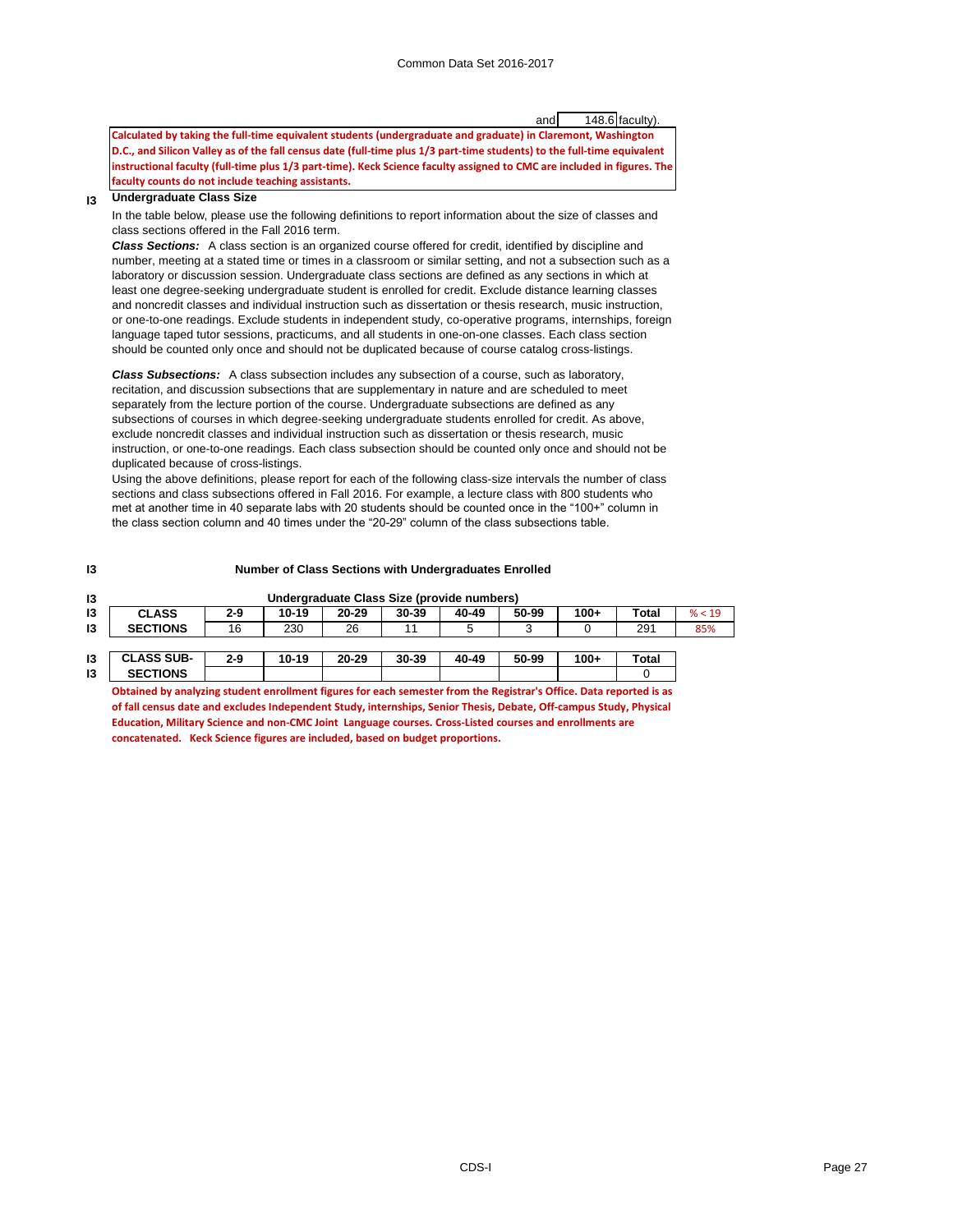## **J. DEGREES CONFERRED**

### **J1 Degrees conferred between July 1, 2015 and June 30, 2016**

**J1** For each of the following discipline areas, provide the percentage of diplomas/certificates, associate, and bachelor's degrees awarded. To determine the percentage, use majors, not headcount (e.g., students with one degree but a double major will be represented twice). Calculate the percentage from your institution's IPEDS Completions by using the sum of 1st and 2nd majors for each CIP code as the numerator and the sum of the Grand Total by 1st Majors and the Grand Total by 2nd major as the denominator. If you prefer, you can compute the percentages using 1st majors only.

| J <sub>1</sub> | Category                                              | <b>Diploma/Certificates</b> | <b>Associate</b> | <b>Bachelor's (CMC</b><br>Singles, Duals, &<br><b>Doubles</b> ) | <b>CIP 2010 Categories</b><br>to Include |
|----------------|-------------------------------------------------------|-----------------------------|------------------|-----------------------------------------------------------------|------------------------------------------|
| J1             | Agriculture                                           |                             |                  |                                                                 |                                          |
| J1             | Natural resources and conservation                    |                             |                  | 1.46%                                                           | 3                                        |
| J <sub>1</sub> | Architecture                                          |                             |                  |                                                                 | 4                                        |
| J1             | Area, ethnic, and gender studies                      |                             |                  | 1.46%                                                           | 5                                        |
| J1             | Communication/journalism                              |                             |                  | 0.49%                                                           | 9                                        |
| J <sub>1</sub> | Communication technologies                            |                             |                  |                                                                 | 10                                       |
| J <sub>1</sub> | Computer and information sciences                     |                             |                  | 2.43%                                                           | 11                                       |
| J <sub>1</sub> | Personal and culinary services                        |                             |                  |                                                                 | 12                                       |
| J <sub>1</sub> | Education                                             |                             |                  |                                                                 | 13                                       |
| J1             | Engineering                                           |                             |                  | 0.97%                                                           | 14                                       |
| J1             | Engineering technologies                              |                             |                  | 0.24%                                                           | 15                                       |
| J <sub>1</sub> | Foreign languages, literatures, and linguistics       |                             |                  | 2.68%                                                           | 16                                       |
| J1             | Family and consumer sciences                          |                             |                  |                                                                 | 19                                       |
| J <sub>1</sub> | Law/legal studies                                     |                             |                  | 0.24%                                                           | 22                                       |
| J <sub>1</sub> | English                                               |                             |                  | 2.43%                                                           | 23                                       |
| J1             | Liberal arts/general studies                          |                             |                  |                                                                 | 24                                       |
| J1             | Library science                                       |                             |                  |                                                                 | 25                                       |
| J1             | <b>Biological/life sciences</b>                       |                             |                  | 5.11%                                                           | 26                                       |
| J <sub>1</sub> | Mathematics and statistics                            |                             |                  | 2.92%                                                           | 27                                       |
| J <sub>1</sub> | Military science and military technologies            |                             |                  |                                                                 | 28 & 29                                  |
| J <sub>1</sub> | Interdisciplinary studies                             |                             |                  | 5.60%                                                           | 30                                       |
| J <sub>1</sub> | Parks and recreation                                  |                             |                  |                                                                 | 31                                       |
| J <sub>1</sub> | Philosophy and religious studies                      |                             |                  | 5.35%                                                           | 38                                       |
| J <sub>1</sub> | Theology and religious vocations                      |                             |                  |                                                                 | 39                                       |
| J <sub>1</sub> | Physical sciences                                     |                             |                  | 1.46%                                                           | 40                                       |
| J1             | Science technologies                                  |                             |                  |                                                                 | 41                                       |
| J <sub>1</sub> | Psychology                                            |                             |                  | 7.79%                                                           | 42                                       |
| J <sub>1</sub> | Homeland Security, law enforcement, firefighting, and |                             |                  |                                                                 | 43                                       |
|                | protective services                                   |                             |                  |                                                                 |                                          |
| J1             | Public administration and social services             |                             |                  | 0.24%                                                           | 44                                       |
| J <sub>1</sub> | Social sciences                                       |                             |                  | 39.66%                                                          | 45                                       |
| J <sub>1</sub> | Construction trades                                   |                             |                  |                                                                 | 46                                       |
| J <sub>1</sub> | Mechanic and repair technologies                      |                             |                  |                                                                 | 47                                       |
| J <sub>1</sub> | Precision production                                  |                             |                  |                                                                 | 48                                       |
| J <sub>1</sub> | Transportation and materials moving                   |                             |                  |                                                                 | 49                                       |
| J <sub>1</sub> | Visual and performing arts                            |                             |                  | 2.19%                                                           | 50                                       |
| J <sub>1</sub> | Health professions and related programs               |                             |                  |                                                                 | 51                                       |
| J <sub>1</sub> | Business/marketing                                    |                             |                  | 14.60%                                                          | 52                                       |
| J <sub>1</sub> | History                                               |                             |                  | 2.68%                                                           | 54                                       |
| J <sub>1</sub> | Other                                                 |                             |                  |                                                                 |                                          |
| J1             | TOTAL (should = 100%)                                 | $0.00\%$                    | 0.00%            | 100.00%                                                         |                                          |

**Students who earned a bachelor's or master's degree after July 1st and prior to June 30th of the following year are considered members of the Commencement Cohort. A report on the degrees earned in September, December and May (using a cut-off date of July 1st) is run from the student database. The majors reported include CMC single, dual and double majors, as reported to IPEDS in the completions survey.**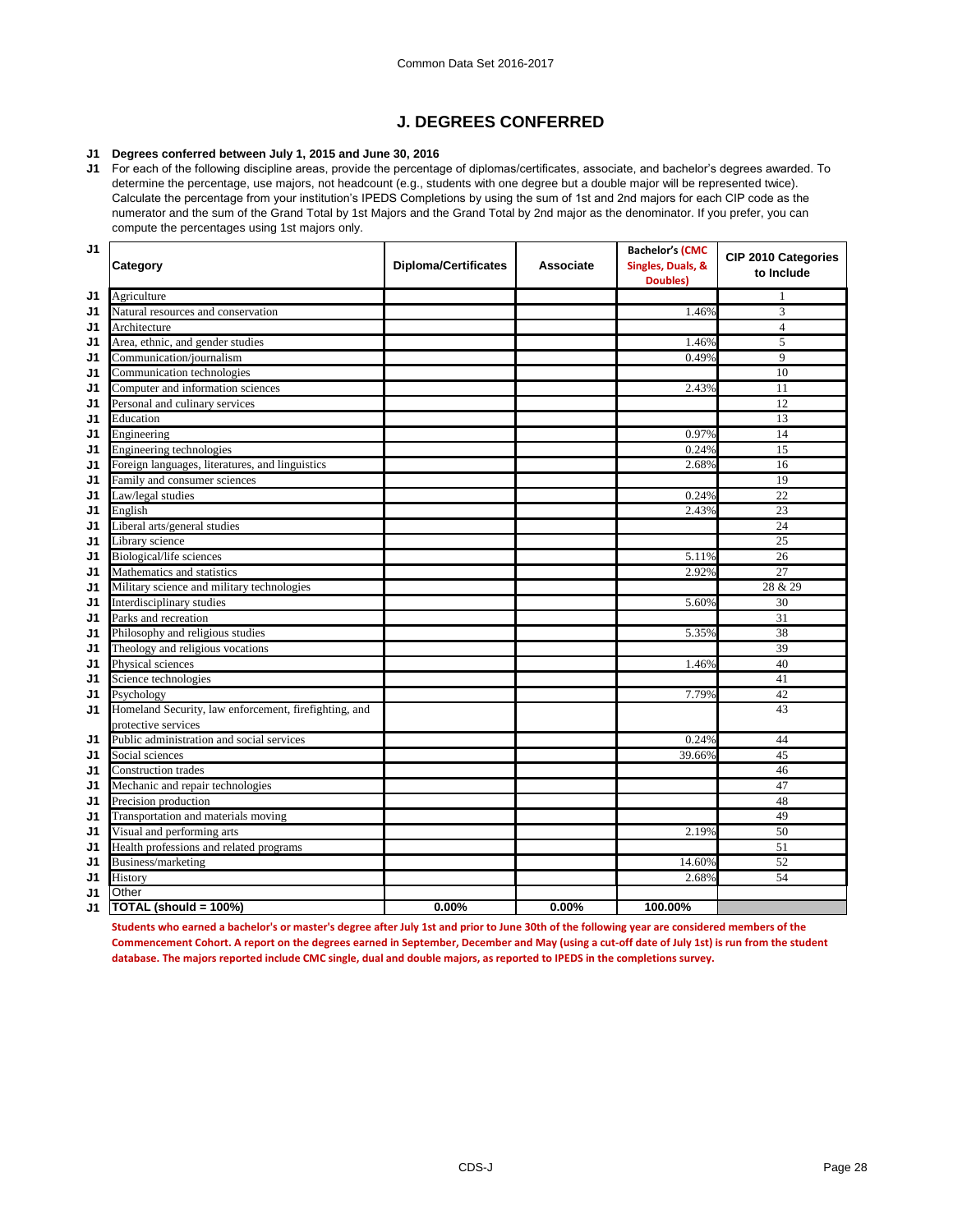| <b>Common Data Set Definitions</b>                                                                                                                                                                                                                                                                                                                                                                                                                                                                                                                                                        |
|-------------------------------------------------------------------------------------------------------------------------------------------------------------------------------------------------------------------------------------------------------------------------------------------------------------------------------------------------------------------------------------------------------------------------------------------------------------------------------------------------------------------------------------------------------------------------------------------|
| All definitions related to the financial aid section appear at the end of the Definitions document.                                                                                                                                                                                                                                                                                                                                                                                                                                                                                       |
| Items preceded by an asterisk (*) represent definitions agreed to among publishers which do not appear on<br>the CDS document but may be present on individual publishers' surveys.                                                                                                                                                                                                                                                                                                                                                                                                       |
| * Academic advisement: Plan under which each student is assigned to a faculty member or a trained<br>adviser, who, through regular meetings, helps the student plan and implement immediate and long-term<br>academic and vocational goals.<br>Accelerated program: Completion of a college program of study in fewer than the usual number of years,<br>most often by attending summer sessions and carrying extra courses during the regular academic term.                                                                                                                             |
| Admitted student: Applicant who is offered admission to a degree-granting program at your institution.                                                                                                                                                                                                                                                                                                                                                                                                                                                                                    |
| * Adult student services: Admission assistance, support, orientation, and other services expressly for adults<br>who have started college for the first time, or who are re-entering after a lapse of a few years.<br>American Indian or Alaska Native: A person having origins in any of the original peoples of North and South<br>America (including Central America) and maintaining tribal affiliation or community attachment.                                                                                                                                                      |
| Applicant (first-time, first year): An individual who has fulfilled the institution's requirements to be<br>considered for admission (including payment or waiving of the application fee, if any) and who has been<br>notified of one of the following actions: admission, nonadmission, placement on waiting list, or application<br>withdrawn (by applicant or institution).<br>Application fee: That amount of money that an institution charges for processing a student's application for                                                                                           |
| acceptance. This amount is not creditable toward tuition and required fees, nor is it refundable if the student<br>is not admitted to the institution.                                                                                                                                                                                                                                                                                                                                                                                                                                    |
| Asian: A person having origins in any of the original peoples of the Far East, Southeast Asia, or the Indian<br>subcontinent, including, for example, Cambodia, China, India, Japan, Korea, Malaysia, Pakistan, the<br>Philippine Islands, Thailand, and Vietnam.                                                                                                                                                                                                                                                                                                                         |
| Associate degree: An award that normally requires at least two but less than four years of full-time<br>equivalent college work.                                                                                                                                                                                                                                                                                                                                                                                                                                                          |
| Bachelor's degree: An award (baccalaureate or equivalent degree, as determined by the Secretary of the                                                                                                                                                                                                                                                                                                                                                                                                                                                                                    |
| U.S. Department of Education) that normally requires at least four years but not more than five years of full-<br>time equivalent college-level work. This includes ALL bachelor's degrees conferred in a five-year cooperative<br>(work-study plan) program. (A cooperative plan provides for alternate class attendance and employment in<br>business, industry, or government; thus, it allows students to combine actual work experience with their<br>college studies.) Also, it includes bachelor's degrees in which the normal four years of work are completed in<br>three years. |
| Black or African American: A person having origins in any of the black racial groups of Africa.                                                                                                                                                                                                                                                                                                                                                                                                                                                                                           |
| Board (charges): Assume average cost for 19 meals per week or the maximum meal plan.<br>Books and supplies (costs): Average cost of books and supplies. Do not include unusual costs for special<br>groups of students (e.g., engineering or art majors), unless they constitute the majority of students at your<br>institution.                                                                                                                                                                                                                                                         |
| Calendar system: The method by which an institution structures most of its courses for the academic year.                                                                                                                                                                                                                                                                                                                                                                                                                                                                                 |
| Campus Ministry: Religious student organizations (denominational or nondenominational) devoted to<br>fostering religious life on college campuses. May also refer to Campus Crusade for Christ, an<br>interdenominational Christian organization.                                                                                                                                                                                                                                                                                                                                         |
| * Career and placement services: A range of services, including (often) the following: coordination of visits<br>of employers to campus; aptitude and vocational testing; interest inventories, personal counseling; help in<br>resume writing, interviewing, launching the job search; listings for those students desiring employment and<br>those seeking permanent positions; establishment of a permanent reference folder; career resource<br>materials.                                                                                                                            |
| Carnegie units: One year of study or the equivalent in a secondary school subject.                                                                                                                                                                                                                                                                                                                                                                                                                                                                                                        |
| Certificate: See Postsecondary award, certificate, or diploma.<br>Class rank: The relative numerical position of a student in his or her graduating class, calculated by the high<br>school on the basis of grade-point average, whether weighted or unweighted.                                                                                                                                                                                                                                                                                                                          |
| College-preparatory program: Courses in academic subjects (English, history and social studies, foreign<br>languages, mathematics, science, and the arts) that stress preparation for college or university study.                                                                                                                                                                                                                                                                                                                                                                        |
| Common Application: The standard application form distributed by the National Association of Secondary<br>School Principals for a large number of private colleges who are members of the Common Application Group.                                                                                                                                                                                                                                                                                                                                                                       |
| * Community service program: Referral center for students wishing to perform volunteer work in the<br>community or participate in volunteer activities coordinated by academic departments.                                                                                                                                                                                                                                                                                                                                                                                               |
| Commuter: A student who lives off campus in housing that is not owned by, operated by, or affiliated with the<br>college. This category includes students who commute from home and students who have moved to the area<br>to attend college.                                                                                                                                                                                                                                                                                                                                             |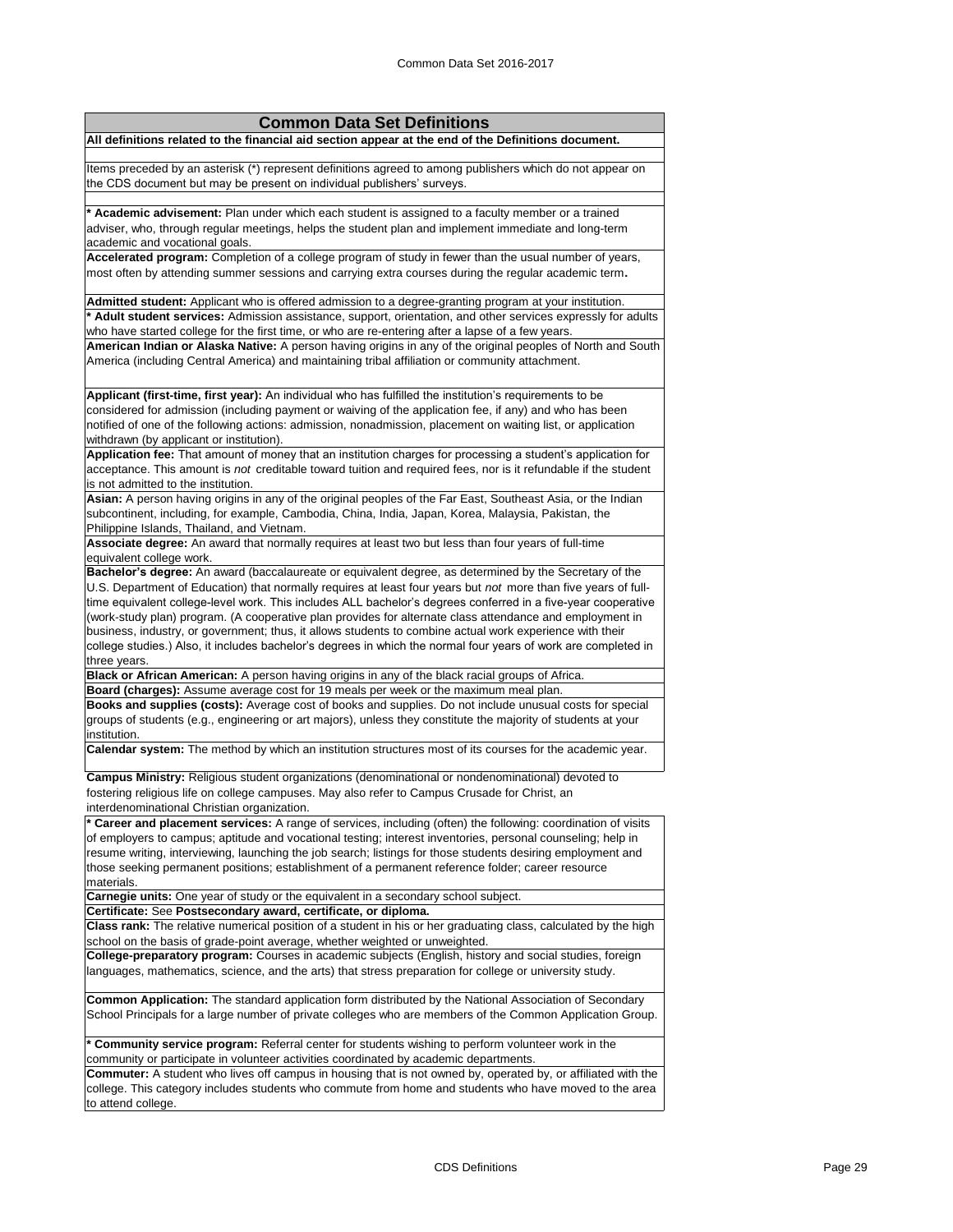**Contact hour:** A unit of measure that represents an hour of scheduled instruction given to students. Also referred to as clock hour.

**Continuous basis (for program enrollment):** A calendar system classification that is used by institutions that enroll students at any time during the academic year. For example, a cosmetology school or a word processing school might allow students to enroll and begin studies at various times, with no requirement that classes begin on a certain date.

**Cooperative education program:** A program that provides for alternate class attendance and employment in business, industry, or government.

**Cooperative housing:** College-owned, -operated, or -affiliated housing in which students share room and board expenses and participate in household chores to reduce living expenses.

**\* Counseling service:** Activities designed to assist students in making plans and decisions related to their education, career, or personal development.

**Credit:** Recognition of attendance or performance in an instructional activity (course or program) that can be applied by a recipient toward the requirements for a degree, diploma, certificate, or other formal award.

**Credit course:** A course that, if successfully completed, can be applied toward the number of courses required for achieving a degree, diploma, certificate, or other formal award.

**Credit hour:** A unit of measure representing an hour (50 minutes) of instruction over a 15-week period in a semester or trimester system or a 10-week period in a quarter system. It is applied toward the total number of hours needed for completing the requirements of a degree, diploma, certificate, or other formal award.

**Cross-registration:** A system whereby students enrolled at one institution may take courses at another institution without having to apply to the second institution.

**Deferred admission:** The practice of permitting admitted students to postpone enrollment, usually for a period of one academic term or one year.

**Degree:** An award conferred by a college, university, or other postsecondary education institution as official recognition for the successful completion of a program of studies.

**Degree-seeking students:** Students enrolled in courses for credit who are recognized by the institution as seeking a degree or formal award. At the undergraduate level, this is intended to include students enrolled in vocational or occupational programs.

**Differs by program (calendar system):** A calendar system classification that is used by institutions that have occupational/vocational programs of varying length. These schools may enroll students at specific times depending on the program desired. For example, a school might offer a two-month program in January, March, May, September, and November; and a three-month program in January, April, and October.

**Diploma:** See **Postsecondary award, certificate, or diploma.**

**Distance learning:** An option for earning course credit at off-campus locations via cable television, internet, satellite classes, videotapes, correspondence courses, or other means.

**Doctor's degree-research/scholarship:** A Ph.D. or other doctor's degree that requires advanced work beyond the master's level, including the preparation and defense of a dissertation based on original research, or the planning and execution of an original project demonstrating substantial artistic or scholarly achievement. Some examples of this type of degree may include Ed.D., D.M.A., D.B.A., D.Sc., D.A., or D.M, and others, as designated by the awarding institution.

**Doctor's degree-professional practice:** A doctor's degree that is conferred upon completion of a program providing the knowledge and skills for the recognition, credential, or license required for professional practice. The degree is awarded after a period of study such that the total time to the degree, including both preprofessional and professional preparation, equals at least six full-time equivalent academic years. Some of these degrees were formerly classified as "first-professional" and may include: Chiropractic (D.C. or D.C.M.); Dentistry (D.D.S. or D.M.D.); Law (L.L.B. or J.D.); Medicine (M.D.); Optometry (O.D.); Osteopathic Medicine (D.O); Pharmacy (Pharm.D.); Podiatry (D.P.M., Pod.D., D.P.); or, Veterinary Medicine (D.V.M.), and others, as designated by the awarding institution.

**Doctor's degree-other:** A doctor's degree that does not meet the definition of a doctor's degree research/scholarship or a doctor's degree - professional practice.

**Double major:** Program in which students may complete two undergraduate programs of study simultaneously.

**Dual enrollment:** A program through which high school students may enroll in college courses while still enrolled in high school. Students are not required to apply for admission to the college in order to participate.

**Early action plan:** An admission plan that allows students to apply and be notified of an admission decision well in advance of the regular notification dates. If admitted, the candidate is not committed to enroll; the student may reply to the offer under the college's regular reply policy.

**Early admission:** A policy under which students who have not completed high school are admitted and enroll full time in college, usually after completion of their junior year.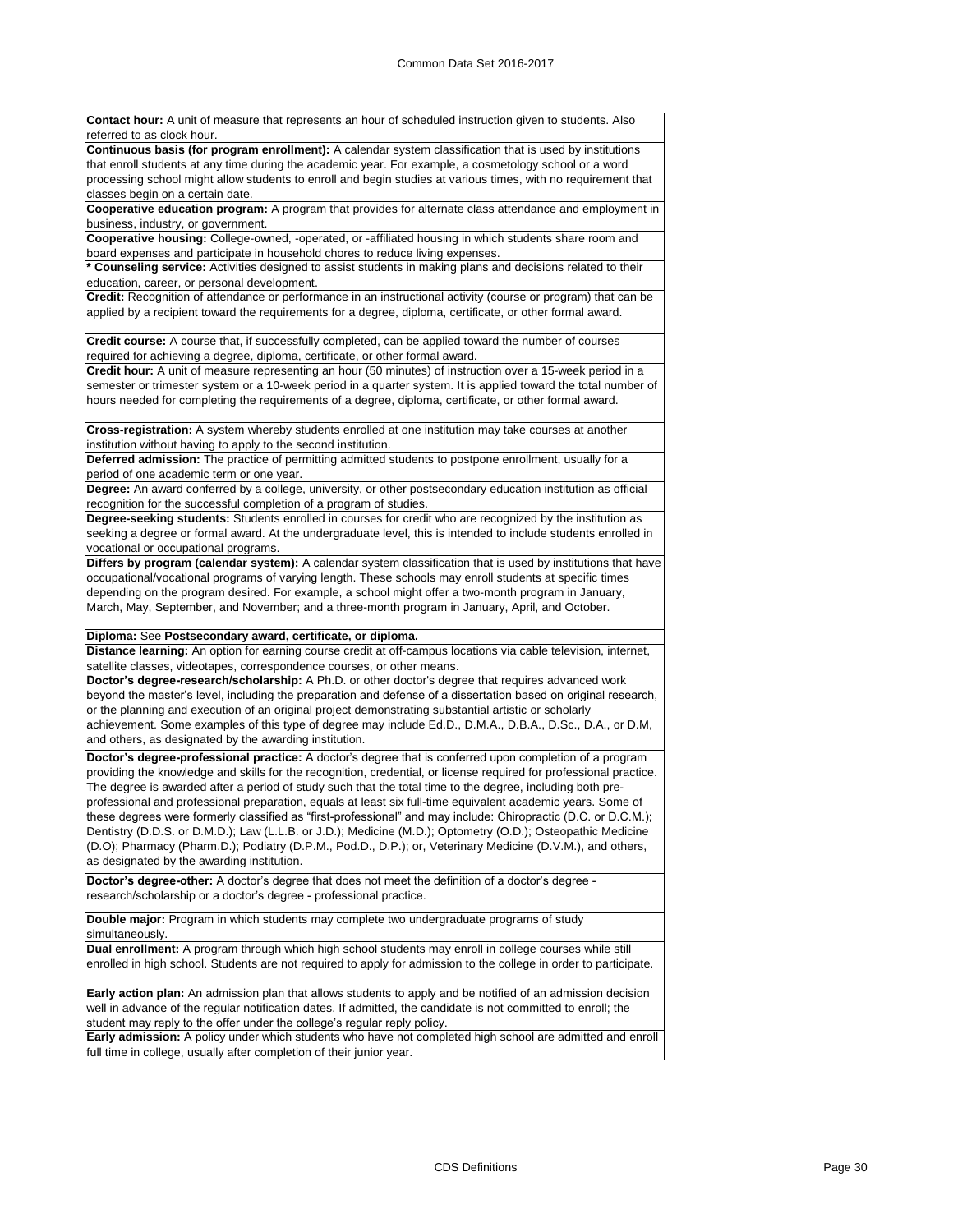**Early decision plan:** A plan that permits students to apply and be notified of an admission decision (and financial aid offer if applicable) well in advance of the regular notification date. Applicants agree to accept an offer of admission and, if admitted, to withdraw their applications from other colleges. There are three possible decisions for early decision applicants: admitted, denied, or not admitted but forwarded for consideration with the regular applicant pool, without prejudice.

**English as a Second Language (ESL):** A course of study designed specifically for students whose native language is not English.

**Exchange student program-domestic:** Any arrangement between a student and a college that permits study for a semester or more at another college **in the United States** without extending the amount of time required for a degree. **See also Study abroad**.

**External degree program:** A program of study in which students earn credits toward a degree through independent study, college courses, proficiency examinations, and personal experience. External degree programs require minimal or no classroom attendance.

**Extracurricular activities (as admission factor):** Special consideration in the admissions process given for participation in both school and nonschool-related activities of interest to the college, such as clubs, hobbies, student government, athletics, performing arts, etc.

**First-time student:** A student attending any institution for the first time at the level enrolled. Includes students enrolled in the fall term who attended a postsecondary institution for the first time at the same level in the prior summer term. Also includes students who entered with advanced standing (college credit earned before graduation from high school).

**First-time, first-year (freshman) student:** A student attending any institution for the first time at the undergraduate level. Includes students enrolled in the fall term who attended college for the first time in the prior summer term. Also includes students who entered with advanced standing (college credits earned before graduation from high school).

**First-year student:** A student who has completed less than the equivalent of 1 full year of undergraduate work; that is, less than 30 semester hours (in a 120-hour degree program) or less than 900 contact hours. **Freshman:** A first-year undergraduate student.

**\*Freshman/new student orientation:** Orientation addressing the academic, social, emotional, and intellectual issues involved in beginning college. May be a few hours or a few days in length; at some colleges, there is a fee.

**Full-time student (undergraduate):** A student enrolled for 12 or more semester credits, 12 or more quarter credits, or 24 or more contact hours a week each term.

**Geographical residence (as admission factor):** Special consideration in the admission process given to students from a particular region, state, or country of residence.

**Grade-point average (academic high school GPA):** The sum of grade points a student has earned in secondary school divided by the number of courses taken. The most common system of assigning numbers to grades counts four points for an A, three points for a B, two points for a C, one point for a D, and no points for an E or F. Unweighted GPA's assign the same weight to each course. Weighting gives students additional points for their grades in advanced or honors courses.

**Graduate student:** A student who holds a bachelor's or equivalent, and is taking courses at the postbaccalaureate level.

**\* Health services:** Free or low cost on-campus primary and preventive health care available to students. **High school diploma or recognized equivalent:** A document certifying the successful completion of a prescribed secondary school program of studies, or the attainment of satisfactory scores on the Tests of General Educational Development (GED), or another state-specified examination.

**Hispanic or Latino:** A person of Mexican, Puerto Rican, Cuban, South or Central American, or other Spanish culture or origin, regardless of race.

**Honors program:** Any special program for very able students offering the opportunity for educational enrichment, independent study, acceleration, or some combination of these.

**Independent study:** Academic work chosen or designed by the student with the approval of the department concerned, under an instructor's supervision, and usually undertaken outside of the regular classroom structure.

**In-state tuition:** The tuition charged by institutions to those students who meet the state's or institution's residency requirements.

**International student:** See **Nonresident alien.**

**International student group:** Student groups that facilitate cultural dialogue, support a diverse campus, assist international students in acclimation and creating a social network.

**Internship:** Any short-term, supervised work experience usually related to a student's major field, for which the student earns academic credit. The work can be full- or part-time, on- or off-campus, paid or unpaid.

**Learning center:** Center offering assistance through tutors, workshops, computer programs, or audiovisual equipment in reading, writing, math, and skills such as taking notes, managing time, taking tests.

**gal services:** Free or low cost legal advice for a range of issues (personal and other) **Liberal arts/career combination:** Program in which a student earns undergraduate degrees in two separate fields, one in a liberal arts major and the other in a professional or specialized major, whether on campus or through cross‑registration.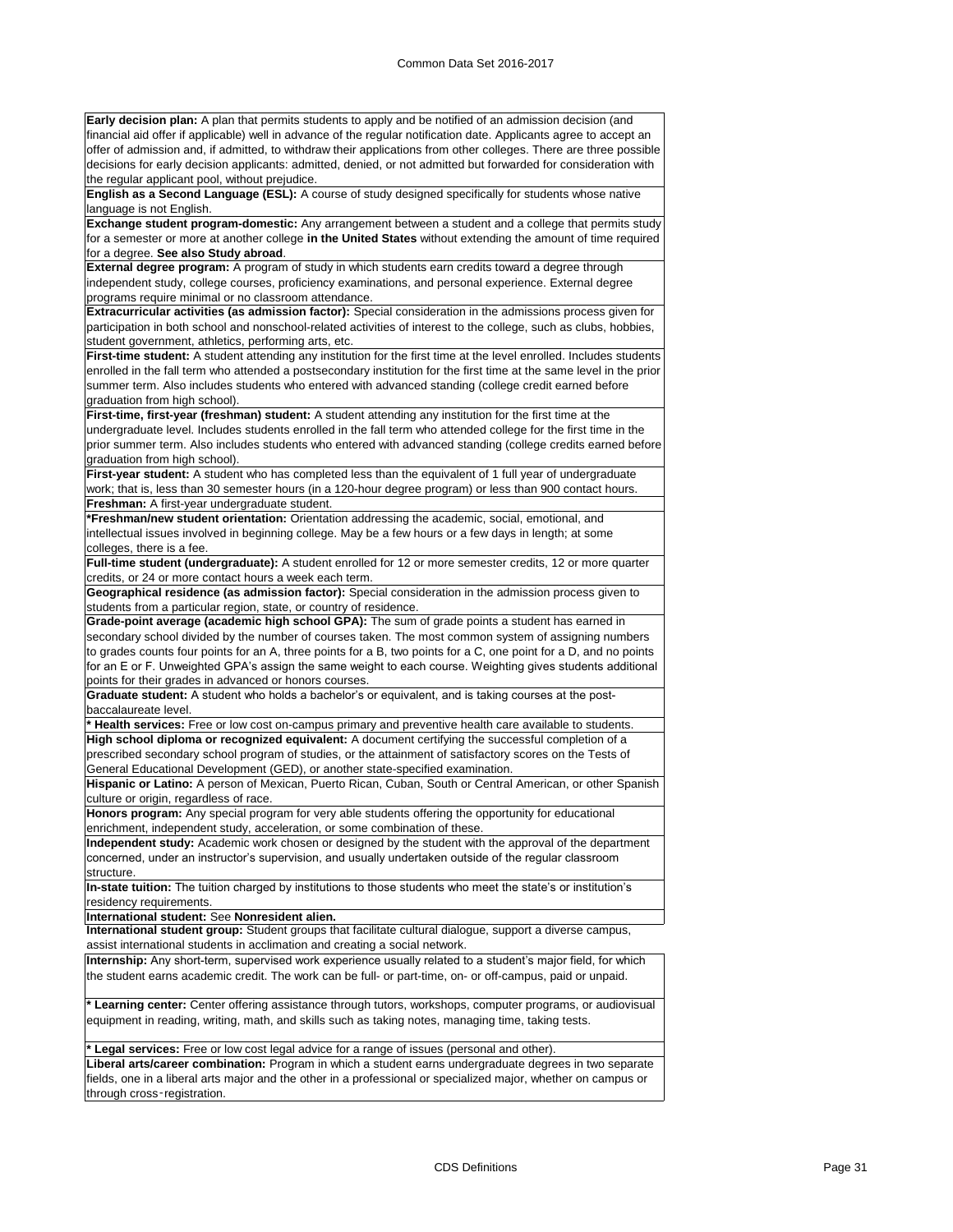**Master's degree:** An award that requires the successful completion of a program of study of generally one or two full-time equivalent academic years of work beyond the bachelor's degree. Some of these degrees, such as those in Theology (M.Div., M.H.L./Rav) that were formerly classified as "first-professional", may require more than two full-time equivalent academic years of work.

**Minority affiliation (as admission factor):** Special consideration in the admission process for members of designated racial/ethnic minority groups.

**\* Minority student center:** Center with programs, activities, and/or services intended to enhance the college experience of students of color.

**Model United Nations:** A simulation activity focusing on conflict resolution, globalization, and diplomacy. Assuming roles as foreign ambassadors and "delegates," students conduct research, engage in debate, draft resolutions, and may participate in a national Model UN conference.

**Native Hawaiian or Other Pacific Islander:** A person having origins in any of the original peoples of Hawaii, Guam, Samoa, or other Pacific Islands.

**Nonresident alien:** A person who is not a citizen or national of the United States and who is in this country on a visa or temporary basis and does not have the right to remain indefinitely.

**\* On-campus day care:** Licensed day care for students' children (usually age 3 and up); usually for a fee.

**Open admission:** Admission policy under which virtually all secondary school graduates or students with GED equivalency diplomas are admitted without regard to academic record, test scores, or other qualifications.

**Other expenses (costs):** Include average costs for clothing, laundry, entertainment, medical (if not a required fee), and furnishings.

**Out-of-state tuition:** The tuition charged by institutions to those students who do not meet the institution's or state's residency requirements.

**Part-time student (undergraduate):** A student enrolled for fewer than 12 credits per semester or quarter, or fewer than 24 contact hours a week each term.

**\* Personal counseling**: One-on-one or group counseling with trained professionals for students who want to explore personal, educational, or vocational issues.

**Post-baccalaureate certificate:** An award that requires completion of an organized program of study requiring 18 credit hours beyond the bachelor's; designed for persons who have completed a baccalaureate degree but do not meet the requirements of academic degrees carrying the title of master.

**Post-master's certificate:** An award that requires completion of an organized program of study of 24 credit hours beyond the master's degree but does not meet the requirements of academic degrees at the doctoral level.

**Postsecondary award, certificate, or diploma:** Includes the following three IPEDS definitions for postsecondary awards, certificates, and diplomas of varying durations and credit/contact hour requirements—

*Less Than 1 Academic Year:* Requires completion of an organized program of study at the postsecondary level (below the baccalaureate degree) in less than 1 academic year (2 semesters or 3 quarters) or in less than 900 contact hours by a student enrolled full-time.

*At Least 1 But Less Than 2 Academic Years:* Requires completion of an organized program of study at the postsecondary level (below the baccalaureate degree) in at least 1 but less than 2 full-time equivalent academic years, or designed for completion in at least 30 but less than 60 credit hours, or in at least 900 but less than 1,800 contact hours.

*At Least 2 But Less Than 4 Academic Years:* Requires completion of an organized program of study at the postsecondary level (below the baccalaureate degree) in at least 2 but less than 4 full-time equivalent academic years, or designed for completion in at least 60 but less than 120 credit hours, or in at least 1,800 but less than 3,600 contact hours.

**Private institution:** An educational institution controlled by a private individual(s) or by a nongovernmental agency, usually supported primarily by other than public funds, and operated by other than publicly elected or appointed officials.

**Private for-profit institution:** A private institution in which the individual(s) or agency in control receives compensation, other than wages, rent, or other expenses for the assumption of risk.

**Private nonprofit institution:** A private institution in which the individual(s) or agency in control receives no compensation, other than wages, rent, or other expenses for the assumption of risk. These include both independent nonprofit schools and those affiliated with a religious organization.

**Proprietary institution:** See **Private for-profit institution.**

**Public institution:** An educational institution whose programs and activities are operated by publicly elected or appointed school officials, and which is supported primarily by public funds.

**Quarter calendar system:** A calendar system in which the academic year consists of three sessions called quarters of about 12 weeks each. The range may be from 10 to 15 weeks. There may be an additional quarter in the summer.

**Race/ethnicity:** Category used to describe groups to which individuals belong, identify with, or belong in the eyes of the community. The categories do not denote scientific definitions of anthropological origins. A person may be counted in only one group.

**Race/ethnicity unknown:** Category used to classify students or employees whose race/ethnicity is not known and whom institutions are unable to place in one of the specified racial/ethnic categories.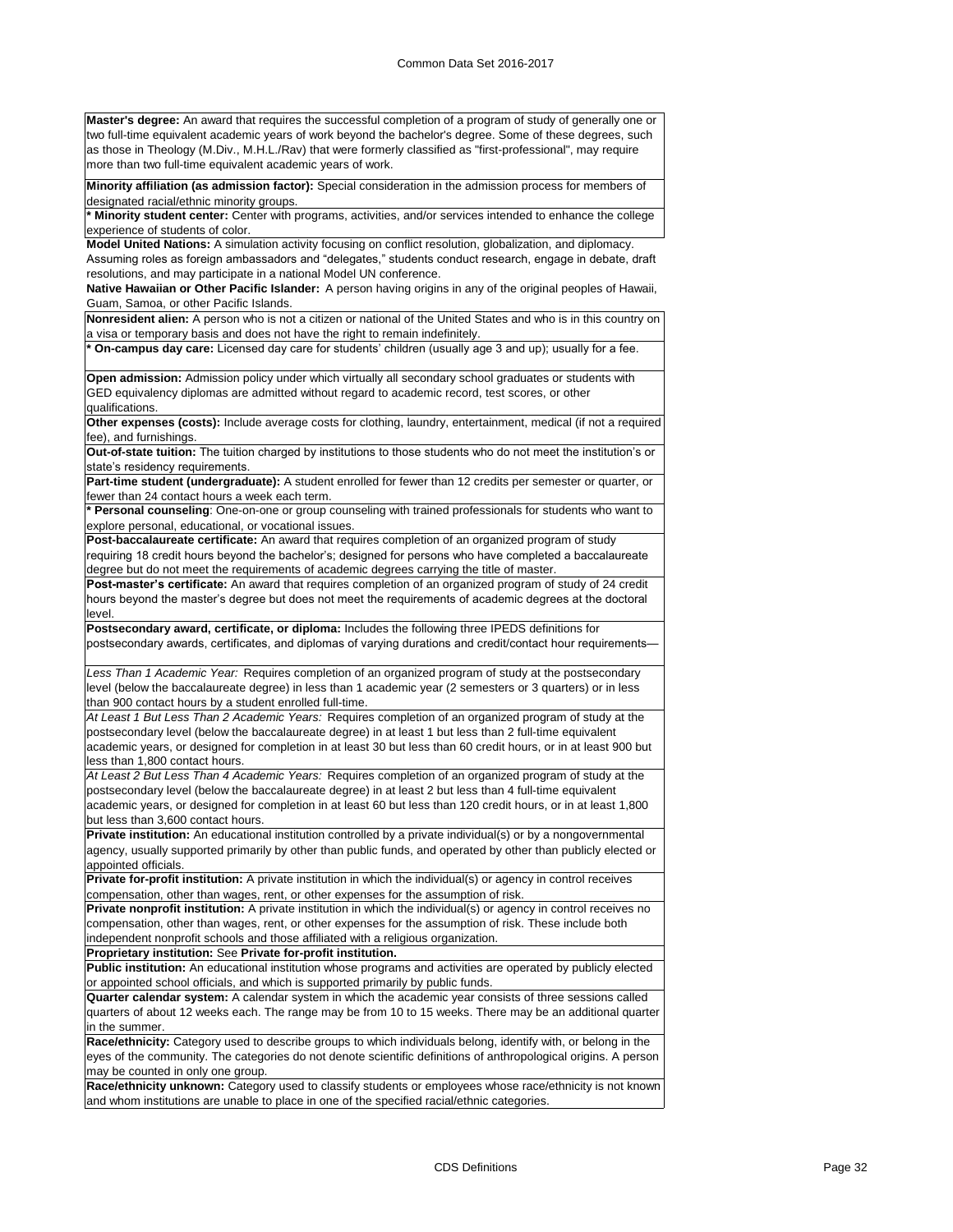| Religious affiliation/commitment (as admission factor): Special consideration given in the admission               |
|--------------------------------------------------------------------------------------------------------------------|
| process for affiliation with a certain church or faith/religion, commitment to a religious vocation, or observance |
| of certain religious tenets/lifestyle.                                                                             |
| * Religious counseling: One-on-one or group counseling with trained professionals for students who want to         |
| explore religious problems or issues.                                                                              |
| * Remedial services: Instructional courses designed for students deficient in the general competencies             |
| necessary for a regular postsecondary curriculum and educational setting.                                          |
| Required fees: Fixed sum charged to students for items not covered by tuition and required of such a large         |
| proportion of all students that the student who does NOT pay is the exception. Do not include application fees     |
| or optional fees such as lab fees or parking fees.                                                                 |
| Resident alien or other eligible non-citizen: A person who is not a citizen or national of the United States       |
| and who has been admitted as a legal immigrant for the purpose of obtaining permanent resident alien status        |
| (and who holds either an alien registration card [Form I-551 or I-151], a Temporary Resident Card [Form I-         |
| 688], or an Arrival-Departure Record [Form I-94] with a notation that conveys legal immigrant status, such as      |
| Section 207 Refugee, Section 208 Asylee, Conditional Entrant Parolee or Cuban-Haitian).                            |
|                                                                                                                    |
| Room and board (charges)—on campus: Assume double occupancy in institutional housing and 19 meals                  |
| per week (or maximum meal plan).                                                                                   |
| Secondary school record (as admission factor): Information maintained by the secondary school that may             |
|                                                                                                                    |
| include such things as the student's high school transcript, class rank, GPA, and teacher and counselor            |
| recommendations.                                                                                                   |
| Semester calendar system: A calendar system that consists of two semesters during the academic year with           |
| about 16 weeks for each semester of instruction. There may be an additional summer session.                        |
| Student-designed major: A program of study based on individual interests, designed with the assistance of          |
| an adviser.                                                                                                        |
| Study abroad: Any arrangement by which a student completes part of the college program studying in                 |
| another country. Can be at a campus abroad or through a cooperative agreement with some other U.S.                 |
| college or an institution of another country.                                                                      |
| * Summer session: A summer session is shorter than a regular semester and not considered part of the               |
| academic year. It is not the third term of an institution operating on a trimester system or the fourth term of an |
| institution operating on a quarter calendar system. The institution may have 2 or more sessions occurring in       |
| the summer months. Some schools, such as vocational and beauty schools, have year-round classes with no            |
| separate summer session.                                                                                           |
| Talent/ability (as admission factor): Special consideration given to students with demonstrated                    |
| talent/abilities in areas of interest to the institution (e.g., sports, the arts, languages, etc.).                |
| Teacher certification program: Program designed to prepare students to meet the requirements for                   |
| certification as teachers in elementary, middle/junior high, and secondary schools.                                |
| Transfer applicant: An individual who has fulfilled the institution's requirements to be considered for            |
| admission (including payment or waiving of the application fee, if any) and who has previously attended            |
| another college or university and earned college-level credit.                                                     |
| Transfer student: A student entering the institution for the first time but known to have previously attended a    |
| postsecondary institution at the same level (e.g., undergraduate). The student may transfer with or without        |
|                                                                                                                    |
| credit.                                                                                                            |
| Transportation (costs): Assume two round trips to student's hometown per year for students in institutional        |
| housing or daily travel to and from your institution for commuter students.                                        |
| Trimester calendar system: An academic year consisting of 3 terms of about 15 weeks each.                          |
| Tuition: Amount of money charged to students for instructional services. Tuition may be charged per term,          |
| per course, or per credit.                                                                                         |
| * Tutoring: May range from one-on-one tutoring in specific subjects to tutoring in an area such as math,           |
| reading, or writing. Most tutors are college students; at some colleges, they are specially trained and certified. |
|                                                                                                                    |
| Unit: a standard of measurement representing hours of academic instruction (e.g., semester credit, quarter         |
| credit, contact hour).                                                                                             |
| Undergraduate: A student enrolled in a four- or five-year bachelor's degree program, an associate degree           |
| program, or a vocational or technical program below the baccalaureate.                                             |
| * Veteran's counseling: Helps veterans and their dependents obtain benefits for their selected program and         |
| provides certifications to the Veteran's Administration. May also provide personal counseling on the transition    |
| from the military to a civilian life.                                                                              |
| * Visually impaired: Any person whose sight loss is not correctable and is sufficiently severe as to adversely     |
| affect educational performance.                                                                                    |
| Volunteer work (as admission factor): Special consideration given to students for activity done on a               |
| volunteer basis (e.g., tutoring, hospital care, working with the elderly or disabled) as a service to the          |
| community or the public in general.                                                                                |
| Wait list: List of students who meet the admission requirements but will only be offered a place in the class if   |
|                                                                                                                    |
| space becomes available.                                                                                           |
| Weekend college: A program that allows students to take a complete course of study and attend classes              |
| only on weekends.                                                                                                  |
| White: A person having origins in any of the original peoples of Europe, the Middle East, or North Africa.         |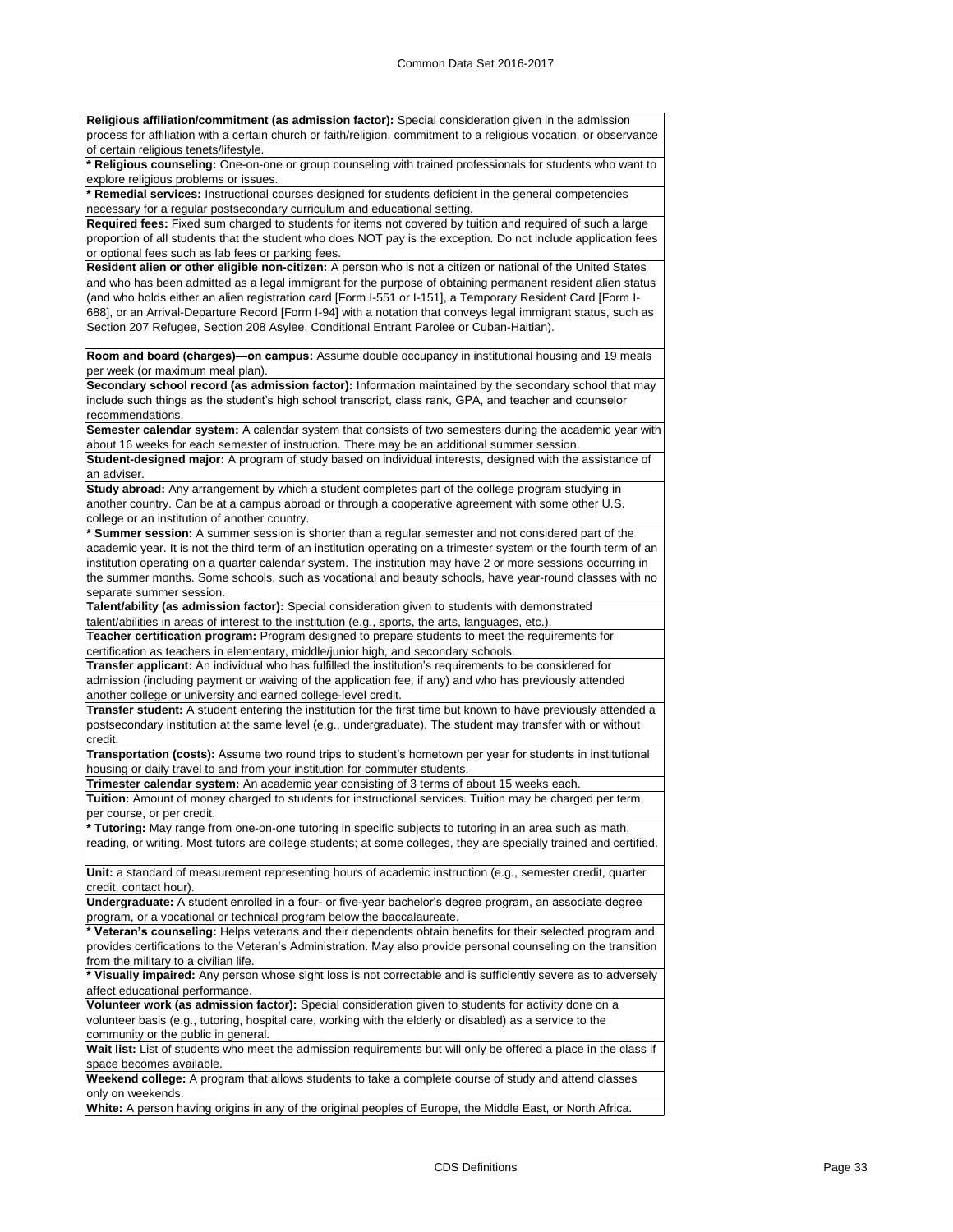**Women's center:** Center with programs, academic activities, and/or services intended to promote an understanding of the evolving roles of women.

**Work experience (as admission factor):** Special consideration given to students who have been employed prior to application, whether for relevance to major, demonstration of employment-related skills, or as explanation of student's academic and extracurricular record.

### **Financial Aid Definitions**

**Awarded aid**: The dollar amounts offered to financial aid applicants.

**External scholarships and grants:** Scholarships and grants received from outside (private) sources that students bring with them (e.g., Kiwanis, National Merit scholarships). The institution may process paperwork to receive the dollars, but it has no role in determining the recipient or the dollar amount awarded.

**Financial aid applicant**: Any applicant who submits **any one of** the institutionally required financial aid applications/forms, such as the FAFSA.

**Indebtedness**: Aggregate dollar amount borrowed through any loan program (federal, state, subsidized, unsubsidized, private, etc.; excluding parent loans) while the student was enrolled at an institution. Student loans co-signed by a parent are assumed to be the responsibility of the student and **should** be included. **Institutional scholarships and grants**: Endowed scholarships, annual gifts and tuition funded grants for which the institution determines the recipient.

**Financial need**: As determined by your institution using the federal methodology and/or your institution's own standards.

**Need-based aid**: College-funded or college-administered award from institutional, state, federal, or other sources for which a student must have financial need to qualify. This includes both institutional and noninstitutional student aid (grants, jobs, and loans).

**Need-based scholarship or grant aid**: Scholarships and grants from institutional, state, federal, or other sources for which a student must have financial need to qualify.

**Need-based self-help aid**: Loans and jobs from institutional, state, federal, or other sources for which a student must demonstrate financial need to qualify.

**Non-need-based scholarship or grant aid**: Scholarships and grants, gifts, or merit-based aid from institutional, state, federal, or other sources (including unrestricted funds or gifts and endowment income) awarded solely on the basis of academic achievement, merit, or any other non-need-based reason. When reporting questions H1 and H2, non-need-based aid that is used to meet need should be counted as needbased aid.

| Note: Suggested order of precedence for counting non-need money as need-based: |
|--------------------------------------------------------------------------------|
| Non-need institutional grants                                                  |
| Non-need tuition waivers                                                       |
| Non-need athletic awards                                                       |
| Non-need federal grants                                                        |
| Non-need state grants                                                          |
| Non-need outside grants                                                        |
| Non-need student loans                                                         |
| Non-need parent loans                                                          |
| Non-need work                                                                  |

**Non-need-based self-help aid**: Loans and jobs from institutional, state, or other sources for which a student need not demonstrate financial need to qualify.

**Private student loans**: A nonfederal loan made by a lender such as a bank, credit union or private lender used to pay for up to the annual cost of education, less any financial aid received.

**Work study and employment**: Federal and state work study aid, and any employment packaged by your institution in financial aid awards.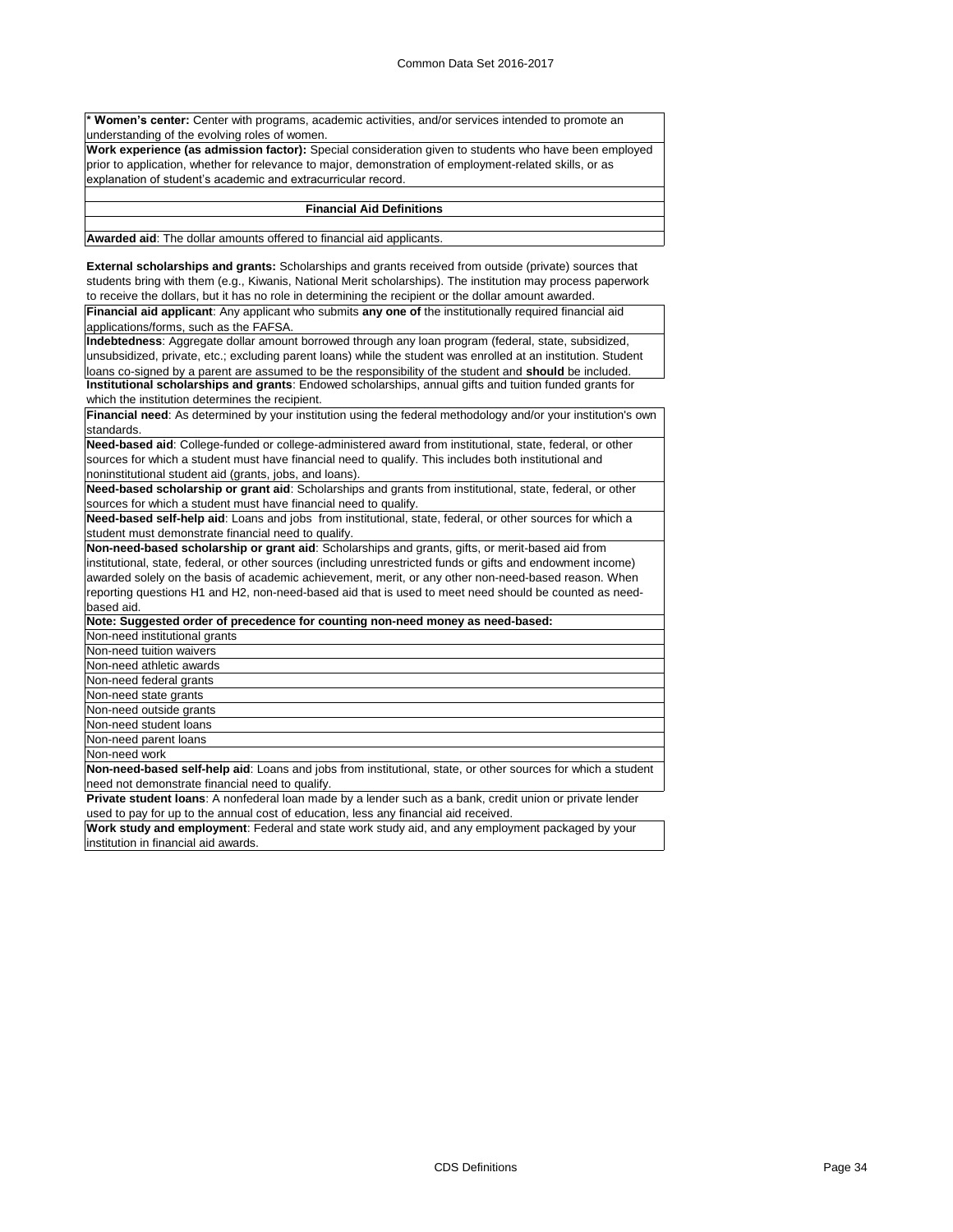# **Claremont McKenna College (CMC) Internal Procedures**

| <b>Office of the Registrar &amp; Institutional Research</b> |                                                                           |  |  |
|-------------------------------------------------------------|---------------------------------------------------------------------------|--|--|
| <b>Requirement</b>                                          | <b>Notes</b>                                                              |  |  |
| 1 Separation of duties between:                             |                                                                           |  |  |
|                                                             | Various staff members collect and enter data into the student information |  |  |
| Data collection                                             | system (CX)                                                               |  |  |
|                                                             | Specific staff members extract data and reports through web-based tool    |  |  |
| Reporting process                                           | (Cognos)                                                                  |  |  |
|                                                             |                                                                           |  |  |
| 2 Reasonable independent review                             | One staff fills out the instrument, then a different staff member reviews |  |  |
|                                                             | the data entered into the instrument and any relevant spreadsheet(s) or   |  |  |
|                                                             | sources.                                                                  |  |  |
|                                                             |                                                                           |  |  |
|                                                             | Confirmed either as a signature on a print-out of the instrument or by    |  |  |
| 3 Sign-off by relevant Vice President                       | lemail.                                                                   |  |  |
|                                                             |                                                                           |  |  |
| 4 Auditable record of survey response                       | Survey submission, VP sign-off, and source materials all saved either     |  |  |
|                                                             | electronically and/or hard copy. This should include the survey contact   |  |  |
|                                                             | with name, email, phone number, and date.                                 |  |  |

| <b>Admission</b>                      |                                                                                                                                                                                                                            |  |  |
|---------------------------------------|----------------------------------------------------------------------------------------------------------------------------------------------------------------------------------------------------------------------------|--|--|
| <b>Requirement</b>                    | <b>Notes</b>                                                                                                                                                                                                               |  |  |
| Separation of duties between:         |                                                                                                                                                                                                                            |  |  |
|                                       | In most cases, data are collected automatically through an electronic<br>feed directly from the source (e.g., Common Application, College Board)<br>with no staff member interaction. In some cases, support staff members |  |  |
| Data collection                       | manually enter information and maintain appropriate documentation.                                                                                                                                                         |  |  |
| Reporting process                     | Specific non-support staff members report data using Slate.                                                                                                                                                                |  |  |
|                                       |                                                                                                                                                                                                                            |  |  |
| 2 Reasonable independent review       | One staff member fills out the instrument and another staff member<br>reviews it, as appropriate.                                                                                                                          |  |  |
|                                       |                                                                                                                                                                                                                            |  |  |
| 3 Sign-off by relevant Vice President | Confirmed in writing by VP, typically by email.                                                                                                                                                                            |  |  |
|                                       |                                                                                                                                                                                                                            |  |  |
| 4 Auditable record of survey response | Copies of all survey information are maintained by the Admission Office<br>and by Institutional Research.                                                                                                                  |  |  |

| <b>Financial Aid</b>            |                                                                                                                                                                                                                                                                                        |  |
|---------------------------------|----------------------------------------------------------------------------------------------------------------------------------------------------------------------------------------------------------------------------------------------------------------------------------------|--|
| <b>Requirement</b>              | <b>Notes</b>                                                                                                                                                                                                                                                                           |  |
| 1 Separation of duties between: |                                                                                                                                                                                                                                                                                        |  |
| Data collection                 | In most cases, financial aid data is downloaded electronically from<br>various data bases (e.g., Slate, CX, Department of Education and the<br>College Board). Information is verified and updated as appropriate by<br>certain staff members depending on their job responsibilities. |  |
| Reporting process               | Specific staff members extract data and reports through PowerFAIDS                                                                                                                                                                                                                     |  |
| 2 Reasonable independent review | One staff fills out the instrument, then a different staff member reviews<br>the data entered into the instrument and any relevant spreadsheet(s) or<br>sources.                                                                                                                       |  |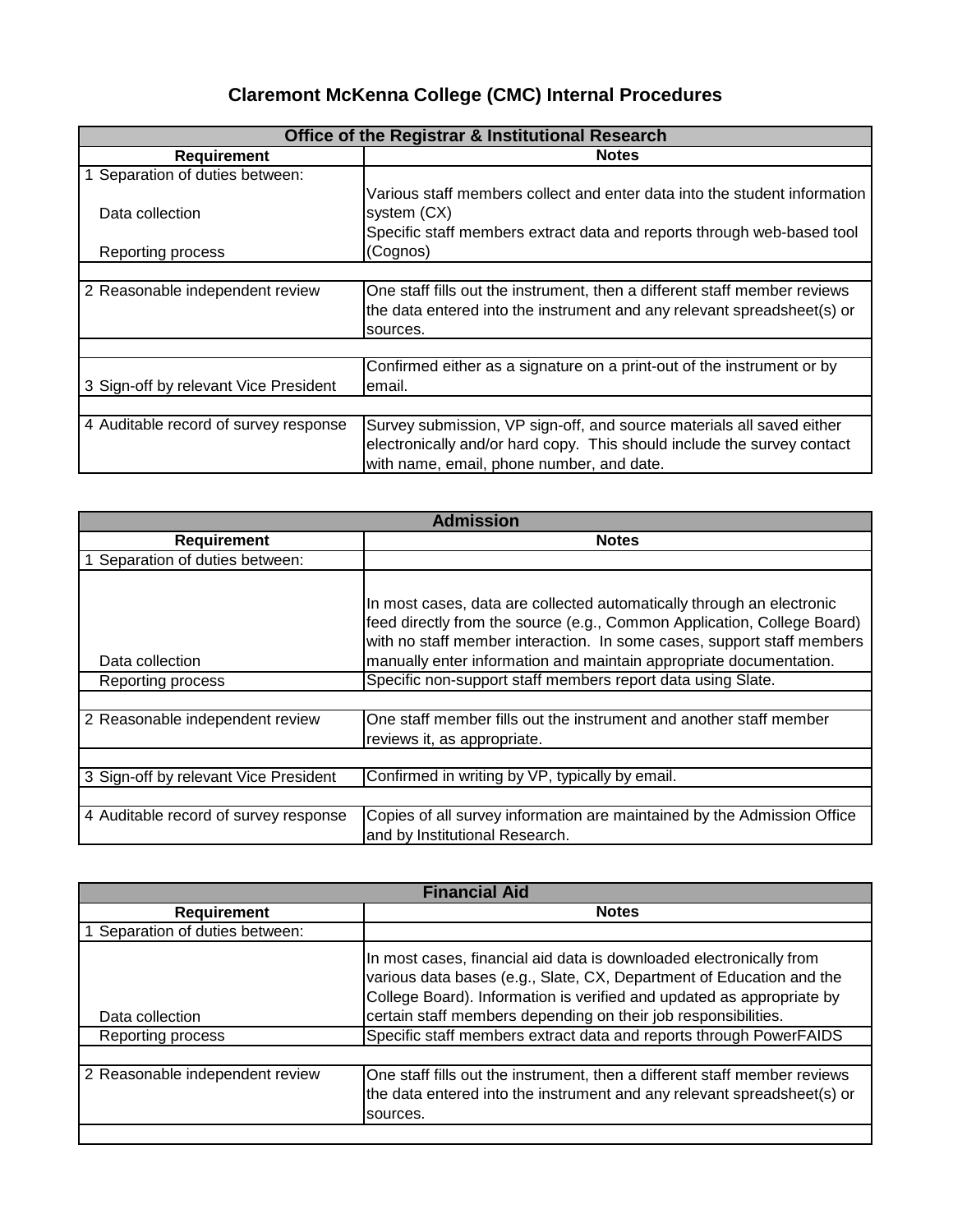| 3 Sign-off by relevant Vice President | Confirmed either as a signature on a print-out of the instrument or by<br>lemail.                                                                                                             |
|---------------------------------------|-----------------------------------------------------------------------------------------------------------------------------------------------------------------------------------------------|
|                                       |                                                                                                                                                                                               |
| 4 Auditable record of survey response | Survey submission, VP sign-off, and source materials all saved either<br>electronically and/or hard copy. This should include the survey contact<br>with name, email, phone number, and date. |

| <b>Treasurer's Office</b>             |                                                                           |  |  |
|---------------------------------------|---------------------------------------------------------------------------|--|--|
| <b>Requirement</b>                    | <b>Notes</b>                                                              |  |  |
| Separation of duties between:         |                                                                           |  |  |
|                                       | Financial data are collected from the College's audited financial         |  |  |
|                                       | statements or the underlying transactions accumulated in the financial    |  |  |
| Data collection                       | records.                                                                  |  |  |
| Reporting process                     | Specific staff members extract data and reports through Datatel.          |  |  |
|                                       |                                                                           |  |  |
| 2 Reasonable independent review       | One staff fills out the instrument, then a different staff member reviews |  |  |
|                                       | the data entered into the instrument and any relevant spreadsheet(s) or   |  |  |
|                                       | sources.                                                                  |  |  |
|                                       |                                                                           |  |  |
|                                       | Confirmed either as a signature on a print-out of the instrument or by    |  |  |
| 3 Sign-off by relevant Vice President | email.                                                                    |  |  |
|                                       |                                                                           |  |  |
| 4 Auditable record of survey response | Survey submission, VP sign-off, and source materials all saved either     |  |  |
|                                       | electronically and/or hard copy. This should include the survey contact   |  |  |
|                                       | with name, email, phone number, and date.                                 |  |  |

| <b>Development Office</b>             |                                                                                                                                                                                                                                                                                                                 |  |  |
|---------------------------------------|-----------------------------------------------------------------------------------------------------------------------------------------------------------------------------------------------------------------------------------------------------------------------------------------------------------------|--|--|
| <b>Requirement</b>                    | <b>Notes</b>                                                                                                                                                                                                                                                                                                    |  |  |
| Separation of duties between:         |                                                                                                                                                                                                                                                                                                                 |  |  |
| Data collection                       | Gift and relevant data are collected/extracted from the College's central<br>Development database, Raiser's Edge. Data is entered into Raiser's<br>Edge throughout the year and reconciled with the Treasurer's office on a<br>monthly basis.                                                                   |  |  |
| Reporting process                     | Two levels of reporting procedures occur. 1. A dataset comprised of all<br>giving data is downloaded and serves as the primary resource for data<br>manipulation and segmentation 2. Pre-programmed query and report<br>tools in Raiser's Edge serve as a backup for confirmation of data totals<br>by section. |  |  |
|                                       |                                                                                                                                                                                                                                                                                                                 |  |  |
| 2 Reasonable independent review       | Assistant Director of Development Services fills out the instrument, then<br>Director of Advancement Services reviews the data entered into the<br>instrument and any relevant spreadsheet(s) or sources.                                                                                                       |  |  |
|                                       |                                                                                                                                                                                                                                                                                                                 |  |  |
| 3 Sign-off by relevant Vice President | Confirmed in writing by VP, after review with Director of Advancement<br><b>Services</b>                                                                                                                                                                                                                        |  |  |
|                                       |                                                                                                                                                                                                                                                                                                                 |  |  |
| 4 Auditable record of survey response | Survey submission, VP sign-off, and source materials all saved either<br>electronically and/or hard copy.                                                                                                                                                                                                       |  |  |

| The Career Services Center |       |  |
|----------------------------|-------|--|
| Reauirement                | Notes |  |